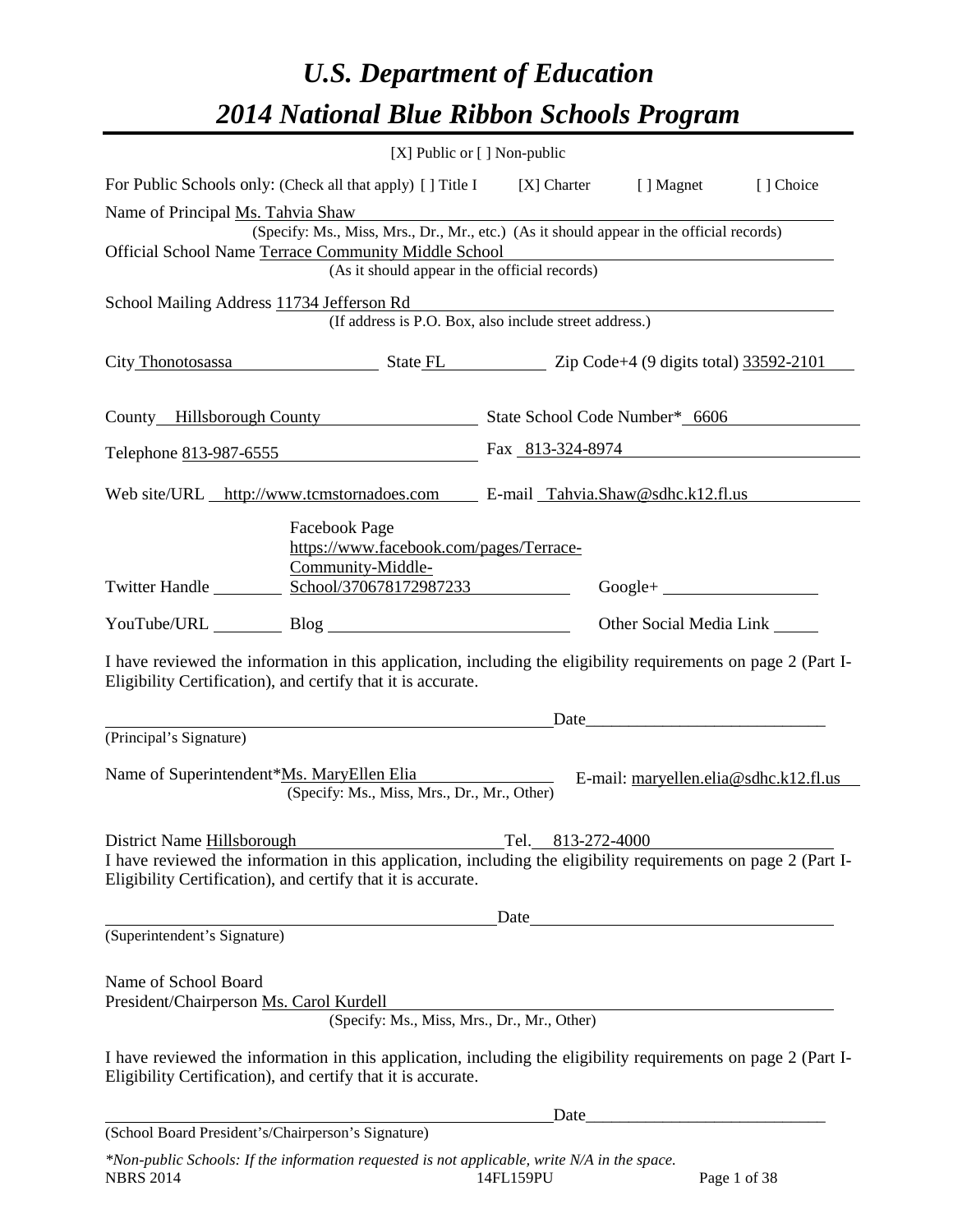### **Include this page in the school's application as page 2.**

The signatures on the first page of this application (cover page) certify that each of the statements below concerning the school's eligibility and compliance with U.S. Department of Education, Office for Civil Rights (OCR) requirements is true and correct.

- 1. The school configuration includes one or more of grades K-12. (Schools on the same campus with one principal, even a K-12 school, must apply as an entire school.)
- 2. The school has made its Annual Measurable Objectives (AMOs) or Adequate Yearly Progress (AYP) each year for the past two years and has not been identified by the state as "persistently dangerous" within the last two years.
- 3. To meet final eligibility, a public school must meet the state's AMOs or AYP requirements in the 2013-2014 school year and be certified by the state representative. Any status appeals must be resolved at least two weeks before the awards ceremony for the school to receive the award.
- 4. If the school includes grades 7 or higher, the school must have foreign language as a part of its curriculum.
- 5. The school has been in existence for five full years, that is, from at least September 2008 and each tested grade must have been part of the school for the past three years.
- 6. The nominated school has not received the National Blue Ribbon Schools award in the past five years: 2009, 2010, 2011, 2012, or 2013.
- 7. The nominated school has no history of testing irregularities, nor have charges of irregularities been brought against the school at the time of nomination. The U.S. Department of Education reserves the right to disqualify a school's application and/or rescind a school's award if irregularities are later discovered and proven by the state.
- 8. The nominated school or district is not refusing Office of Civil Rights (OCR) access to information necessary to investigate a civil rights complaint or to conduct a district-wide compliance review.
- 9. The OCR has not issued a violation letter of findings to the school district concluding that the nominated school or the district as a whole has violated one or more of the civil rights statutes. A violation letter of findings will not be considered outstanding if OCR has accepted a corrective action plan from the district to remedy the violation.
- 10. The U.S. Department of Justice does not have a pending suit alleging that the nominated school or the school district as a whole has violated one or more of the civil rights statutes or the Constitution's equal protection clause.
- 11. There are no findings of violations of the Individuals with Disabilities Education Act in a U.S. Department of Education monitoring report that apply to the school or school district in question; or if there are such findings, the state or district has corrected, or agreed to correct, the findings.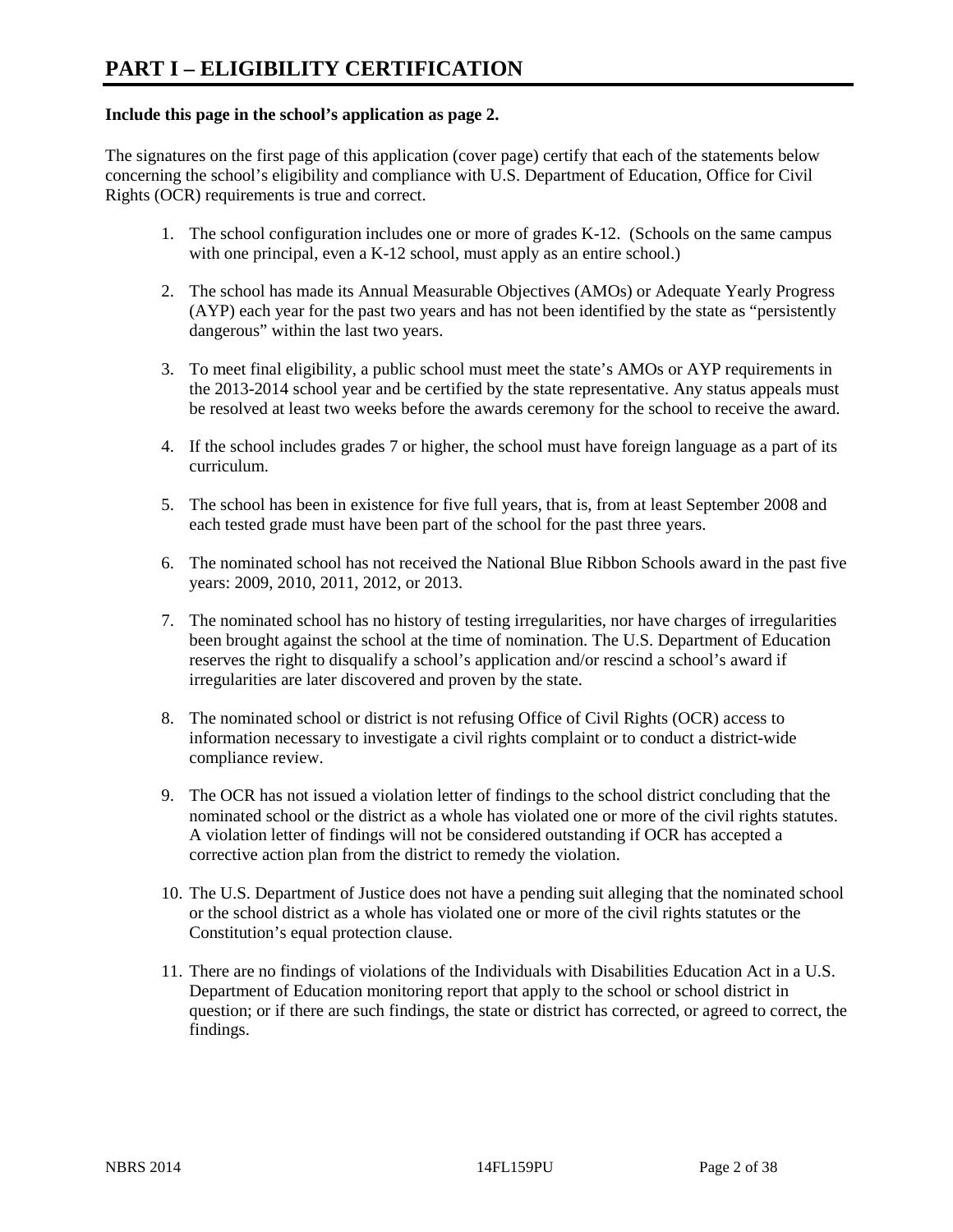### **PART II - DEMOGRAPHIC DATA**

### **All data are the most recent year available.**

**DISTRICT** (Question 1 is not applicable to non-public schools)

| -1. | Number of schools in the district | 167 Elementary schools (includes K-8) |
|-----|-----------------------------------|---------------------------------------|
|     | (per district designation):       | 55 Middle/Junior high schools         |
|     |                                   | 32 High schools                       |
|     |                                   | $0 K-12$ schools                      |

254 TOTAL

**SCHOOL** (To be completed by all schools)

- 2. Category that best describes the area where the school is located:
	- [] Urban or large central city
	- [ ] Suburban with characteristics typical of an urban area
	- [X] Suburban
	- [ ] Small city or town in a rural area
	- [ ] Rural
- 3. 2 Number of years the principal has been in her/his position at this school.
- 4. Number of students as of October 1 enrolled at each grade level or its equivalent in applying school:

| Grade                           | # of         | # of Females | <b>Grade Total</b> |
|---------------------------------|--------------|--------------|--------------------|
|                                 | <b>Males</b> |              |                    |
| <b>PreK</b>                     | 0            | $\Omega$     | 0                  |
| K                               | 0            | 0            | 0                  |
| $\mathbf{1}$                    | 0            | 0            | 0                  |
| $\overline{2}$                  | 0            | 0            | 0                  |
| 3                               | 0            | 0            | 0                  |
| 4                               | 0            | 0            | 0                  |
| 5                               | 0            | 0            | 0                  |
| 6                               | 113          | 106          | 219                |
| 7                               | 94           | 126          | 220                |
| 8                               | 101          | 119          | 220                |
| 9                               | 0            | 0            | 0                  |
| 10                              | 0            | 0            | 0                  |
| 11                              | 0            | 0            | 0                  |
| 12                              | 0            | 0            | 0                  |
| <b>Total</b><br><b>Students</b> | 308          | 351          | 659                |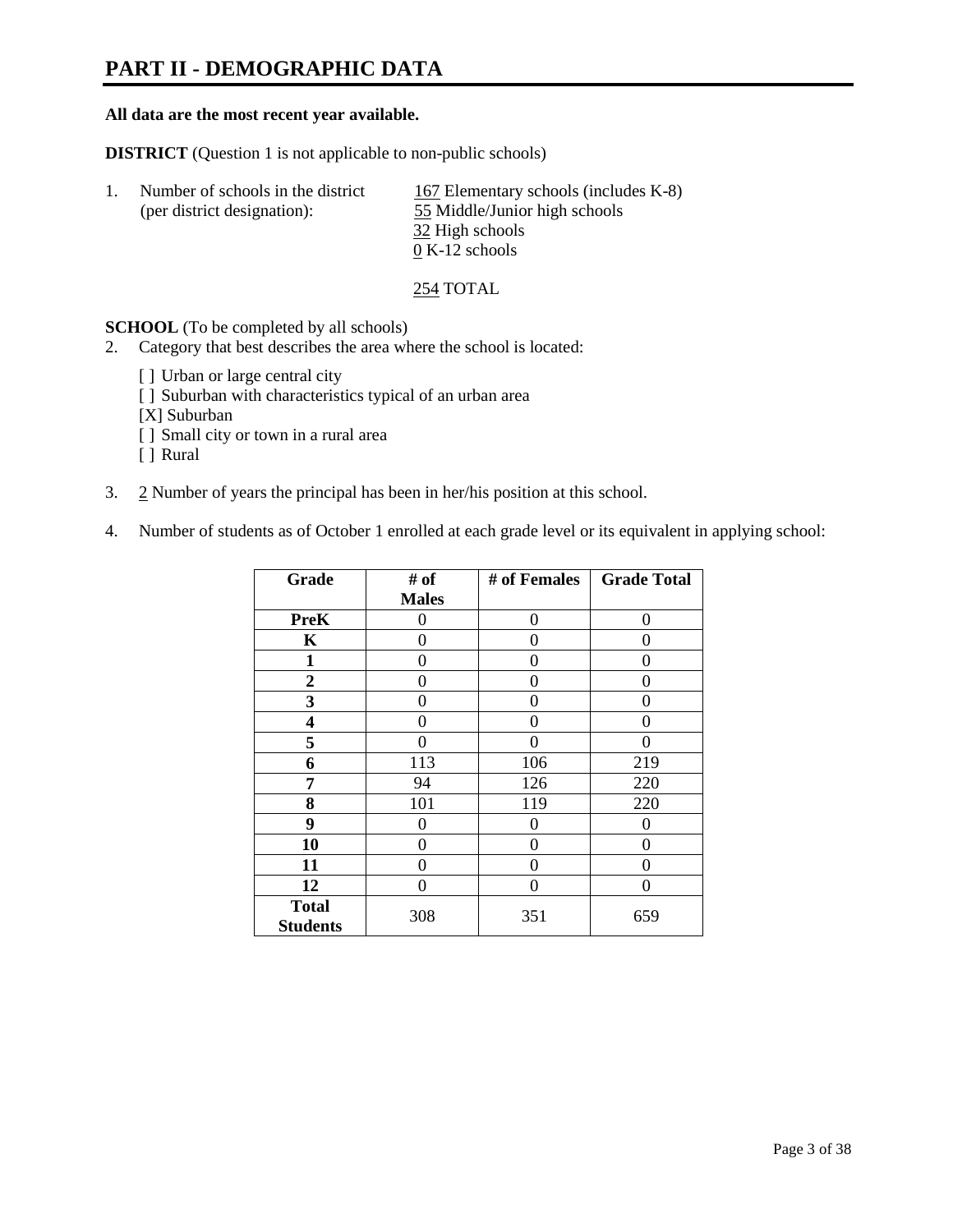the school: 21 % Asian

5. Racial/ethnic composition of 3 % American Indian or Alaska Native 10 % Black or African American 14 % Hispanic or Latino 0 % Native Hawaiian or Other Pacific Islander 45 % White 7 % Two or more races **100 % Total** 

(Only these seven standard categories should be used to report the racial/ethnic composition of your school. The Final Guidance on Maintaining, Collecting, and Reporting Racial and Ethnic Data to the U.S. Department of Education published in the October 19, 2007 *Federal Register* provides definitions for each of the seven categories.)

6. Student turnover, or mobility rate, during the 2012 - 2013 year: 3%

This rate should be calculated using the grid below. The answer to (6) is the mobility rate.

| <b>Steps For Determining Mobility Rate</b>         | <b>Answer</b> |
|----------------------------------------------------|---------------|
| (1) Number of students who transferred to          |               |
| the school after October 1, 2012 until the         | 8             |
| end of the school year                             |               |
| (2) Number of students who transferred             |               |
| <i>from</i> the school after October 1, 2012 until | 14            |
| the end of the 2012-2013 school year               |               |
| (3) Total of all transferred students [sum of      | 22            |
| rows $(1)$ and $(2)$ ]                             |               |
| (4) Total number of students in the school as      | 660           |
| of October 1                                       |               |
| $(5)$ Total transferred students in row $(3)$      |               |
| divided by total students in row (4)               | 0.033         |
| $(6)$ Amount in row $(5)$ multiplied by 100        | 3             |

### 7. English Language Learners (ELL) in the school: 2 %

10 Total number ELL

Number of non-English languages represented: 3 Specify non-English languages: Spanish, Chinese, Arabic

8. Students eligible for free/reduced-priced meals: 14 %

Total number students who qualify: 92

If this method is not an accurate estimate of the percentage of students from low-income families, or the school does not participate in the free and reduced-priced school meals program, supply an accurate estimate and explain how the school calculated this estimate.

TCMS does not participate in the free and reduced-priced school meals program; however, TCMS does provide free and reduced-price lunches to students who are eligible (based on data provided by the school district). Parents of students who are eligible are asked to apply for this program through the school's cafeteria manager.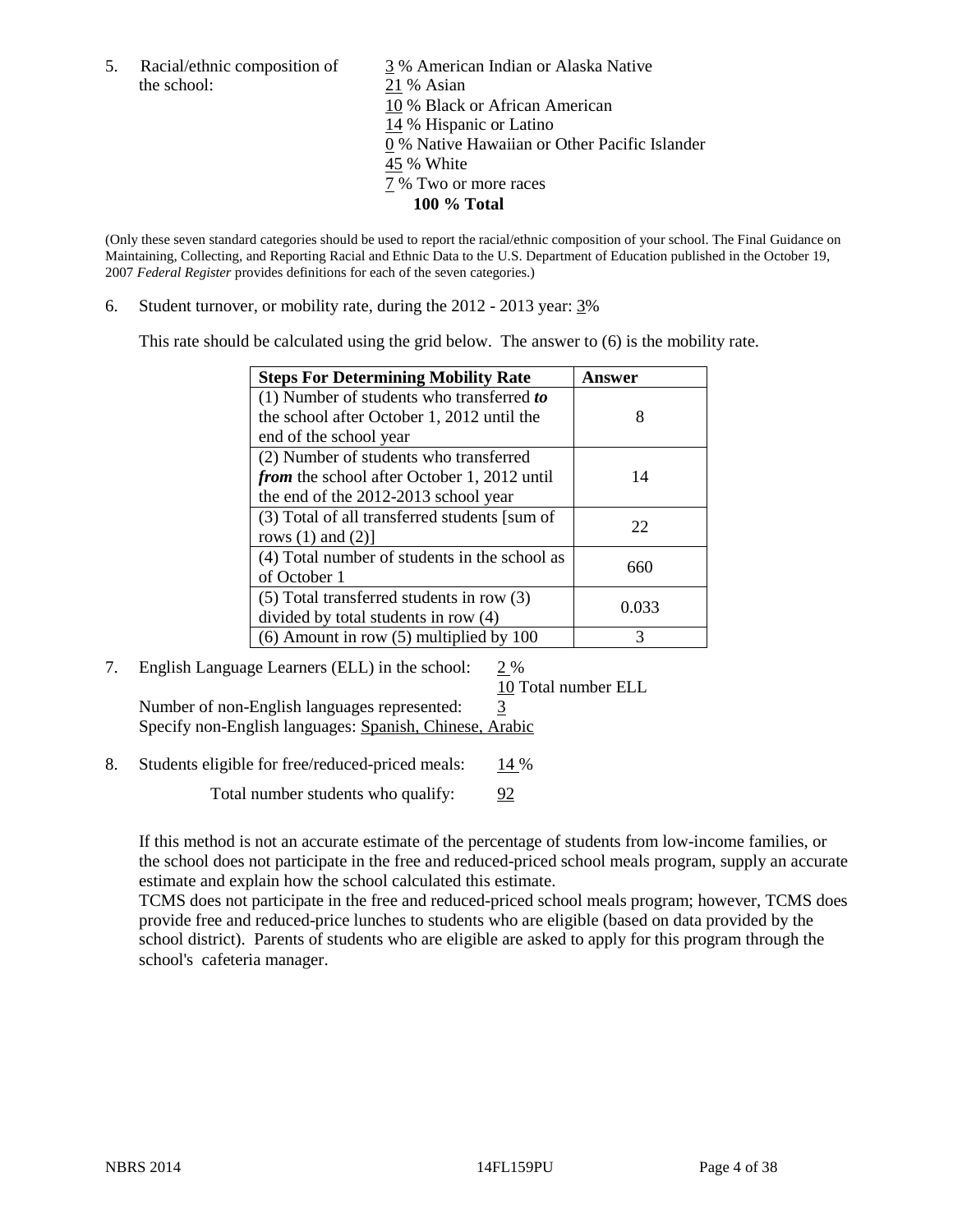24 Total number of students served

Indicate below the number of students with disabilities according to conditions designated in the Individuals with Disabilities Education Act. Do not add additional categories.

| 0 Autism                | 2 Orthopedic Impairment                 |
|-------------------------|-----------------------------------------|
| 0 Deafness              | 2 Other Health Impaired                 |
| 0 Deaf-Blindness        | 12 Specific Learning Disability         |
| 0 Emotional Disturbance | 8 Speech or Language Impairment         |
| 0 Hearing Impairment    | 0 Traumatic Brain Injury                |
| 0 Mental Retardation    | 0 Visual Impairment Including Blindness |
| 0 Multiple Disabilities | 0 Developmentally Delayed               |
|                         |                                         |

10. Use Full-Time Equivalents (FTEs), rounded to nearest whole numeral, to indicate the number of personnel in each of the categories below:

|                                       | <b>Number of Staff</b>      |
|---------------------------------------|-----------------------------|
| Administrators                        |                             |
| Classroom teachers                    | 36                          |
| Resource teachers/specialists         |                             |
| e.g., reading, math, science, special | $\mathcal{D}$               |
| education, enrichment, technology,    |                             |
| art, music, physical education, etc.  |                             |
| Paraprofessionals                     | $\mathcal{D}_{\mathcal{L}}$ |
| Student support personnel             |                             |
| e.g., guidance counselors, behavior   |                             |
| interventionists, mental/physical     |                             |
| health service providers,             | 2                           |
| psychologists, family engagement      |                             |
| liaisons, career/college attainment   |                             |
| coaches, etc.                         |                             |
|                                       |                             |

11. Average student-classroom teacher ratio, that is, the number of students in the school divided by the FTE of classroom teachers, e.g.,  $22:1$  19:1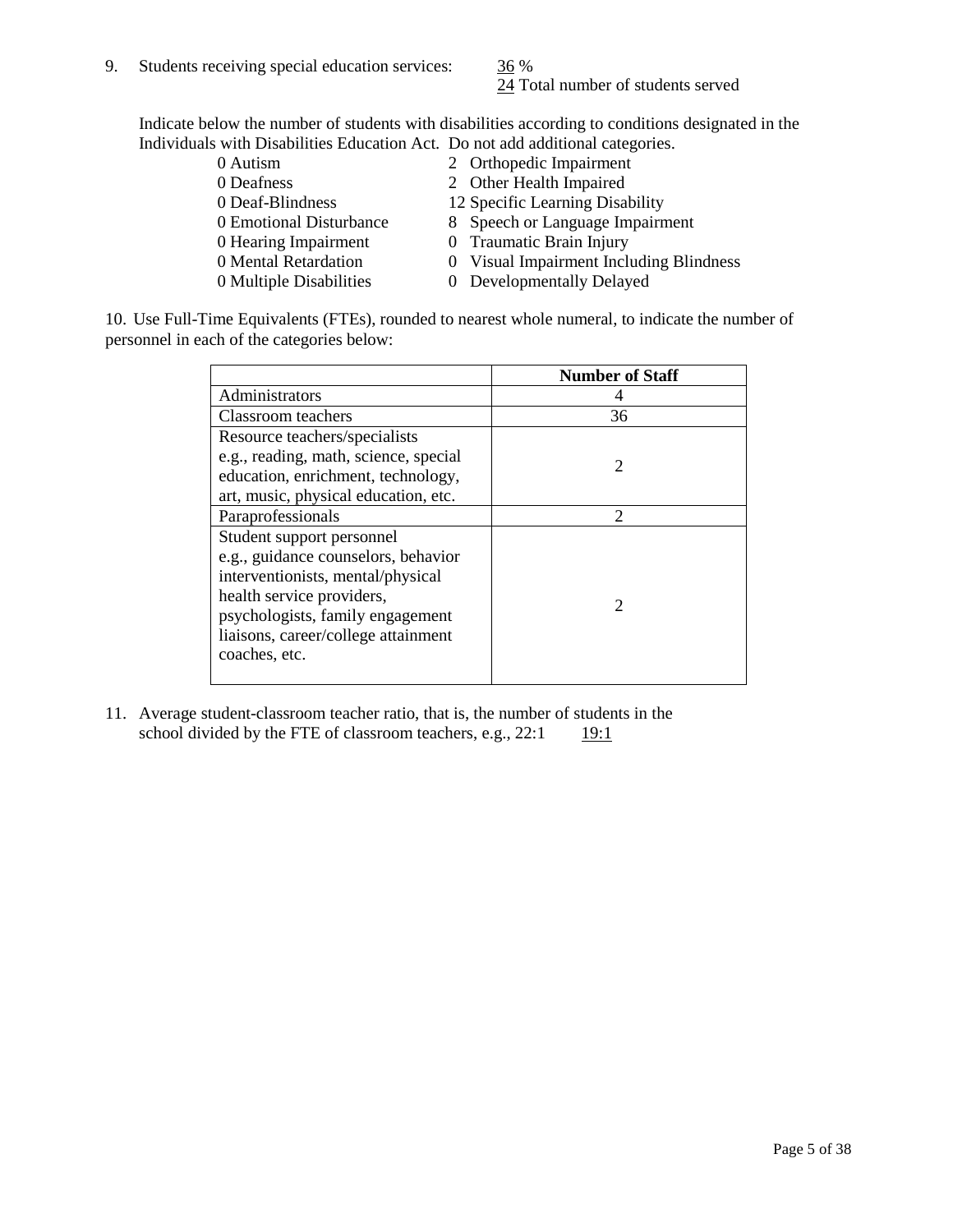12. Show daily student attendance rates. Only high schools need to supply yearly graduation rates.

| <b>Required Information</b> | 2012-2013 | 2011-2012 | 2010-2011 | 2009-2010 | 2008-2009 |
|-----------------------------|-----------|-----------|-----------|-----------|-----------|
| Daily student attendance    | 77%       | 97%       | 96%       | 96%       | 96%       |
| High school graduation rate | 0%        | 9%        | 0%        | 0%        | 0%        |

### 13. **For schools ending in grade 12 (high schools)**

Show percentages to indicate the post-secondary status of students who graduated in Spring 2013

| <b>Post-Secondary Status</b>                  |                |
|-----------------------------------------------|----------------|
| Graduating class size                         |                |
| Enrolled in a 4-year college or university    | 0%             |
| Enrolled in a community college               | 0%             |
| Enrolled in career/technical training program | 0%             |
| Found employment                              | 0%             |
| Joined the military or other public service   | 0%             |
| <b>Other</b>                                  | $\gamma_{0/2}$ |

14. Indicate whether your school has previously received a National Blue Ribbon Schools award.  $Yes \underline{X}$  No

If yes, select the year in which your school received the award. 2007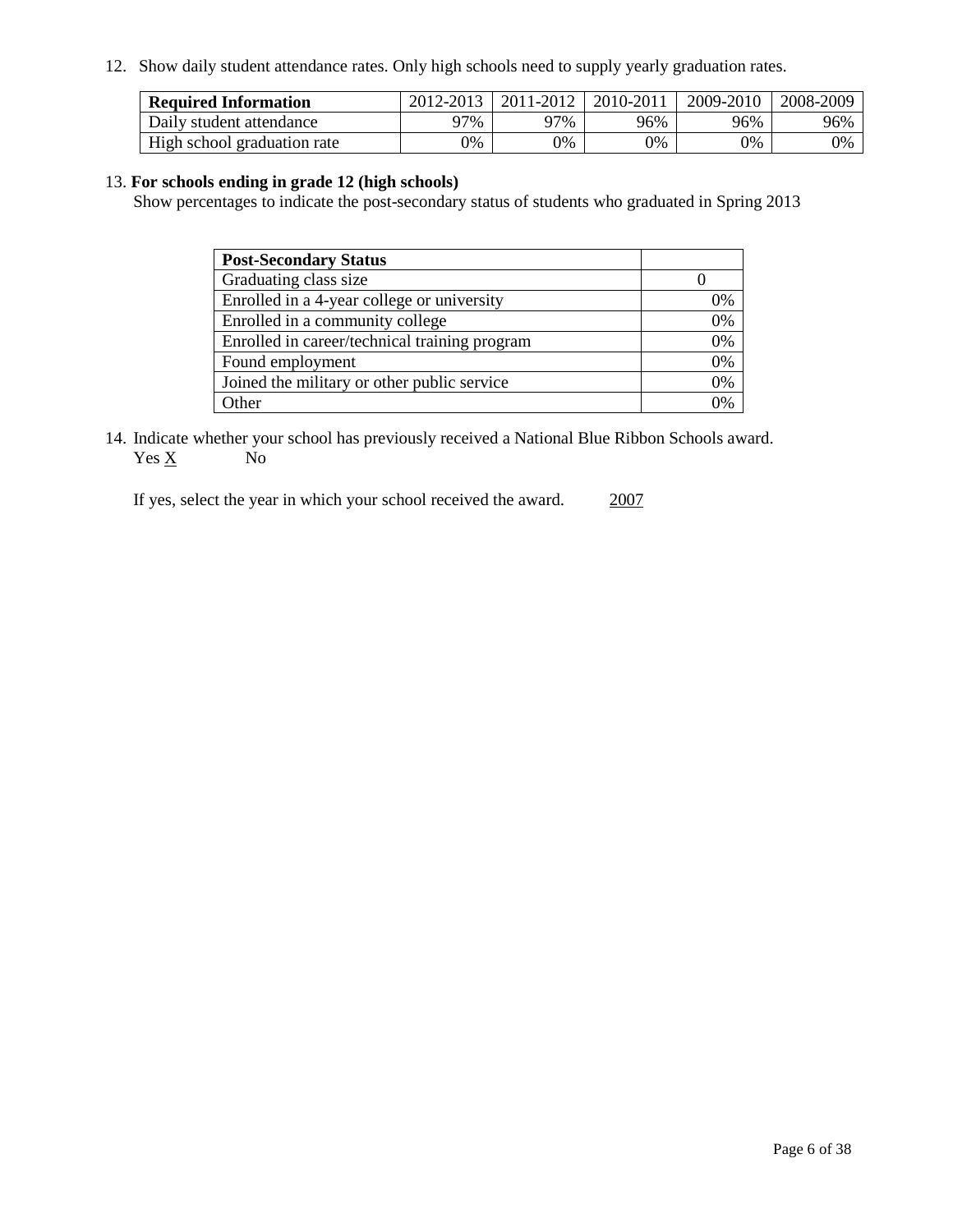### **PART III – SUMMARY**

The vision of Terrace Community Middle School (TCMS) is to be a technologically advanced "Back to Basics" public charter school that offers a spectrum of academic programs fulfilling the learning demands of a diverse student population.

This philosophy encompasses inclusive instruction and high standards for all students which has manifested into high academic achievement as measured by standardized tests of state and national objectives for all subgroups. Similarly, the mission of TCMS is to provide a strong foundation of knowledge allowing students to have successful academic careers. Therefore, TCMS is committed to offering engaging and challenging work and to giving students the tools needed to become lifelong learners. TCMS believes that all children can learn and will rise to meet the expectations of their parents and teachers. Furthermore, we recognize that self-esteem comes from meeting and overcoming challenges and from the confidence gained through the acquisition and mastery of skills.

When our students leave TCMS for high school, they are well prepared and highly competitive in advanced level high school courses. In addition to the advanced curriculum taught at TCMS, all students are provided with character education and social and emotional support to ensure success in an academically rigorous environment. We help guide each child in developing his or her character in a program that builds community and stresses respect. Our motto is "Respect, Responsibility and Results" and our goal is to always provide a safe and secure school environment that ensures each member of our school is treated with dignity and respect.

The curriculum at Terrace Community Middle School is based on higher standards, and academic support is critical to meeting the needs of our diverse learners. All students have the opportunity to receive extra support from their classroom teachers and/or peer tutors. Select students identified by TCMS personnel or by parental request have the opportunity to take an after-school course conducted by our guidance counselor on study skills. This course assists students in developing effective study habits, time management, organization skills and note-taking. In addition, students who have not demonstrated proficiency on statewide assessments receive prescriptive one-on-one and small group instruction by an academic resource teacher. Lastly, our instructional faculty provides small group tutoring for students in need of remediation through an added seventh period that occurs one day per week for each academic subject. In seventh period, teachers review essential skills and complex concepts, as well as state assessed standards.

TCMS also recognizes that parental and community involvement is crucial to the success of the students and school as a whole. Student achievement is a shared responsibility and we expect our parents to complete 10 hours of service to our school. We provide many opportunities for our parents and community members to volunteer and serve our students. Communication is very important to us and we make every effort to be accessible. All teachers maintain a webpage with frequent postings through our grade book system, Edsby. Parents have, at their fingertips, information on expectations, current grades, important documents and academic support resources. Each week TCMS publishes a newsletter highlighting our classrooms and teachers in addition to important announcements and celebrations. We believe that this constant source of communication, available 24-hours a day, is also a key part of our success as a high performing school.

TCMS has become a highly sought after choice for middle school education in Hillsborough County and surrounding areas. This is largely due to our history of academic excellence and the safe and secure learning environment we provide for the students, faculty and staff.

Students are selected each year through a random lottery. Parents may apply using an on-line application available on our website. Our total enrollment is 660 (220 per grade level). Siblings of enrolled students, children of board members and employees do not have to participate in the lottery, and are asked to complete a registration form so that seats can be reserved for them. Typically, anywhere from 60-90 seats in grade 6 are reserved for this category.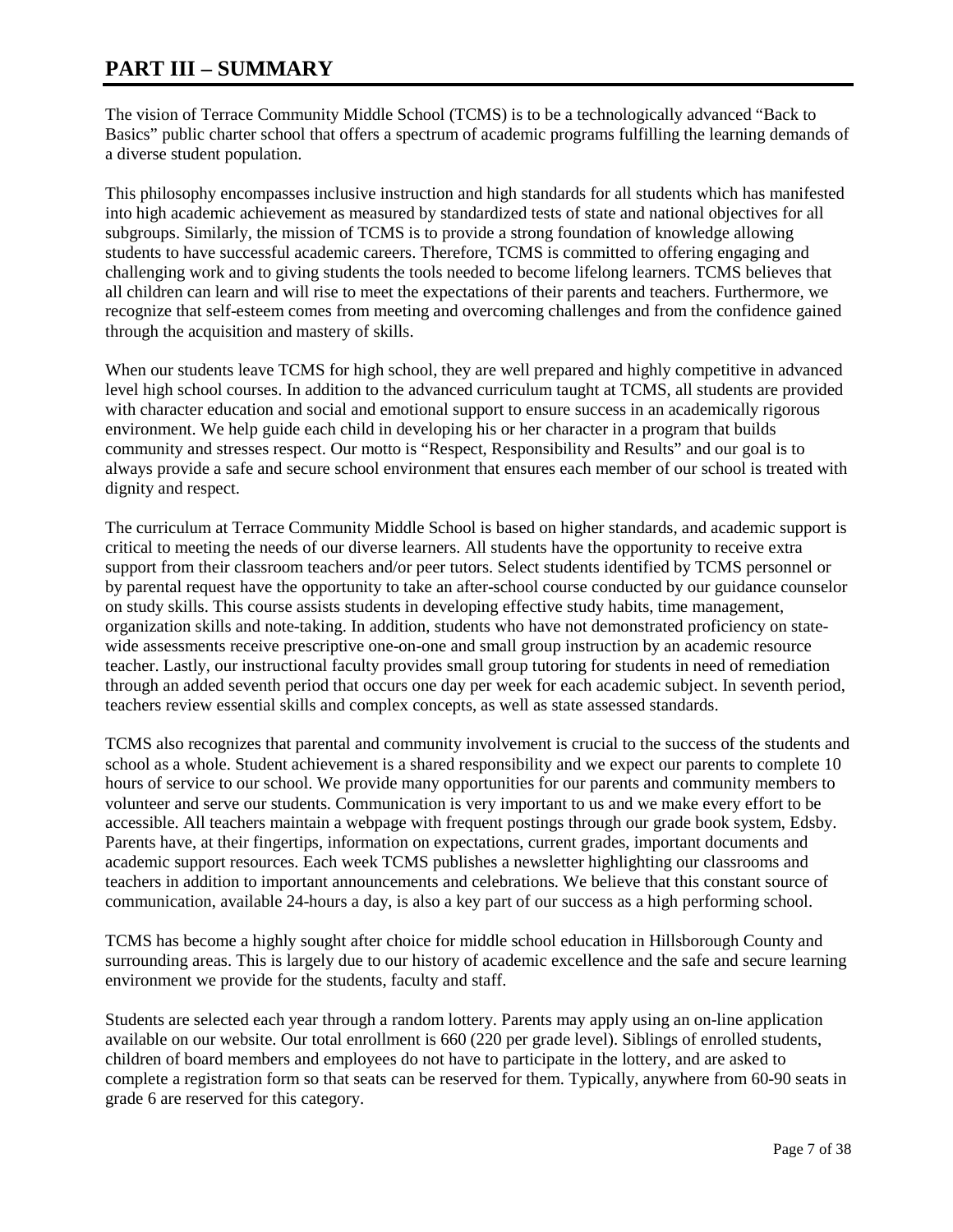We do not have any personal information about the applicants at the time of the lottery. TCMS does not base admission on grades, test scores, or exceptional student education status. The application simply requests the child's name and the parent's name, e-mail address, and phone number. A software program called Lotterease randomly sorts all applicants - if there are 150 openings, it will contact the first 150 and the remaining applicants create the waiting list. Each parent is notified by e-mail with the child's waiting list position.

Our strong commitment to higher standards for all students relating to behavior and academic excellence and parental and community involvement makes Terrace Community Middle School once again worthy of National Blue Ribbon status.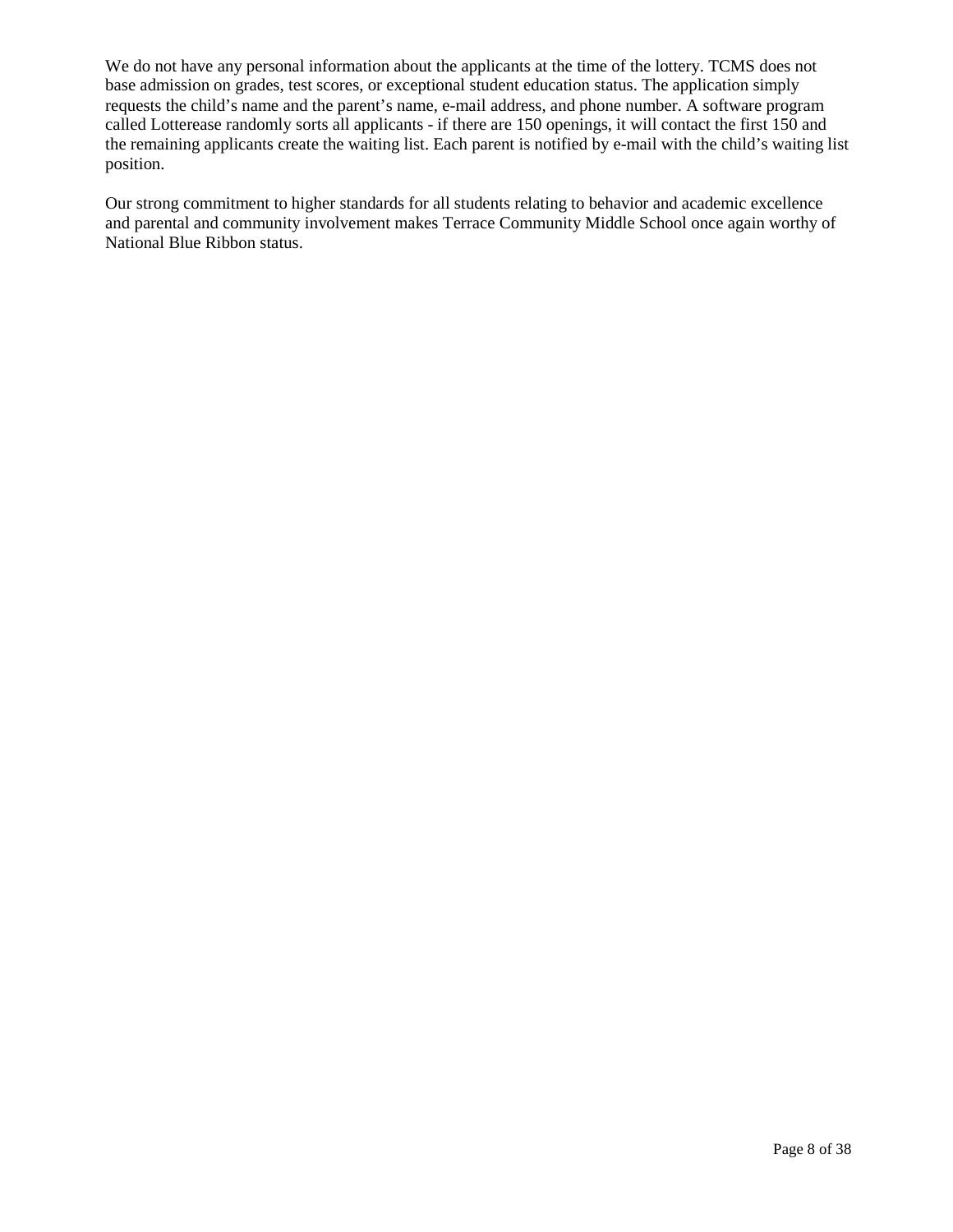### **1. Assessment Results:**

A. In the State of Florida the Florida Comprehensive Assessment Test (FCAT) is used to measure student achievement. This assessment is given annually in the spring. The FCAT is a criterion-reference exam which is designed to measure student knowledge of Reading, Mathematics, Writing and Science as outlined in the Florida Next Generation Sunshine State Standards (NGSSS). Presently students in grades 3 – 10 take FCAT NGSSS in Reading and Mathematics. Students in grades 4, 8 and 10 take FCAT writing and additionally students in grades 5, 8 and 11 take FCAT NGSSS in Science. The FCAT NGSSS provides two scores: (1) the Scale Score which varies from grade to grade and (2) the Developmental Scale Score, which determines a student's annual progress from one grade to the next grade. These scores correspond to five achievement levels: Level 1 and 2 (at risk), Level 3 (meets state standards), and Levels 4 and 5 (exceeds state standards)

B. Over the last five years, Terrace Community Middle School (TCMS) students, including those students that traditionally produce disparate standardized test scores, have consistently averaged 30 percentage points higher on FCAT 2.0 Reading and Mathematics. This is due to our commitment to high standards and our belief that all students can learn and reach the high expectations of their teachers. In the classroom we do not teach to a test; we extend the learning of all of our students through higher level questioning and problem solving. In all classes, students learn how to read, write, and think critically allowing them to shine on standardized assessments.

To illustrate, our economically disadvantaged population generally outscores the state reading and mathematics averages by almost 40 percentage points. In 2013, the standardized mathematics score for this population was over 50 percentage points higher than the state average. Our African American and Hispanic populations boast a competitive scoring history as well, exceeding the state's reading and math averages by nearly 40 percentage points. In 2013, our African American students outscored the state by nearly 50 percentage points in mathematics. This is due to our teachers' high expectations in all classes. A high level of rigor is infused in our math classes, and abundant support is provided for students who struggle with concepts. In addition, all teachers are required to take part in reading professional development yearly. This training includes teaching reading strategies, understanding complex text, assistance with teaching academic vocabulary, using rubrics effectively, and writing training. All curriculum areas teach reading and writing in their classrooms through the use of textbooks, high interest magazines, online resources, and research projects. Students are taught reading strategies in all disciplines to help with the understanding of informational and literary text.

With that being said, TCMS continues to focus on areas of growth for all of our students. Our African American students' scores in reading and math were more than 10 percentage points behind our student average in 2013. As a result, our reading teachers will continue to look for ways to engage these students through high interest nonfiction and fiction reading, as well as encourage parent involvement at school and at home. In math classes, teachers will continue to offer support through peer tutoring, encouraging parental involvement, and differentiation in the classroom.

From year to year, we evaluate our FCAT scores in curriculum and grade level groups. Having noticed our reading scores dropping in 2011, we emphasized teaching reading strategies in all core and elective classes. As we provide more professional development for reading across the curriculum, all core and elective teachers are able to teach skills and strategies for reading in their discipline. Through introducing additional informational text in all disciplines, including text dependent questioning, and increasing the use of complex text, our students have shown growth in reading on statewide assessments.

Based on this data, TCMS continuously meets and exceeds both district and state standards for excellence. TCMS has earned a school grade of "A" for 13 consecutive years. In addition, based on the 2012-2013 school year FCAT 2.0 results, we were ranked 5th out of 521 middle schools in the state of Florida and 1st in the School District of Hillsborough County. We believe that this history of success is a direct result of our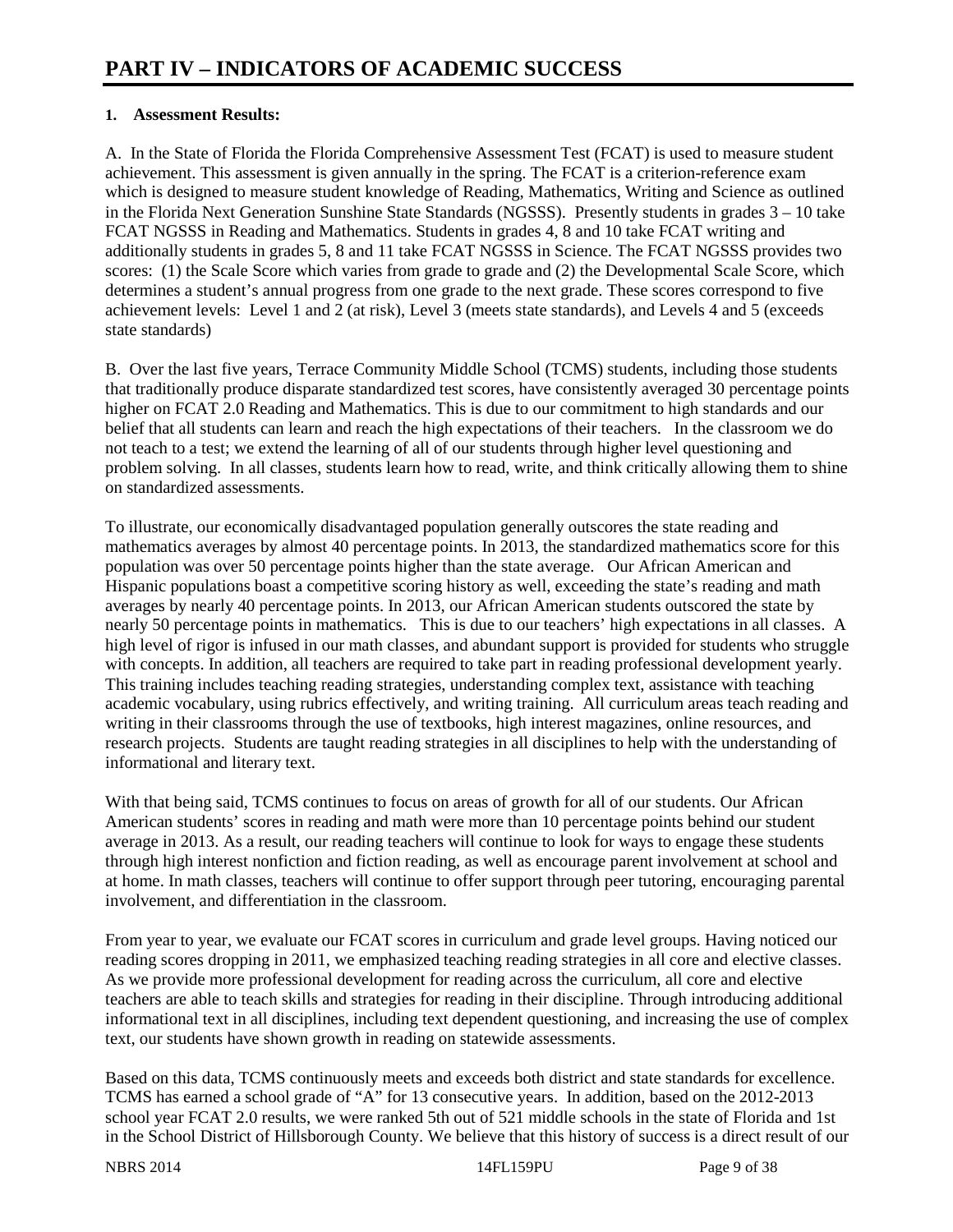commitment to high expectations for all students, abundant academic support, continuous improvement, research-based and data-driven instruction, and strong parental and community involvement.

FCAT 2.0 Reading: Percentage of Student Scoring at an FCAT Level 3 and above

| Year |    |     | TCMS Avg. 6-8 DISTRICT Avg. 6-8 STATE Avg. 6-8 |
|------|----|-----|------------------------------------------------|
| 2013 |    | 52. | 57                                             |
| 2012 | 90 | 52  | 57                                             |
| 2011 | 83 | 53  | 56                                             |

FCAT 2.0 Mathematics: Percentage of Student Scoring at an FCAT Level 3 and above

| Year |    |     | TCMS Avg. 6-8 DISTRICT Avg. 6-8 STATE Avg. 6-8 |
|------|----|-----|------------------------------------------------|
| 2013 |    | 53. | 53                                             |
| 2012 |    | 53  | 55                                             |
| 2011 | 90 | 55. | 55                                             |

FCAT 2.0 Reading: Percentage of Student Scoring at an FCAT Level 3 and above

### HISTORICALLY DISPARATE SUBGROUPS ECONOMICALLY DISADVANTAGED\*

|      |    |    | Year TCMS Avg. 6-8 DISTRICT Avg. 6-8 STATE Avg. 6-8 |
|------|----|----|-----------------------------------------------------|
| 2013 | 88 | 39 | 46                                                  |
| 2012 | 84 | 37 | 45                                                  |
| 2011 |    | 48 | 44                                                  |

\*state establishes "economically disadvantaged students based on those meeting the requirements for free and reduced lunch.

FCAT 2.0 Mathematics: Percentage of Student Scoring at an FCAT Level 3 and above HISTORICALLY DISPARATE SUBGROUPS ECONOMICALLY DISADVANTAGED\*

| Year |    | TCMS Avg. 6-8 DISTRICT Avg. 6-8 | STATE Avg. 6-8 |
|------|----|---------------------------------|----------------|
| 2013 | 93 | 39                              | 42             |
| 2012 | 83 | 39                              | 44             |
| 2011 | 80 | 41                              | 44             |

\*state establishes "economically disadvantaged students based on those meeting the requirements for free and reduced lunch.

FCAT 2.0 Reading: Percentage of Student Scoring at an FCAT Level 3 and above HISTORICALLY DISPARATE SUBGROUPS **HISPANIC** 

| Year |    | TCMS Avg. 6-8 DISTRICT Avg. 6-8 STATE Avg. 6-8 |    |
|------|----|------------------------------------------------|----|
| 2013 | 90 | 45                                             | 54 |
| 2012 | 86 | 44                                             | 52 |
| 2011 |    | 45                                             | 52 |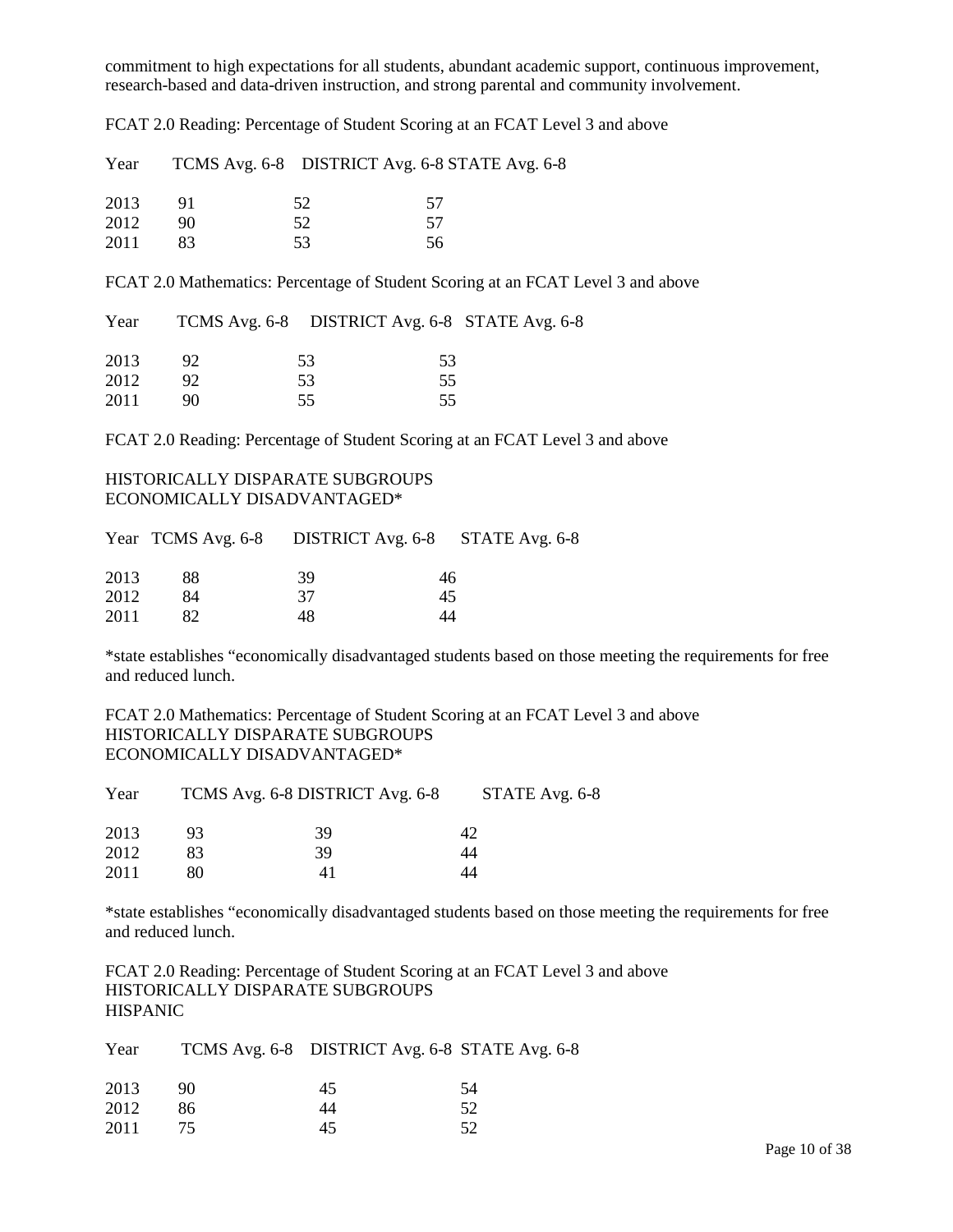FCAT 2.0 Mathematics: Percentage of Student Scoring at an FCAT Level 3 and above HISTORICALLY DISPARATE SUBGROUPS Hispanic

| Year | TCMS Avg. 6-8 | DISTRICT Avg. 6-8 STATE Avg. 6-8 |    |  |
|------|---------------|----------------------------------|----|--|
| 2013 | 89            | 46                               | 48 |  |
| 2012 | 86            | 46                               | 52 |  |
| 2011 | 89            | 49                               |    |  |

FCAT 2.0 Reading: Percentage of Student Scoring at an FCAT Level 3 and above HISTORICALLY DISPARATE SUBGROUPS African American

| Year |    | TCMS Avg. 6-8 DISTRICT Avg. 6-8 STATE Avg. 6-8 |    |
|------|----|------------------------------------------------|----|
| 2013 | 79 | 34                                             | 39 |
| 2012 | 84 | 32                                             | 37 |
| 2011 |    | 32                                             | 36 |

FCAT 2.0 Mathematics: Percentage of Student Scoring at an FCAT Level 3 and above HISTORICALLY DISPARATE SUBGROUPS African American

| Year | TCMS Avg. 6-8 |    |    | DISTRICT Avg. 6-8 STATE Avg. 6-8 |
|------|---------------|----|----|----------------------------------|
| 2013 |               |    | 33 |                                  |
| 2012 | 89            | 33 | 36 |                                  |
| 2011 |               | 34 | 36 |                                  |

\*\*\*In 2011, the FCAT test was changed to FCAT 2.0, a more rigorous test\*\*

#### **2. Using Assessment Results:**

The faculty at Terrace Community Middle School (TCMS) is very data driven. In order to provide a high quality instructional program, TCMS analyzes assessment data and uses it to inform instructional priorities and to monitor our program for optimal student achievement. TCMS has a data team made up of the principal, grade level administrators, subject area leaders and the guidance counselor. This team meets frequently to review assessment data to identify strengths, weaknesses, trends and opportunities for enrichment. This team proposes instructional goals and professional development, and develops a plan of action to meet school goals.

During pre-planning, teachers are assigned subgroups by grade level to review data on a micro-level to further identify areas of strength and weakness within the cohort of students they are assigned. From there, teachers collaborate to create goals and strategies aimed at improving learning gains. Particular focus is aimed at students who performed in the lower quartile in each grade level. We recognize that these students are in need of specialized instruction to help them become proficient and make learning gains. To individualize instruction, teachers and members of the community tutor students before and after school offering help and remediation of specific concepts as well as current learning goals. It has been our experience that as we narrow instruction to the needs of the individual student, we attain growth in areas of prior weakness. Communication is a high priority for Terrace Community Middle School. We communicate student performance to all stakeholders in a variety of ways. As with most schools across Florida, FCAT results along with the letter of explanation are sent home as soon as they become available. In addition to state assessment results, TCMS provides report cards that are sent home quarterly. During the mid-point of each quarter, students receive a written mid-quarter progress report with his or her current grade in all courses, as well as commentary from teachers.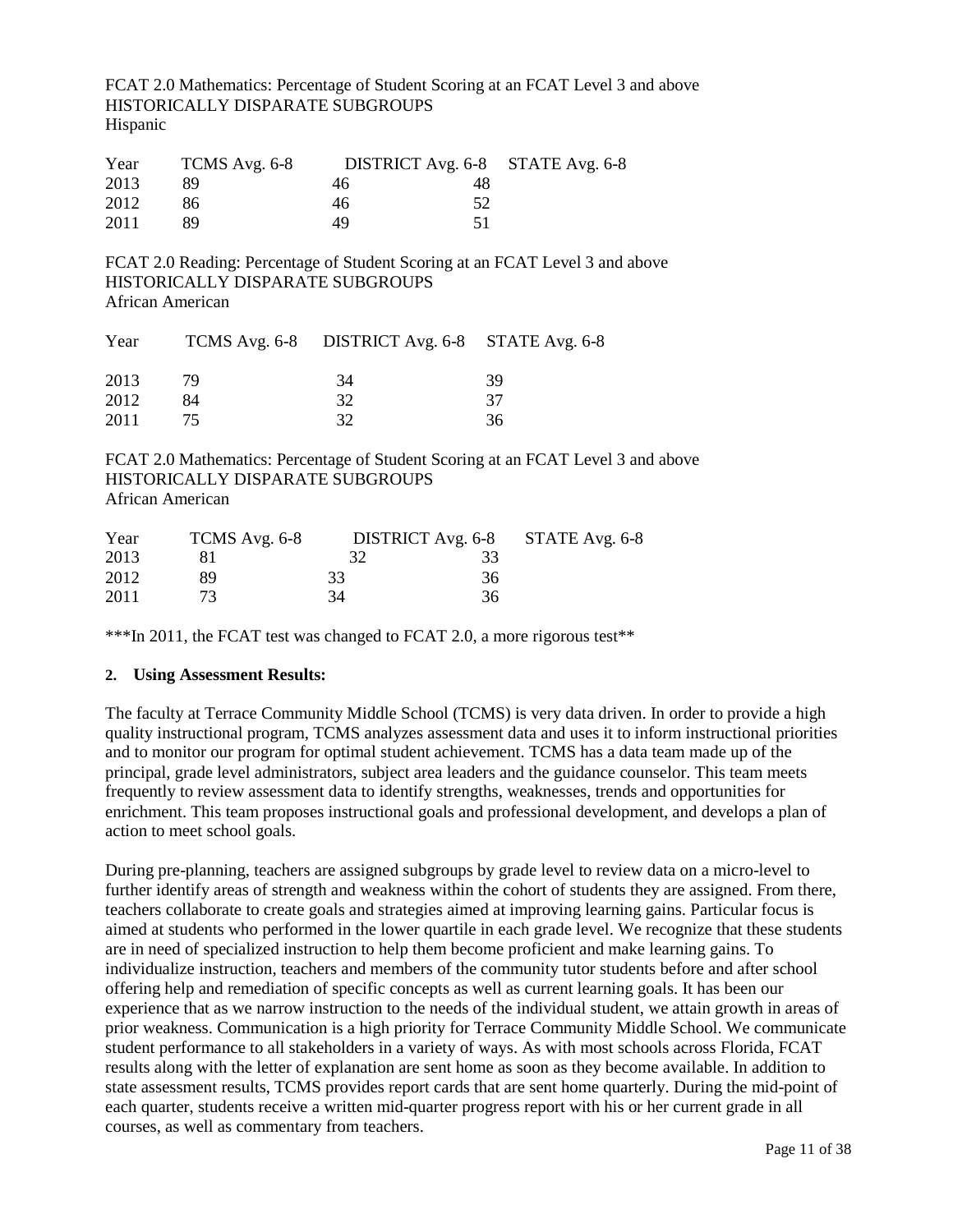Students and parents also have access to our online grade book called Edsby. This system serves as a grade book and a social platform for communication from teacher to parent and teacher to student, as well as student to student. Teachers post updated grades, announcements and assignments to Edsby. Furthermore, we communicate student performance and behavior in person through phone calls and face-to-face conferences. Teachers are expected to contact parents by phone if there are any important issues that need to be discussed, or to share positive news. TCMS encourages the use of "Good News Cards," which are mailed to parents letting them know good news about their child. We believe that it is important to share the good things going on with our students as well as the concerns. Finally, communication is shared between teachers and administrators. Teacher teams meet frequently to discuss progress monitoring for students who need extra support for academics or behavior. The teachers and grade level administrators generate strategic plans so that parents, teachers and students can work together to ensure student success.

### **3. Sharing Lessons Learned:**

As a high performing public school of choice, Terrace Community Middle School (TCMS) is often called upon to share specific strategies, techniques, curriculum and general information on how to operate a highly successful charter school. TCMS serves as a model from which other charter schools draw guidance and inspiration.

Through our participation with Charter School Leaders – Florida (CSL-FL), TCMS faculty and our principal, have given presentations and hosted meetings to assist fellow charter schools in the Tampa Bay area. TCMS, because of its best practices, has been approached by many newly formed charter schools and the school district's charter office to provide support in using the Lawson system to report to FLDOE and FTE, advice on handbooks, policies and procedures as well as daily school operations.

Our principal currently serves as the vice-president of the CSL-FL Executive Board and is in a unique position to support and guide other charter school leaders. She meets monthly with the principals of our school district charter schools where they share successes and challenges. As a Professional Learning Community (PLC), this group of principals has established goals and objectives to meeting the diverse needs of the students they serve. Each quarter the CSL-FL Executive Board meets with the Superintendent's Charter Advisory Committee on topics concerning charter schools and their students.

In addition, members of the TCMS leadership team attend many conferences, state sponsored training and meetings, which often give them the opportunity to share their experiences as a school community and strategies used to produce high student achievement. Our audiences are largely the charter school community, but we occasionally interact and share with colleagues at state-sponsored trainings. Most recently, our math department partnered with their colleagues at other charter middle schools to create a Math League for charter schools. TCMS math teachers sponsored a workshop for interested schools. This workshop trained Math League coaches in effective teaching and competition strategies to help high performing students quickly and accurately solve complex problems. As a result, CSL-FL sponsored a charter school Math League competition where many high achieving math students competed for individual, team and school trophies.

Finally, TCMS continues to share successes and results through community magazines, newsletters and blogs. Additionally, our successes are shared word of mouth – our reputation for success and excellence is shared by TCMS parents throughout the community at large.

### **4. Engaging Families and Community:**

Terrace Community Middle School (TCMS) believes that student success is a shared responsibility that involves parents and the community. Our parents sign a family agreement at the start of each year committing to a partnership with the school and guaranteeing that they will play an active role in their child's education. Furthermore, TCMS provides grade level meetings and workshops that outline the academic and behavior expectations of our students. During these meetings, teachers and administrators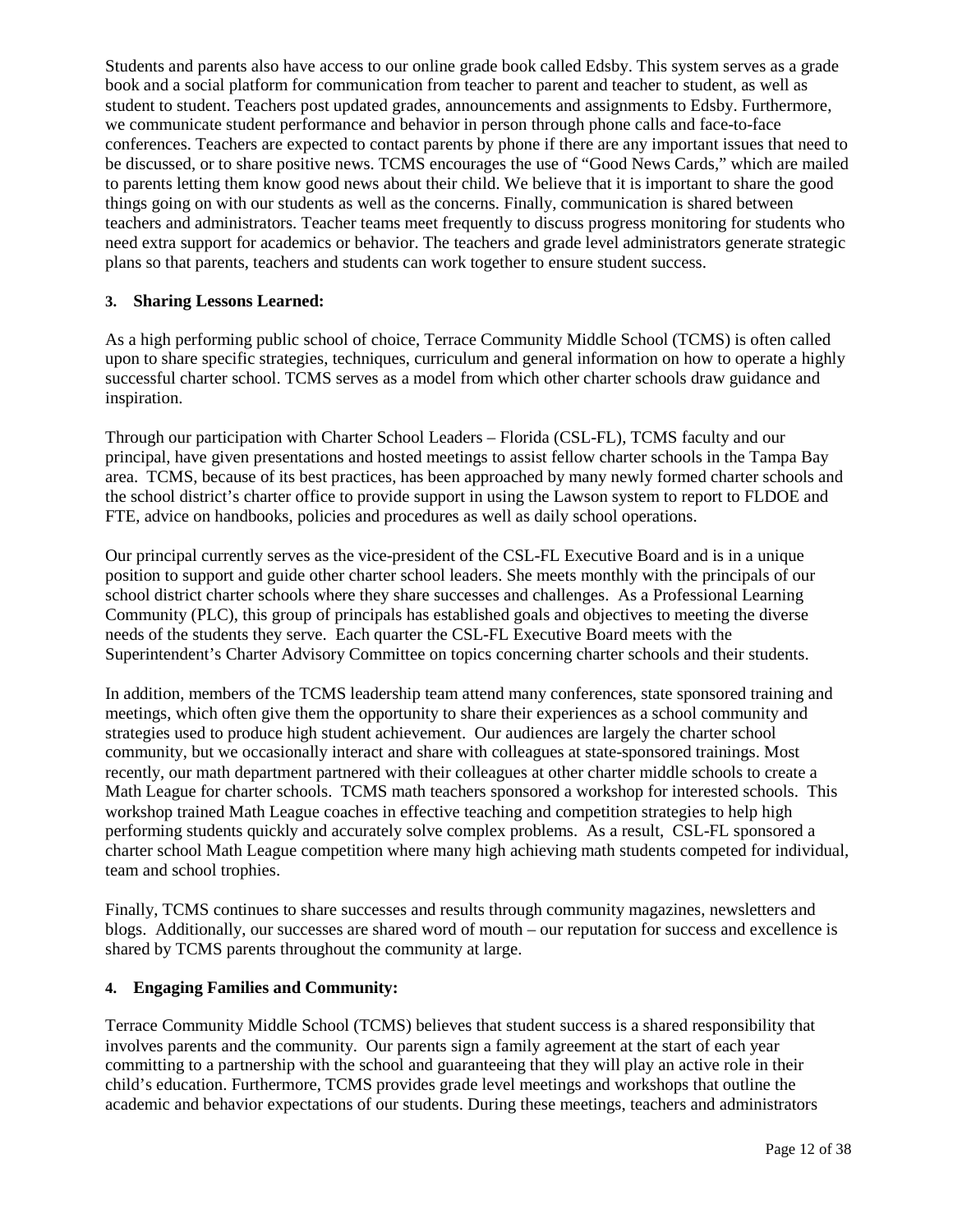communicate the requirements for all courses, strategies that have been proven successful to student achievement and offer resources parents can use to support their child.

Our Parent Resource Association (PRA) conducts monthly meetings and workshops that provide valuable information regarding topics of high interest to middle school parents. We stress the importance of communication and will take every opportunity to share with the community our school and student's achievements. Each week TCMS publishes a newsletter with announcements, reminders and information about what is happening in the classrooms. In addition, TCMS uses community newspapers, blogs and social media to showcase the best of TCMS. Lastly, TCMS maintains a highly comprehensive website that offers a wide variety of information regarding school operations and student performance and achievements. We have found these tools and strategies highly successful in keeping our parents and community informed and engaged with the school.

TCMS also participates in and hosts many community events, such as TCMS Fall Festival, Temple Terrace Reads, Barnes and Noble's School Showcase, Relay for Life and Temple Terrace Community Garden. Our Fall Festival provides us with an opportunity to open our doors to the community. It is a fun-filled event with carnival games, great food, a pumpkin patch and many other attractions. This festival is largely put on by our student body and is always well attended. During the spring semester, prior to our enrollment lottery, TCMS hosts an Applicant Open House. This Applicant Open House allows the Tampa Bay community the opportunity to visit our school and learn about the programs that have proven successful for our students. Interested families are then able to make a more informed decision regarding applying to attend our school.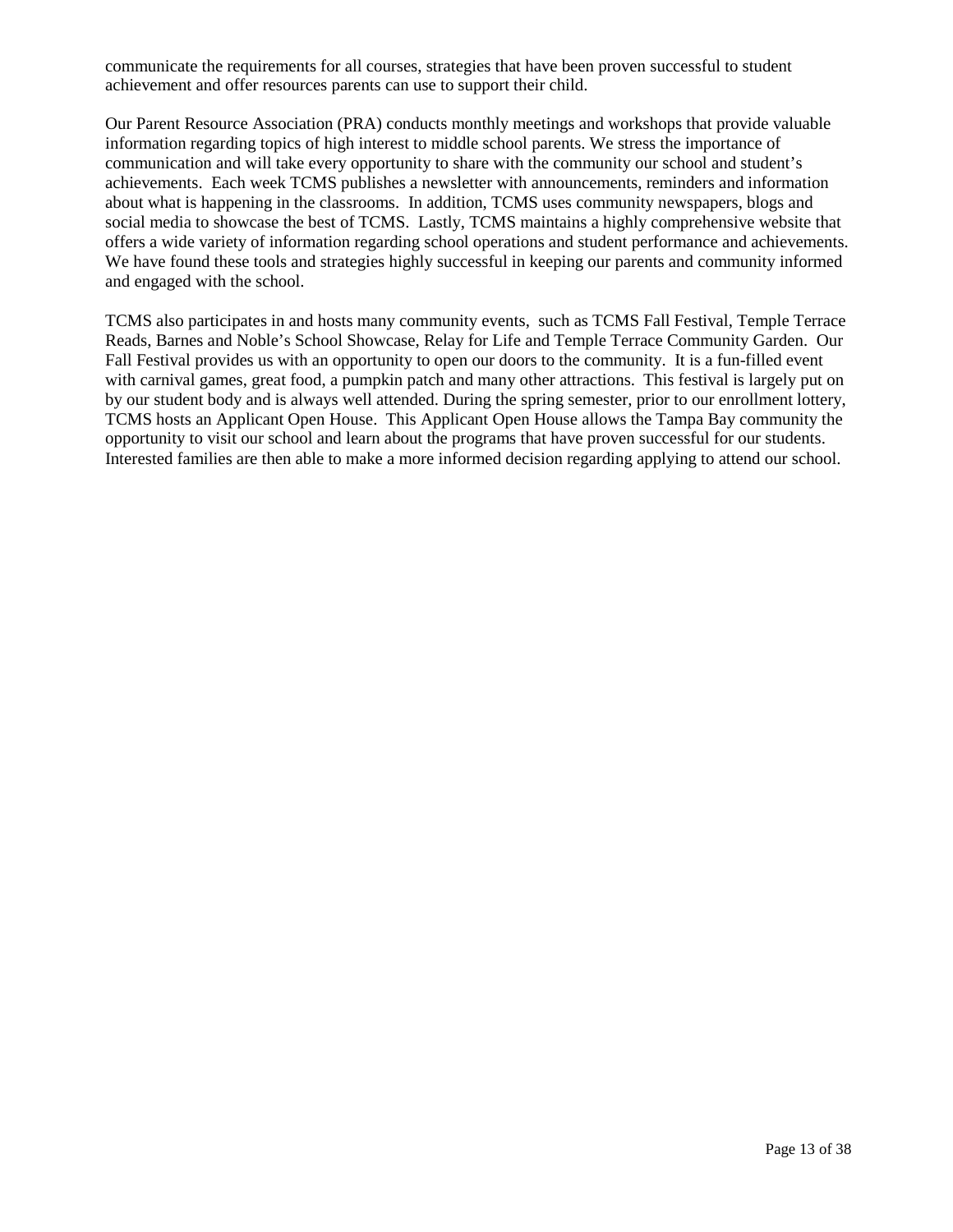### **1. Curriculum:**

The curriculum used by Terrace Community Middle School (TCMS) is based on high standards within the classic core academic subjects of language arts, mathematics, science and social studies. The curriculum focuses on the mastery of reading, writing and mathematics skills and includes adjustments for differentiated instruction, instructional modifications and interventions to meet individual student needs.

Students are continually monitored and assessed to ensure data-driven instruction is provided and students have abundant opportunities to practice the skills and concepts taught in class. TCMS follows the new Florida Career and College Readiness Standards (FCCRS), Next Generation Sunshine State Standards (NGSSS) and a modified Department of Defense Education Activity (DoDEA) Curriculum. Reading and writing strategies are integrated across all core subjects and elective courses. Upon graduation our students possess the knowledge, habits and skills that come from a curriculum that is rich in information, well – rounded and rigorous.

TCMS offers a comprehensive advanced language arts courses. Language arts teachers approach instruction with the goal that TCMS students will be prepared to enter high school honors, AP and college-level English study. Teachers guide students to become self-directed learners, critical thinkers, and creative, effective communicators. Each course utilizes materials that allow students to maximize their interaction with complex text, higher level vocabulary, and strategies that strengthen their understanding of grammar skills.

Writing instruction is based on the FCCRS. Students are taught to read text, search for evidence, and use text support in their writing to develop and support arguments. Furthermore, we teach each student the process of research, note taking, outlining, and citing references for a culminating research paper project which is embedded in the language arts coursework. Students learn to synthesize their research into an effective paper which will prepare them for higher levels of learning.

The TCMS math curriculum is a series of advanced courses that are challenging and rigorous guaranteeing that students are career and college ready. Math teachers help students to extend their thinking from concepts and skills to real world application. Students are taught to think logically and to problem-solve using a variety of mathematical processes. While traditional district schools offer multiple levels of mathematics at each grade level, TCMS offers all students the middle school honors track. All grade 8 students are eligible for Algebra 1 Honors high school credit upon successful completion of the course. The TCMS math program provides a foundation that ensures that TCMS students are prepared for advance coursework in high school and beyond.

The science curriculum is designed to promote critical thinking. Students have opportunities to develop skills, construct scientific knowledge through student led, inquiry-based assignments, planning and conducting labs, scientific research, and field excursions. While most public schools offer a comprehensive, spiraling science curriculum at the middle school level, TCMS dedicates each grade to a specific science discipline allowing students to go much deeper into their study of each discipline.

The social studies curriculum offers an engaging historical approach where students learn civic awareness and gain knowledge of world history, cultures, geography and U.S. history. Students must use their critical thinking skills to analyze questions and quandaries endemic to the human experience. Hands-on experiences are provided at each grade level, and students in grade 8 are provided with a unique learning experience in Washington, D.C.

The elective department utilizes cross-curricular instruction and literacy strategies to compliment the core academic classes. Our elective programs include Spanish, physical education, art, music, computer technology and STEM. These courses help provide a rich and well-rounded curriculum that enhances student creativity, appreciation of different cultures and art as well as develop and refine various skills.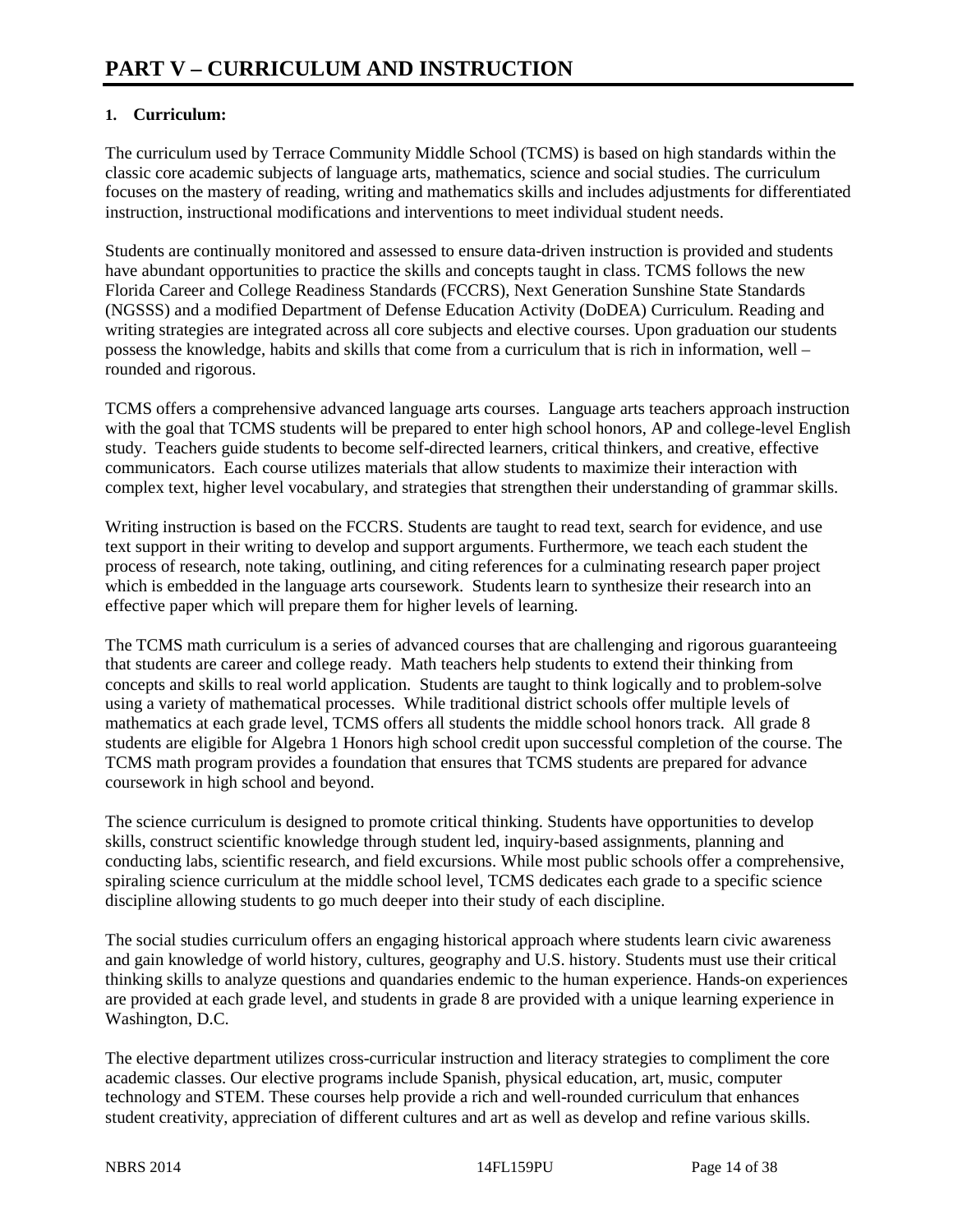The Exceptional Student Education (ESE) program provides appropriate ESE and gifted services, including maximizing student participation in the general education classroom's advanced and honors courses. All TCMS ESE students are mainstreamed, allowing students to remain in the least restrictive environment to the greatest extent possible, while providing classroom and testing accommodations. The ESE specialist meets regularly with teachers track individual student progress. Academically gifted students, also part of the ESE program, are challenged through the rigorous advanced and honors curriculum.

### **2. Reading/English:**

The English language arts (ELA) curriculum is based on the implementation of the new Common Core State Standards (CCSS), Next Generation Sunshine State Standards (NGSSS) and a modified Department of Defense Education Activity (DoDEA) curriculum. Terrace Community Middle School (TCMS) does not track students; all coursework offered is at the advanced honors level across all grades.

The TCMS reading program is novel-based and includes content guidelines, process guidelines and response strategies for both literary and informational text. A variety of materials allows students to maximize their interaction with the written word, develop higher vocabulary through complex text and strengthen grammar skills. A combination of fiction, non-fiction, and informational text or feature articles encourages students at all grade levels to use active reading strategies. Students are taught and encouraged to predict, make inferences, annotate and make connections. In addition, analyzing literature and citing supporting evidence in order to draw conclusions about the meaning of the text or author's purpose is central in each class. Writing in ELA focuses on process and organization for each individual task. The process of research, note taking, outlining and citing sources is embedded throughout the ELA coursework. Students learn to synthesize their research preparing them for higher levels of learning.

For students who are currently reading below grade level, TCMS provides differentiated instruction and small group, or one-on-one tutoring. Typically, this involves an individual screening assessment, small group tutoring and activities, as well as student teacher conferences from the Reading Resource teacher and classroom teacher.

All of the teachers in the Language Arts Department value student learning, skill mastery and creativity. Through a novel based approach, teachers are able to choose novels for cross-curricular study and vary choices based on student interest and reading level. In addition, classical and modern literature is introduced at each grade level to highlight similarities and differences in writing styles, character development and traits, and themes. Teachers are also able to supplement novels with short stories, non-fiction articles, and other sources to allow students to make comparisons across multiple texts, argue and support a claim with textual evidence, and refine and extend ideas. This approach to language arts gives the teachers flexibility in delivering the curriculum based on the students in their classroom. Our students continue to celebrate literacy through producing work demonstrating success in reading, writing, listening, and speaking.

### **3. Mathematics:**

The math curriculum at Terrace Community Middle School (TCMS) is an active, dynamic, and challenging series of courses. We offer only one track of advanced honors courses at each grade level. Over three years, all TCMS students cover the ten rigorous Department of Defense Education Activity (DoDEA) strands, as well as the Next Generation Sunshine State Standards (NGSSS) strands and the Common Core State Standards (CCSS), which will be in full implementation in 2014-2015. After successful completion of advanced grade 6 and 7 math coursework, each student entering grade 8 is enrolled in the rigorous high school Algebra 1 Honors curriculum. In comparison to students in our district and state, TCMS students score significantly higher on the FCAT Mathematics in each grade level. The Grade 6 course covers topics at an accelerated pace and reading and writing are incorporated in daily classroom activities, assessments and various research projects and reports. All students in grade 7 are enrolled in Advanced Pre-Algebra, where they continue to develop reading and writing skills and are expected to work diligently to develop independent learning skills and make connections to real world problem solving. The grade 8 math program is taught at the high school level; all students are enrolled in the Algebra 1 Honors course. This rigorous course requires students to express their knowledge and problem-solving abilities through writing, multi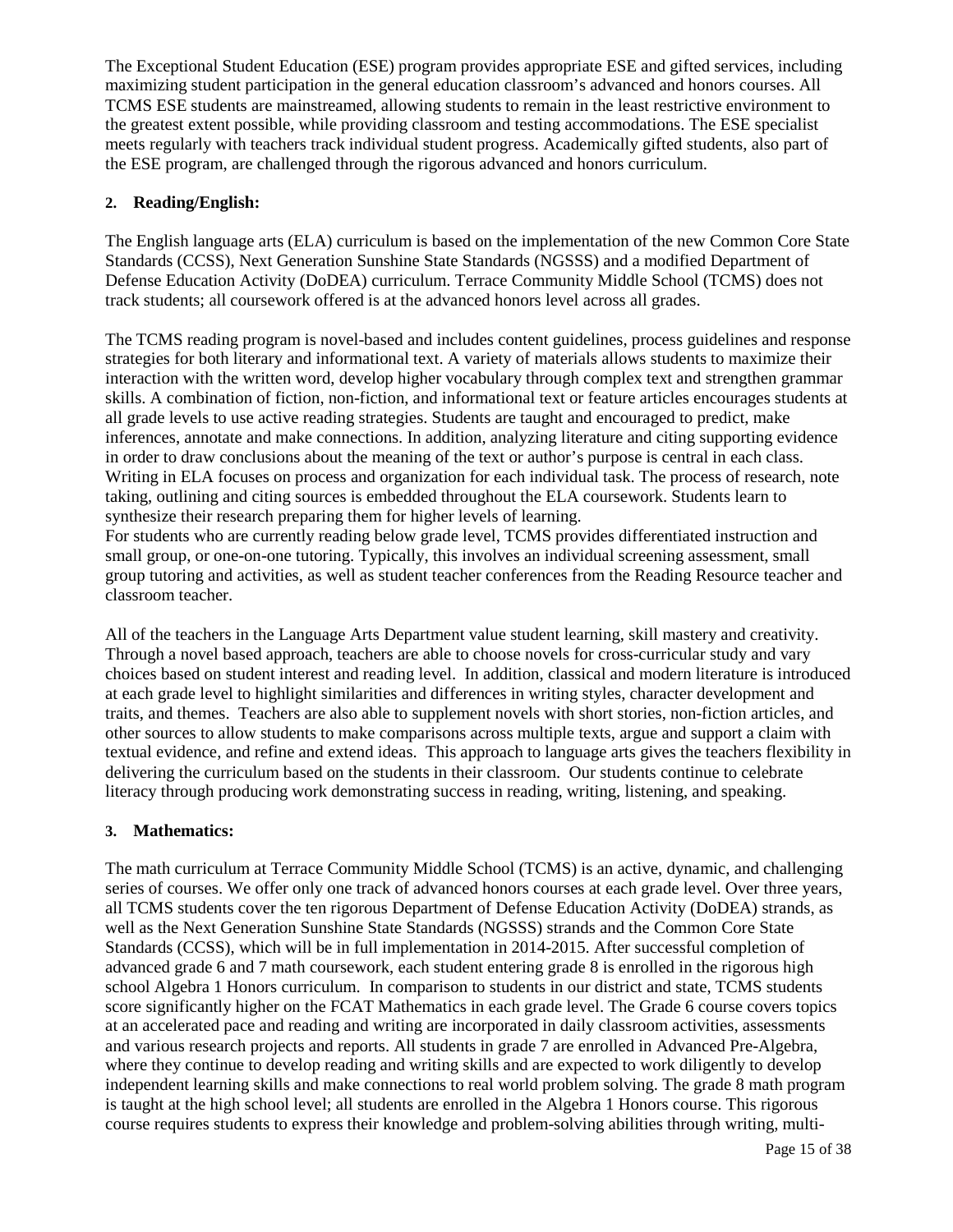step problems and real world applications. Students must successfully pass the semester exam and End of Course (EOC) Assessment in order to qualify for high school credit.

Students who perform below grade level are provided with various levels of support. Students may take part in small group or one-on-one tutoring with the Math Resource teacher and teachers differentiate within the classroom setting. Moreover, students who do not earn high school credit in math in the first quarter will have an adjustment on their transcript to a lower level math course. A grade adjustment will be made to their scores to reflect the grade the student would have earned in a lower level course. Since all students remain in the Algebra I Honors classroom, all students must still complete the Algebra I Honors curriculum for the remainder of the school year. The TCMS math program is recognized state and county-wide. Our students compete in top level math contests and tournaments within the county, region and state. Our school and individual students have earned recognition for their achievements.

### **4. Additional Curriculum Area:**

The goal of the social studies department at Terrace Community Middle School (TCMS) is to prepare students for success in their advanced high school history courses. Students are exposed to content rich, nonfiction, informational text and academic vocabulary to deepen their critical thinking skills. Students are taught to write concisely when defending their positions on related arguments.

Grade 6 students study ancient civilizations and the Six Essential Elements of Geography. Students learn how religion is spread and how social, economic and political structures have influenced human history. Hands-on experiences such as mummification ceremonies, and writing and performing their own folktales are a favorite among the students.

In grade 7 Civics, students learn about the laws, institutions and Americana that form the backbone of our nation. The main focus of this course is citizenship and civic concepts. Students have an opportunity to study primary documents like the Declaration of Independence and the Constitution while exploring the ideas and passion our founding fathers had when fighting for our freedom. Civics extends beyond the constitution; students are encouraged to watch the nightly news, familiarize themselves with current events, formulate ideas, and defend their opinions with textual support and evidence. Civics requires more studentled inquiry and for students to take an active role in their learning. The civics course is a perfect segue to prepare students for the grade 8 social studies course which focuses on what it means to be an American.

Students in grade 8 study U.S. History, which introduces them to the geographic, political, and socioeconomic forces that have shaped our country. Students participate in engaging debates and lectures, and perform historical reenactments based on historical events. Document-based questioning requires students to read and comprehend primary and secondary sources to derive historical meaning from their assigned reading. In addition to the in-class curriculum, students have the opportunity to take part in an academically enriching trip to Washington, D.C. or St. Augustine. Students take part in a culminating project which allows them to synthesize and showcase the research they completed on a fallen soldier or the role of the first permanent European settlement in our history.

#### **5. Instructional Methods:**

The instructional methods used by Terrace Community Middle School (TCMS) directly support the mission and guiding principles of the school. Coursework is engaging and challenging, and students are given tools for academic success.

Each academic department, across grade levels, collaborates to map out the vertical progression of the curriculum based on data and research, curricular goals, and assessment expectations. A variety of researchbased instructional models, such as direct instruction, cooperative learning, scaffolding, and differentiated instruction, are used to present instruction that enables all students to acquire and utilize learning strategies that will enhance their personal learning goals within the educational setting. Learning strategies are interwoven into the reading, math, and writing curriculum.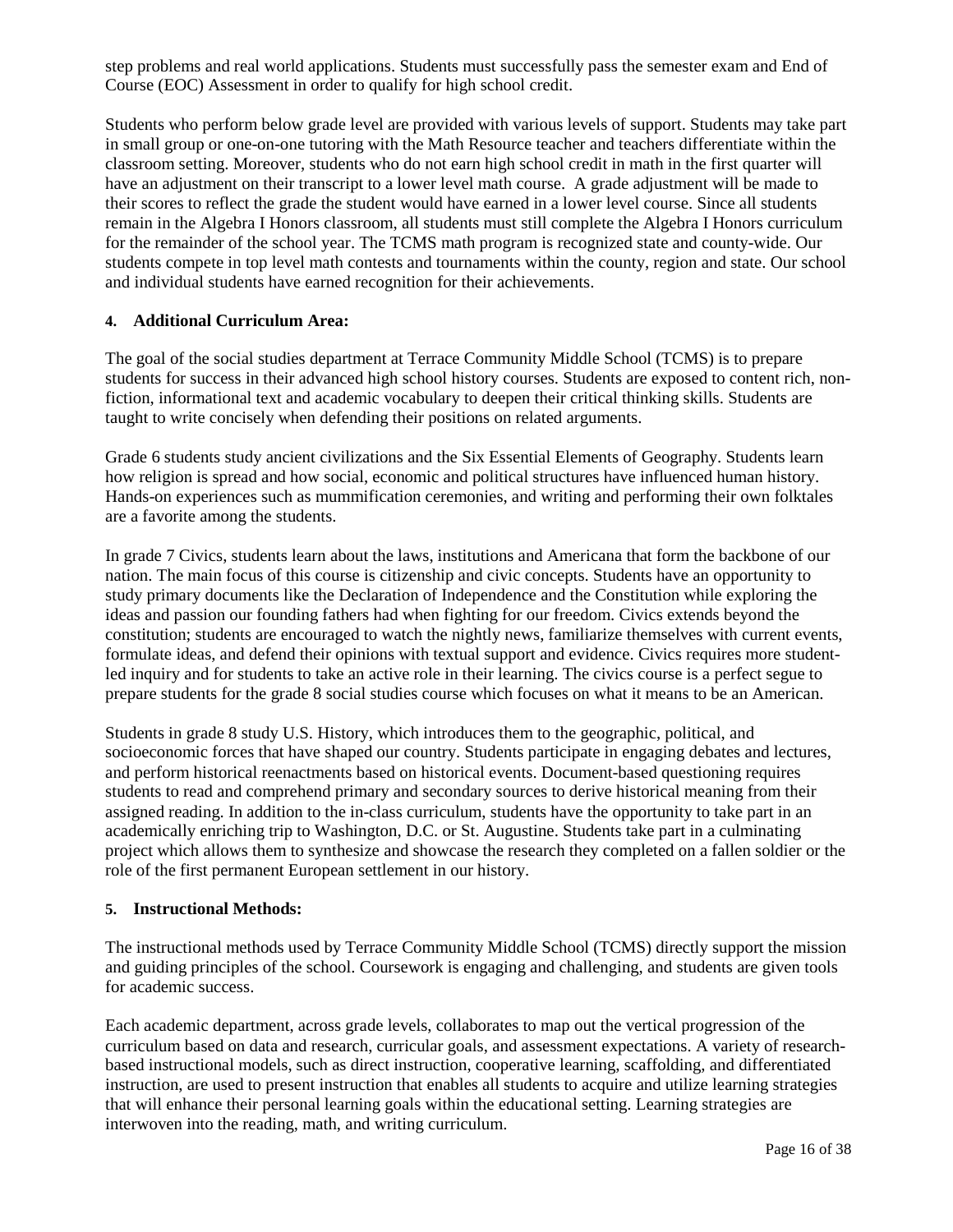Faculty members tutor students who did not show proficiency on the FCAT 2.0 assessments, as well as other students who need assistance with more specific concepts. Students who demonstrate the need for additional support based on their reading or math diagnostic are also placed in a tutoring program with the Reading or Math Resource teacher. These students are monitored by their classroom teacher, resource teacher, and grade level administrator through the Multi-Tiered System of Support (MTSS). In response to the fact that 41 percent of our student population is academically gifted, many of our teachers have earned their gifted teaching certification and all teachers implement strategies to engage learners in higher order and critical thinking skills.

TCMS holds high academic standards for its students; they are challenged to rise to meet these standards and receive support for success and improved performance. Technology is infused within classroom instruction. Teachers and students use SMART Boards, SMART Response clickers, online tutorials, podcasts, and webquests, as well as computer-based test preparation programs such as FCAT Explorer and EasyCBM.

Teachers continually collaborate and research innovative instructional methods to enhance, support, and enrich classroom instruction to support learning.

### **6. Professional Development:**

The staff development mission at Terrace Community Middle School (TCMS) is to assist all employees and departments in providing quality in-service activities that enrich the classroom and provide support for continuous improvement and high achievement. TCMS encourages a "menu plan" where teachers can identify their own instructional and professional needs and create a plan by choosing from a menu of professional development options. Teachers record their activities and progress throughout the year, receive guidance, and reflect on their application and growth. This growth is part of the year end administrative evaluation which provides continual guidance from year to year.

At the beginning and end of each year we conduct a survey to determine the success of this program and to determine how improvements can meet the needs of our teachers and staff, thus improving the overall academic environment for our students.

Professional development components are aligned with SMART Goals (specific, measurable, attainable, relevant, and time-based). These components can be related to instruction, curriculum, and assessment, and involve some kind of change from current knowledge to new learning. All curriculum and instruction professional development are aligned with state and national standards for student improvement and best practices.

Our professional development system also includes the Teacher Induction Program for new teachers, as well as teachers new to our county. These services include, but are not limited to, content training, accomplished practices, ACP guidelines training and Code of Ethics training.

TCMS's professional development evaluation system protocols meet the Florida state standards and are approved at the district level. The purpose of Florida's Professional Development System Evaluation Protocol is "to increase student achievement, enhance classroom instructional strategies that promote rigor and relevance throughout the curriculum, and prepare students for continuing education and the workforce." Our school follows these protocols to ensure each educator can access essential elements of high-quality professional development which are incorporated into planning, learning, implementing and evaluating.

### **7. School Leadership**

The leadership philosophy of Terrace Community Middle School (TCMS) is to improve student achievement through data -driven decisions, professional guidance, support and visionary leadership. Additionally, we feel that the role of a school leader is to provide motivation and support to our students, teachers, and staff; to cultivate a learning environment that is safe, secure and promotes academic success;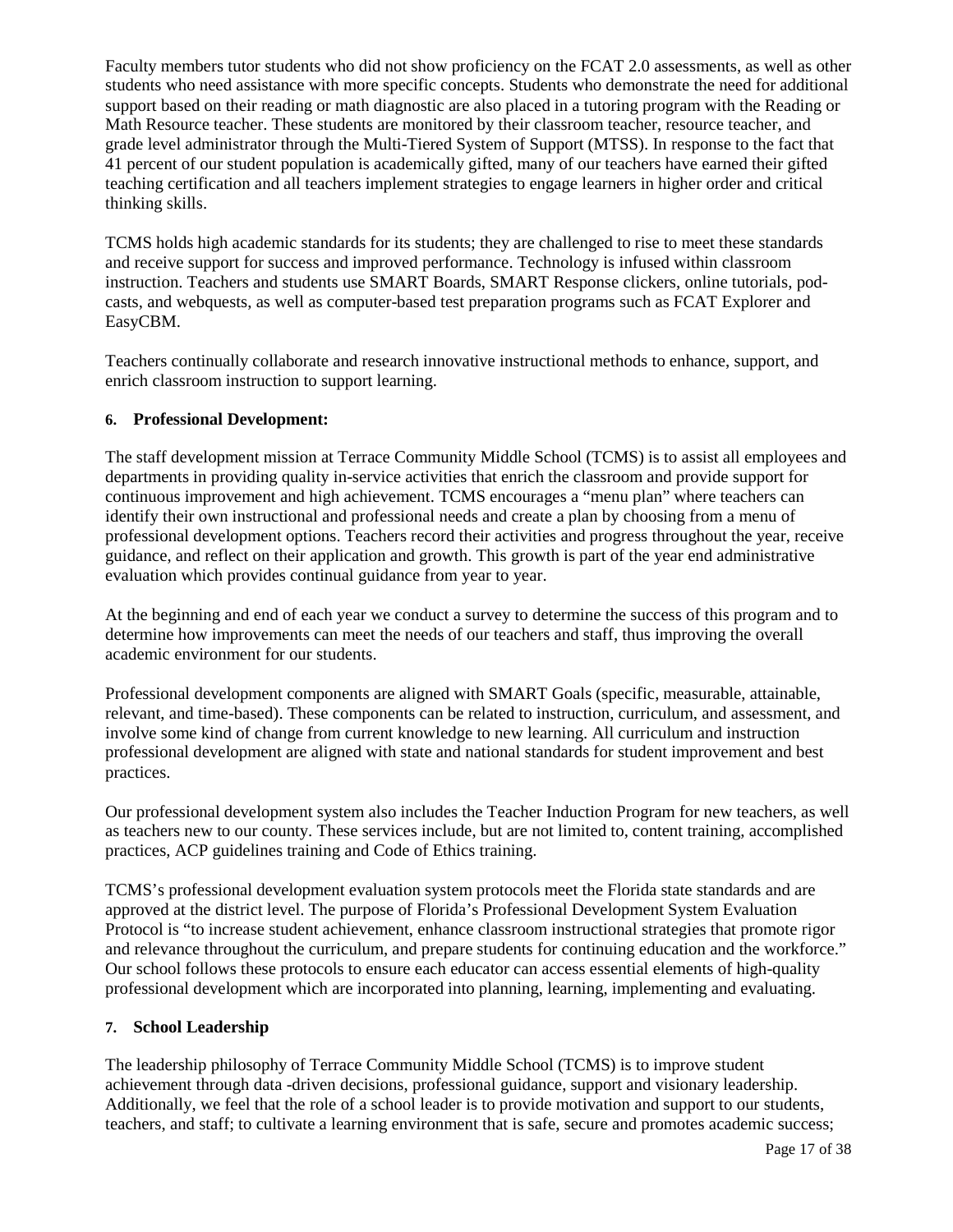and to continuously strive for improvement and positive growth. TCMS has a very unique leadership structure, organized to offer equal guidance and support to all of our stakeholders. Parents and students often comment that they enjoy the personal attention they receive from our school administration.

TCMS leadership includes the school principal, three assistant principals (or grade level administrators), subject area leaders and front office staff. Each grade level has its own assistant principal who is responsible for the needs of the grade level they are assigned. They provide support, guidance and leadership to their team of teachers and students. Parents have a direct line of communication to their grade level administrator for any questions or concerns.

The principal and grade level administrators work together to ensure sustained improvement of individuals and the organization as a whole.

The principal is responsible for oversight of the school as the instructional and organizational leader. The principal leads the grade level administrators and subject area leaders in data team meetings and monthly curriculum meetings to discuss, recommend and change policies and procedures that affect student achievement. The leadership team also oversees professional development, sets and monitors goals and communicates results. The principal further ensures that teachers and students have the tools and resources needed to effectively run our exceptional instructional program.

The grade level administrators are primarily responsible for the day-to-day operations of their respective grade levels. They conduct walk-through and informal observations, monitor student behavior and performance, and provide support and assistance to the teachers, as well as to their students and parents. Grade level administrators are also assigned other duties that include scheduling, testing, progress monitoring and coordinating special services.

The subject area leaders closely monitor the horizontal and vertical alignment of the curriculum. The subject area leaders provide guidance and serve as a resource to teachers for the effective instruction for the subject for which they are responsible. In addition, the subject area leaders recommend professional development, analyze data and suggest curriculum recommendations to the principal.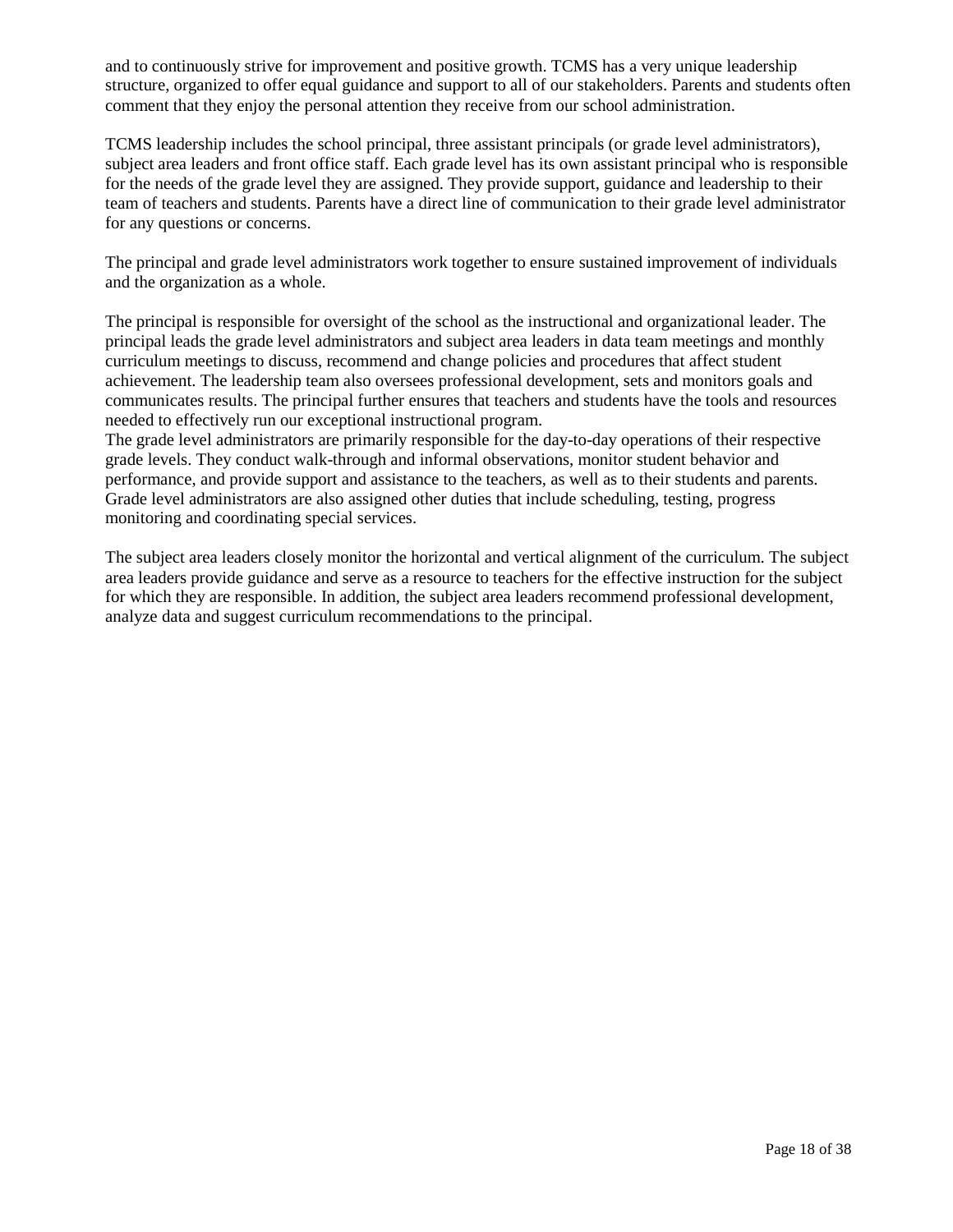### **STATE CRITERION--REFERENCED TESTS**

**Subject:** <u>Math</u> **Test: FCAT 2.0 (2011-2013)/FCAT (2009-**2010)

**Publisher:** FLDOE

**All Students Tested/Grade:** 6 **Edition/Publication Year:** 2013

| School Year                              | 2012-2013       | 2011-2012        | 2010-2011      | 2009-2010      | 2008-2009      |
|------------------------------------------|-----------------|------------------|----------------|----------------|----------------|
| Testing month                            | Apr             | Apr              | Apr            | Apr            | Apr            |
| <b>SCHOOL SCORES*</b>                    |                 |                  |                |                |                |
| Meets standards (Levels 3, 4             | 91              | 91               | 90             | 88             | 89             |
| and $5)$                                 |                 |                  |                |                |                |
| Exceeds standards (Levels 4              | 68              | 68               | 67             | 60             | 62             |
| and $5)$                                 |                 |                  |                |                |                |
| Number of students tested                | 218             | 218              | 211            | 215            | 177            |
| Percent of total students tested         | 100             | 100              | 100            | 100            | 100            |
| Number of students tested with           | $\overline{0}$  | $\boldsymbol{0}$ | $\overline{0}$ | $\overline{0}$ | $\overline{0}$ |
| alternative assessment                   |                 |                  |                |                |                |
| % of students tested with                | $\overline{0}$  | $\overline{0}$   | $\overline{0}$ | $\overline{0}$ | $\overline{0}$ |
| alternative assessment                   |                 |                  |                |                |                |
| <b>SUBGROUP SCORES</b>                   |                 |                  |                |                |                |
| 1. Free and Reduced-Price                |                 |                  |                |                |                |
| Meals/Socio-Economic/                    |                 |                  |                |                |                |
| <b>Disadvantaged Students</b>            |                 |                  |                |                |                |
| Meets standards (Levels 3, 4             | 89              | 81               | 86             | 68             | 69             |
| and $5)$                                 |                 |                  |                |                |                |
| Exceeds standards (Levels 4              | 48              | 51               | 49             | 40             | 44             |
| and $5)$                                 |                 |                  |                |                |                |
| Number of students tested                | $\overline{37}$ | 27               | 35             | 31             | 32             |
| 2. Students receiving Special            |                 |                  |                |                |                |
| <b>Education</b>                         |                 |                  |                |                |                |
| Meets standards (Levels 3, 4<br>and $5)$ |                 |                  |                |                |                |
| Exceeds standards (Levels 4              |                 |                  |                |                |                |
| and $5)$                                 |                 |                  |                |                |                |
| Number of students tested                | 8               | 8                | $\overline{7}$ | $\overline{3}$ | 6              |
| 3. English Language Learner              |                 |                  |                |                |                |
| <b>Students</b>                          |                 |                  |                |                |                |
| Meets standards (Levels 3, 4<br>and $5)$ |                 |                  |                |                |                |
| Exceeds standards (Levels 4              |                 |                  |                |                |                |
| and $5)$                                 |                 |                  |                |                |                |
| Number of students tested                | $\overline{7}$  | $\overline{7}$   | 8              | 3              | $\overline{2}$ |
| 4. Hispanic or Latino                    |                 |                  |                |                |                |
| <b>Students</b>                          |                 |                  |                |                |                |
| Meets standards (Levels 3, 4             | 87              | 84               | 87             | 79             | 71             |
| and $5)$                                 |                 |                  |                |                |                |
| Exceeds standards (Levels 4              | 74              | 50               | 57             | 54             | 42             |
| and $5)$                                 |                 |                  |                |                |                |
| Number of students tested                | 38              | 38               | 30             | 24             | 17             |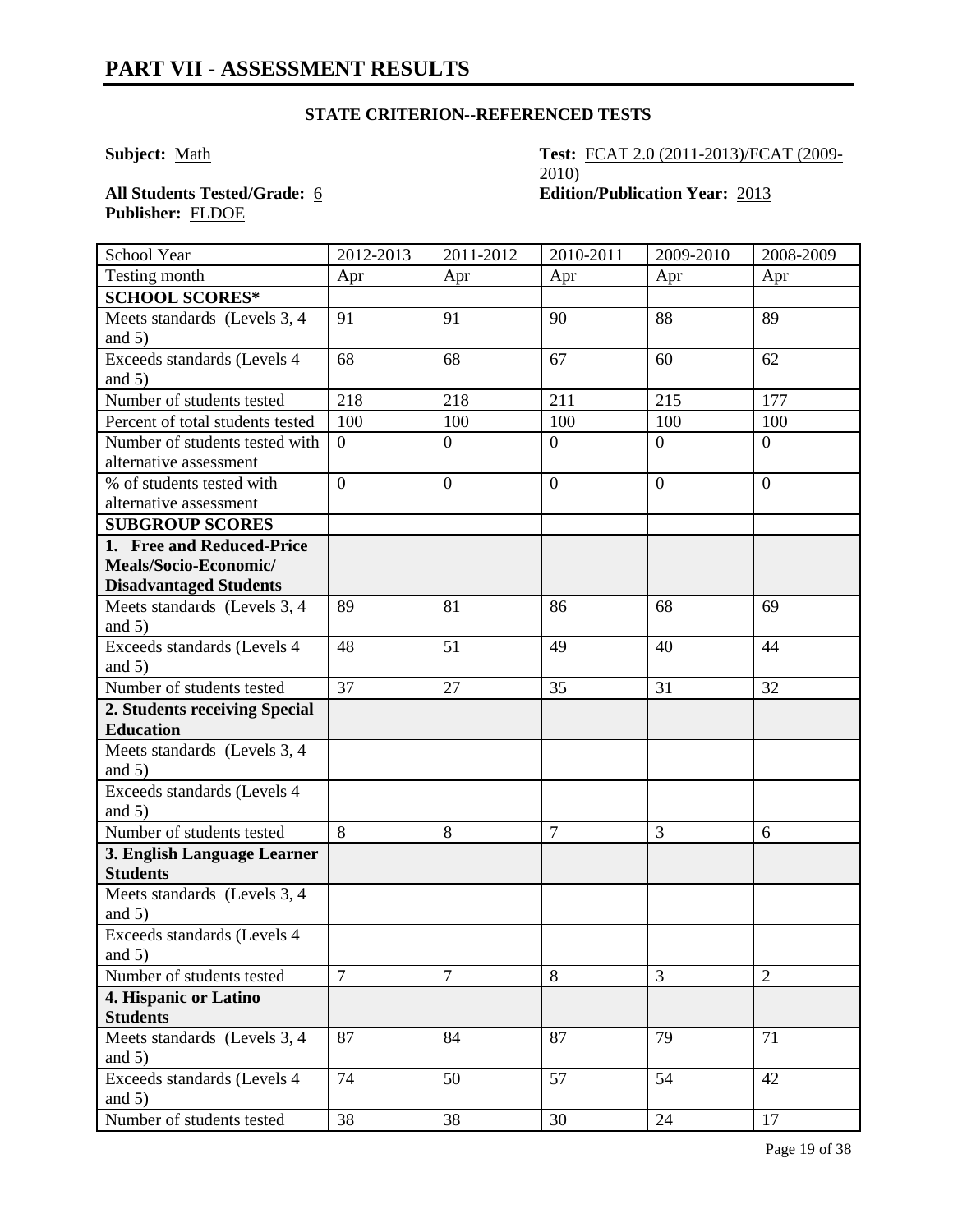| 5. African-American<br><b>Students</b>  |     |     |     |     |                |
|-----------------------------------------|-----|-----|-----|-----|----------------|
| Meets standards (Levels 3, 4            | 80  | 93  | 79  | 66  | 75             |
| and $5)$                                |     |     |     |     |                |
| Exceeds standards (Levels 4             | 30  | 54  | 37  | 35  | 50             |
| and $5)$                                |     |     |     |     |                |
| Number of students tested               | 20  | 28  | 24  | 29  | 16             |
| <b>6. Asian Students</b>                |     |     |     |     |                |
| Meets standards (Levels 3, 4            | 94  | 97  | 100 | 97  | 96             |
| and $5)$                                |     |     |     |     |                |
| Exceeds standards (Levels 4             | 84  | 86  | 88  | 84  | 83             |
| and $5)$                                |     |     |     |     |                |
| Number of students tested               | 48  | 36  | 33  | 38  | 23             |
| 7. American Indian or                   |     |     |     |     |                |
| <b>Alaska Native Students</b>           |     |     |     |     |                |
| Meets standards (Levels 3, 4            |     |     |     |     |                |
| and $5)$                                |     |     |     |     |                |
| Exceeds standards (Levels 4             |     |     |     |     |                |
| and $5)$                                |     |     |     |     |                |
| Number of students tested               |     |     |     |     |                |
| 8. Native Hawaiian or other             |     |     |     |     |                |
| <b>Pacific Islander Students</b>        |     |     |     |     |                |
| Meets standards (Levels 3, 4)           |     |     |     |     |                |
| and $5)$                                |     |     |     |     |                |
| Exceeds standards (Levels 4             |     |     |     |     |                |
| and $5)$                                |     |     |     |     |                |
| Number of students tested               |     |     |     |     |                |
| 9. White Students                       |     |     |     |     |                |
| Meets standards (Levels 3, 4            | 94  | 91  | 89  | 92  | 92             |
| and $5)$                                |     |     |     |     |                |
| Exceeds standards (Levels 4             | 65  | 71  | 68  | 60  | 62             |
| and $5)$                                |     |     |     |     |                |
| Number of students tested               | 93  | 104 | 113 | 110 | 114            |
| 10. Two or More Races                   |     |     |     |     |                |
| identified Students                     |     |     |     |     |                |
| Meets standards (Levels 3, 4            | 94  | 92  | 90  | 93  |                |
| and $5)$<br>Exceeds standards (Levels 4 | 76  | 84  | 80  | 57  |                |
| and $5)$                                |     |     |     |     |                |
| Number of students tested               | 17  | 12  | 10  | 14  | $\overline{7}$ |
| 11. Other 1: Male                       |     |     |     |     |                |
| Meets standards (Levels 3, 4            | 95  | 93  | 90  | 88  | 89             |
| and $5)$                                |     |     |     |     |                |
| Exceeds standards (Levels 4             | 71  | 72  | 65  | 62  | 60             |
| and $5)$                                |     |     |     |     |                |
| Number of students tested               | 98  | 107 | 106 | 102 | 94             |
| 12. Other 2: Female                     |     |     |     |     |                |
| Meets standards (Levels 3, 4            | 88  | 90  | 90  | 88  | 89             |
| and $5)$                                |     |     |     |     |                |
| Exceeds standards (Levels 4             | 66  | 65  | 69  | 59  | 64             |
| and $5)$                                |     |     |     |     |                |
| Number of students tested               | 120 | 111 | 105 | 113 | 83             |
|                                         |     |     |     |     |                |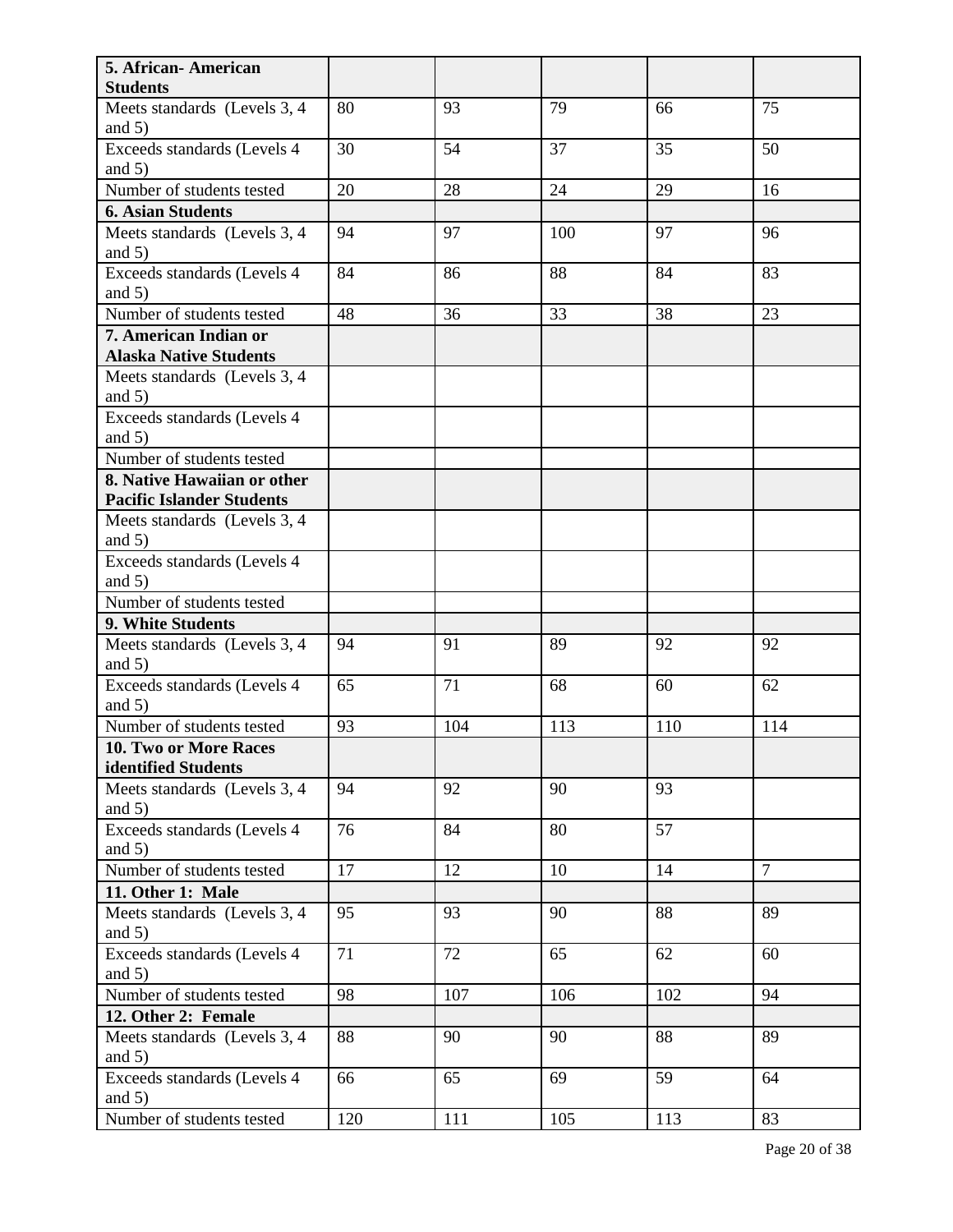| 13. Other 3: Gifted           |    |    |    |     |    |
|-------------------------------|----|----|----|-----|----|
| Meets standards (Levels 3, 4) | 98 | 97 |    | 100 | 98 |
| and $5)$                      |    |    |    |     |    |
| Exceeds standards (Levels 4)  | 91 | 90 | 87 | 88  | 88 |
| and $5)$                      |    |    |    |     |    |
| Number of students tested     | 86 | 90 | 78 | 69  | 61 |

**NOTES:** Please note: Categories were left blank when there was insufficient data to report scores. This includes fewer than 10 students or when all members are in the same achievement level.

FCAT 2.0 Math was first administered in Spring, 2011.

FCAT 2.0 incorporates more rigorous grade level expectations as well as computer-based testing.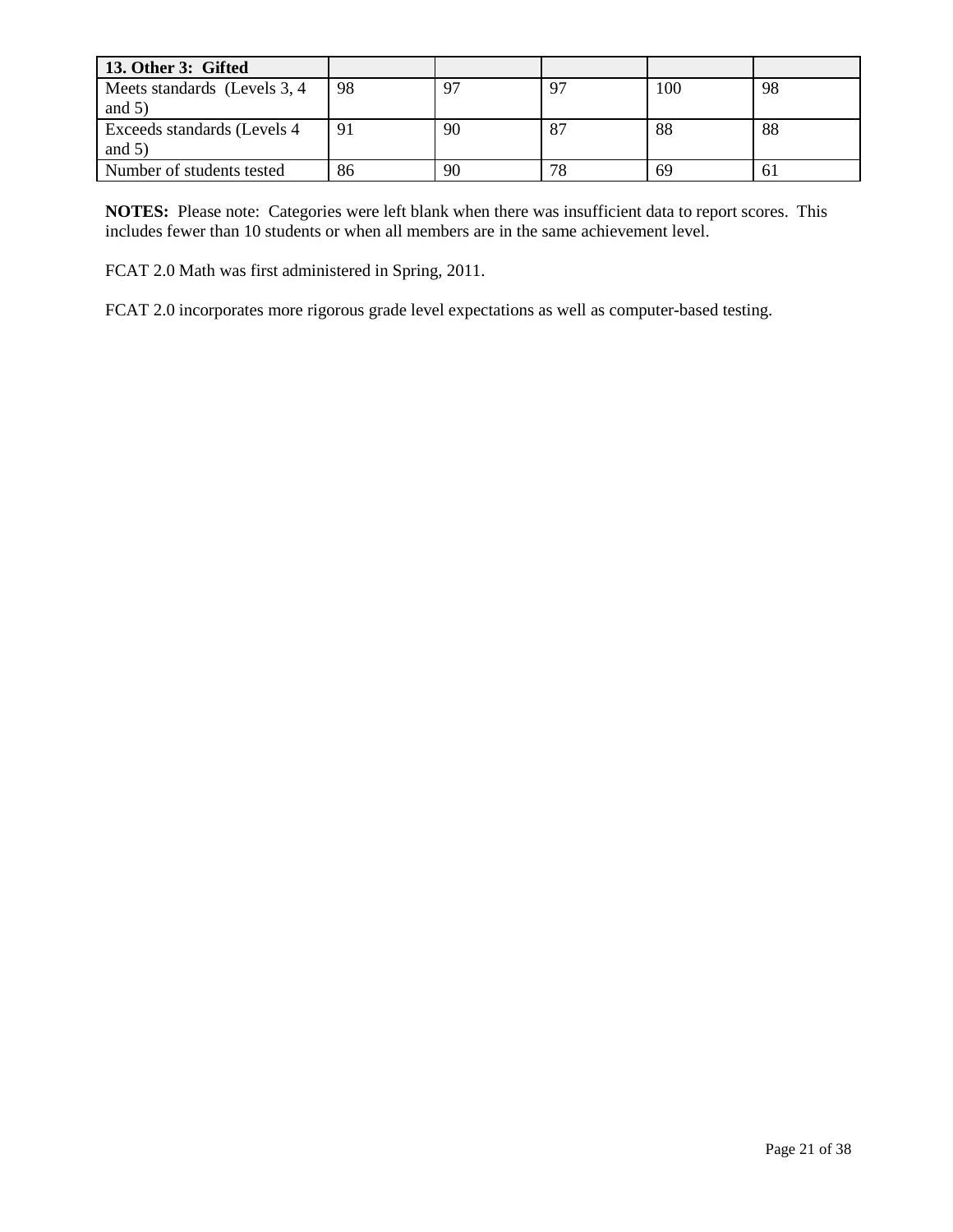### **Subject:** <u>Math</u> **Test: FCAT 2.0 (2011-2013)/FCAT (2009-**2010) **All Students Tested/Grade:** 7 **Edition/Publication Year:** 2013

# **Publisher:** FLDOE

| School Year                                                                                                                                                                                                                                                                                | 2012-2013                        | 2011-2012           | 2010-2011                | 2009-2010                      | 2008-2009                      |
|--------------------------------------------------------------------------------------------------------------------------------------------------------------------------------------------------------------------------------------------------------------------------------------------|----------------------------------|---------------------|--------------------------|--------------------------------|--------------------------------|
| Testing month                                                                                                                                                                                                                                                                              | Apr                              | Apr                 | Apr                      | Apr                            | Apr                            |
| <b>SCHOOL SCORES*</b>                                                                                                                                                                                                                                                                      |                                  |                     |                          |                                |                                |
| Meets standards (Levels 3, 4                                                                                                                                                                                                                                                               | 92                               | 94                  | 87                       | 91                             | 86                             |
| and $5)$                                                                                                                                                                                                                                                                                   |                                  |                     |                          |                                |                                |
| Exceeds standards (Levels 4                                                                                                                                                                                                                                                                | 73                               | 76                  | 65                       | 57                             | 54                             |
| and $5)$                                                                                                                                                                                                                                                                                   |                                  |                     |                          |                                |                                |
| Number of students tested                                                                                                                                                                                                                                                                  | 218                              | 217                 | 215                      | 213                            | 176                            |
| Percent of total students tested                                                                                                                                                                                                                                                           | 100                              | 100                 | 100                      | 100                            | 100                            |
| Number of students tested with                                                                                                                                                                                                                                                             | $\overline{0}$                   | $\overline{0}$      | $\boldsymbol{0}$         | $\boldsymbol{0}$               | $\overline{0}$                 |
| alternative assessment                                                                                                                                                                                                                                                                     |                                  |                     |                          |                                |                                |
| % of students tested with                                                                                                                                                                                                                                                                  | $\overline{0}$                   | $\boldsymbol{0}$    | $\overline{0}$           | $\overline{0}$                 | $\overline{0}$                 |
| alternative assessment                                                                                                                                                                                                                                                                     |                                  |                     |                          |                                |                                |
| <b>SUBGROUP SCORES</b>                                                                                                                                                                                                                                                                     |                                  |                     |                          |                                |                                |
| 1. Free and Reduced-Price                                                                                                                                                                                                                                                                  |                                  |                     |                          |                                |                                |
| Meals/Socio-Economic/                                                                                                                                                                                                                                                                      |                                  |                     |                          |                                |                                |
| <b>Disadvantaged Students</b>                                                                                                                                                                                                                                                              |                                  |                     |                          |                                |                                |
| Meets standards (Levels 3, 4                                                                                                                                                                                                                                                               | 93                               | 88                  | 74                       | 76                             |                                |
| and $5)$                                                                                                                                                                                                                                                                                   |                                  |                     |                          |                                |                                |
| Exceeds standards (Levels 4                                                                                                                                                                                                                                                                | 64                               | 62                  | 44                       | 35                             |                                |
| and $5)$                                                                                                                                                                                                                                                                                   |                                  |                     |                          |                                |                                |
| Number of students tested                                                                                                                                                                                                                                                                  | 28                               | 34                  | 27                       | 34                             | 9                              |
| 2. Students receiving Special                                                                                                                                                                                                                                                              |                                  |                     |                          |                                |                                |
| <b>Education</b>                                                                                                                                                                                                                                                                           |                                  |                     |                          |                                |                                |
| Meets standards (Levels 3, 4                                                                                                                                                                                                                                                               |                                  |                     |                          | 64                             |                                |
| and $5)$                                                                                                                                                                                                                                                                                   |                                  |                     |                          |                                |                                |
| Exceeds standards (Levels 4                                                                                                                                                                                                                                                                |                                  |                     |                          | 28                             |                                |
| and $5)$                                                                                                                                                                                                                                                                                   |                                  |                     |                          |                                |                                |
| Number of students tested                                                                                                                                                                                                                                                                  | $\overline{7}$                   | 9                   | 3                        | 11                             | 3                              |
| 3. English Language Learner                                                                                                                                                                                                                                                                |                                  |                     |                          |                                |                                |
| <b>Students</b>                                                                                                                                                                                                                                                                            |                                  |                     |                          |                                |                                |
| Meets standards (Levels 3, 4                                                                                                                                                                                                                                                               |                                  |                     |                          |                                |                                |
|                                                                                                                                                                                                                                                                                            |                                  |                     |                          |                                |                                |
|                                                                                                                                                                                                                                                                                            |                                  |                     |                          |                                |                                |
|                                                                                                                                                                                                                                                                                            |                                  |                     |                          |                                |                                |
|                                                                                                                                                                                                                                                                                            |                                  |                     |                          |                                |                                |
|                                                                                                                                                                                                                                                                                            |                                  |                     |                          |                                |                                |
|                                                                                                                                                                                                                                                                                            |                                  |                     |                          |                                |                                |
|                                                                                                                                                                                                                                                                                            |                                  |                     |                          |                                |                                |
|                                                                                                                                                                                                                                                                                            |                                  |                     |                          |                                |                                |
|                                                                                                                                                                                                                                                                                            |                                  |                     |                          |                                |                                |
|                                                                                                                                                                                                                                                                                            |                                  |                     | 27                       |                                |                                |
|                                                                                                                                                                                                                                                                                            |                                  |                     |                          |                                |                                |
|                                                                                                                                                                                                                                                                                            |                                  |                     |                          |                                |                                |
| and $5)$<br>Exceeds standards (Levels 4<br>and $5)$<br>Number of students tested<br>4. Hispanic or Latino<br><b>Students</b><br>Meets standards (Levels 3, 4<br>and $5)$<br>Exceeds standards (Levels 4<br>and $5)$<br>Number of students tested<br>5. African-American<br><b>Students</b> | $\overline{4}$<br>90<br>61<br>41 | 6<br>88<br>67<br>33 | $\mathbf{1}$<br>89<br>59 | $\mathbf{1}$<br>86<br>43<br>21 | $\mathbf{1}$<br>79<br>54<br>28 |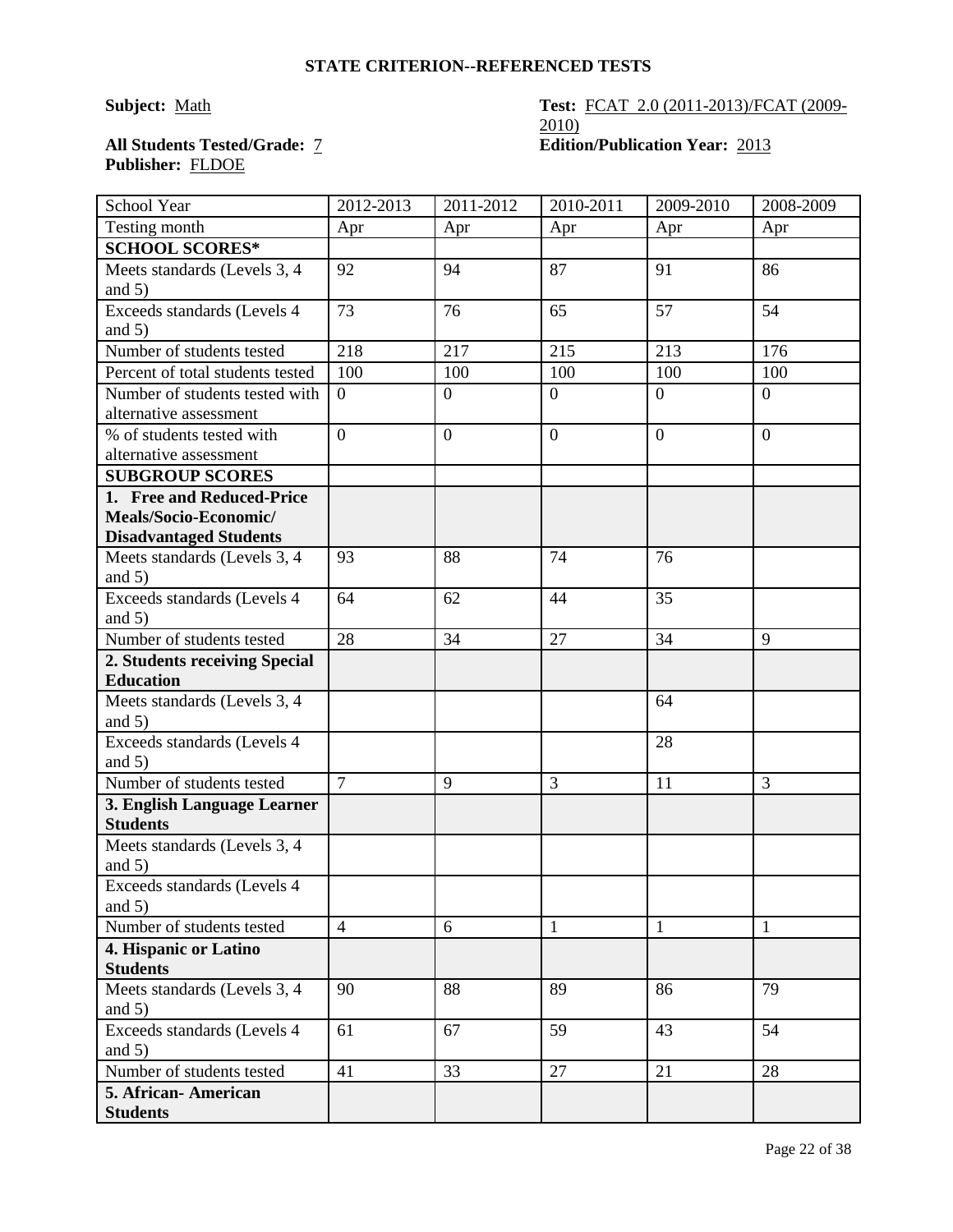| Meets standards (Levels 3, 4                           | 81  | 92  | 60  | 70           | 73  |
|--------------------------------------------------------|-----|-----|-----|--------------|-----|
| and $5)$                                               |     |     |     |              |     |
| Exceeds standards (Levels 4<br>and $5)$                | 40  | 67  | 32  | 31           | 50  |
| Number of students tested                              | 27  | 24  | 25  | 23           | 26  |
| <b>6. Asian Students</b>                               |     |     |     |              |     |
| Meets standards (Levels 3, 4                           | 97  | 95  | 98  | 100          | 100 |
| and $5)$                                               |     |     |     |              |     |
| Exceeds standards (Levels 4                            | 86  | 79  | 88  | 77           | 78  |
| and $5)$                                               |     |     |     |              |     |
| Number of students tested                              | 37  | 37  | 40  | 26           | 18  |
| 7. American Indian or<br><b>Alaska Native Students</b> |     |     |     |              |     |
| Meets standards (Levels 3, 4                           |     |     |     |              |     |
| and $5)$                                               |     |     |     |              |     |
| Exceeds standards (Levels 4                            |     |     |     |              |     |
| and $5)$                                               |     |     |     |              |     |
| Number of students tested                              |     |     |     |              |     |
| 8. Native Hawaiian or other                            |     |     |     |              |     |
| <b>Pacific Islander Students</b>                       |     |     |     |              |     |
| Meets standards (Levels 3, 4                           |     |     |     |              |     |
| and $5)$                                               |     |     |     |              |     |
| Exceeds standards (Levels 4                            |     |     |     |              |     |
| and $5)$                                               |     |     |     |              |     |
| Number of students tested                              |     |     |     | $\mathbf{1}$ |     |
| 9. White Students                                      |     |     |     |              |     |
| Meets standards (Levels 3, 4                           | 94  | 96  | 87  | 93           | 89  |
| and $5)$                                               |     |     |     |              |     |
| Exceeds standards (Levels 4                            | 81  | 77  | 63  | 58           | 50  |
| and $5)$                                               |     |     |     |              |     |
| Number of students tested                              | 100 | 109 | 108 | 132          | 93  |
| <b>10. Two or More Races</b>                           |     |     |     |              |     |
| identified Students                                    |     |     |     |              |     |
| Meets standards (Levels 3, 4<br>and $5)$               | 92  | 92  | 100 | 90           | 82  |
| Exceeds standards (Levels 4                            | 77  | 92  | 80  | 70           | 55  |
| and $5)$                                               |     |     |     |              |     |
| Number of students tested                              | 13  | 13  | 15  | 10           | 11  |
| 11. Other 1: Male                                      |     |     |     |              |     |
| Meets standards (Levels 3, 4                           | 96  | 96  | 84  | 90           | 91  |
| and $5)$<br>Exceeds standards (Levels 4                | 80  | 79  | 66  | 60           | 53  |
| and $5)$                                               |     |     |     |              |     |
| Number of students tested                              | 103 | 115 | 103 | 111          | 90  |
| 12. Other 2: Female                                    |     |     |     |              |     |
|                                                        |     |     | 89  | 91           | 80  |
| Meets standards (Levels 3, 4<br>and $5)$               | 89  | 92  |     |              |     |
| Exceeds standards (Levels 4                            | 66  | 72  | 63  | 53           | 54  |
| and $5)$                                               |     |     |     |              |     |
| Number of students tested                              | 115 | 102 | 112 | 102          | 86  |
| 13. Other 3: Gifted                                    |     |     |     |              |     |
| Meets standards (Levels 3, 4                           | 99  | 100 | 100 | 98           | 100 |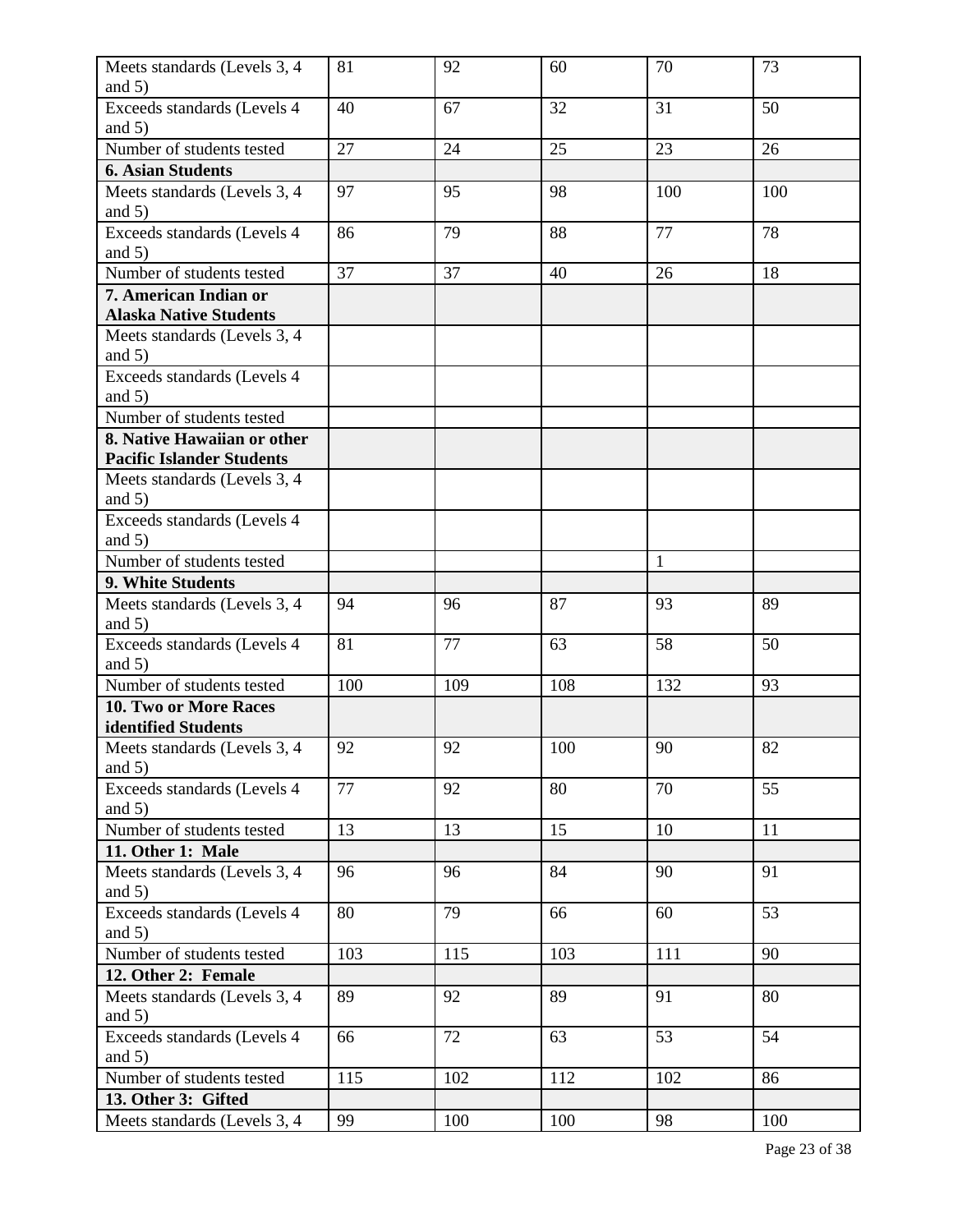| and $5$                      |    |                          |                               |    |    |
|------------------------------|----|--------------------------|-------------------------------|----|----|
| Exceeds standards (Levels 4) | 92 | 94                       | 89                            | O. | 80 |
| and $5^{\circ}$              |    |                          |                               |    |    |
| Number of students tested    | 90 | $\overline{\phantom{a}}$ | $\overline{\phantom{a}}$<br>∼ | 60 | 45 |

**NOTES:** Please note: Categories were left blank when there was insufficient data to report scores. This includes fewer than 10 students or when all members are in the same achievement level.

FCAT 2.0 Math was first administered in Spring, 2011.

FCAT 2.0 incorporates more rigorous grade level expectations as well as computer-based testing.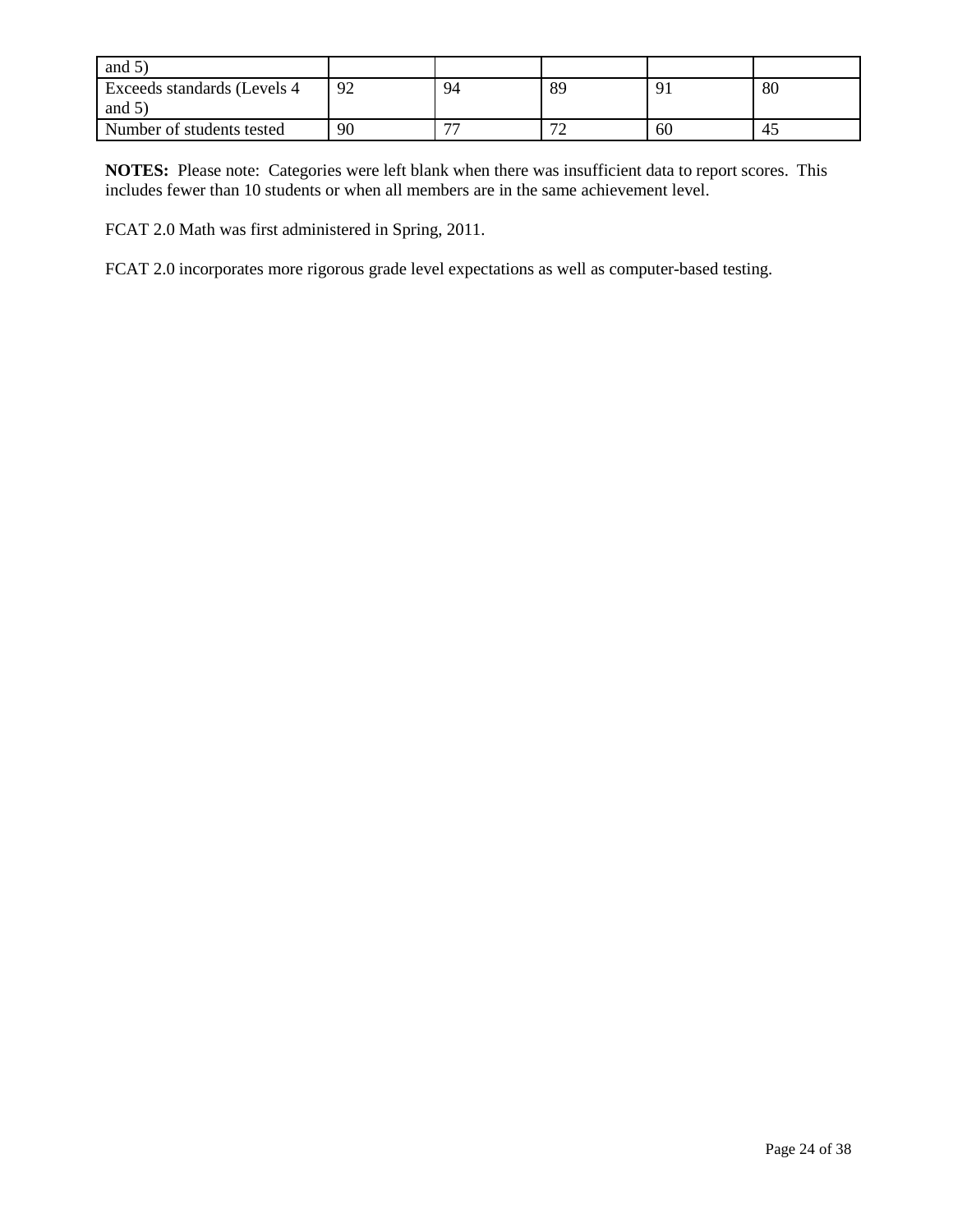### **STATE CRITERION--REFERENCED TESTS**

### **Subject:** <u>Math</u> **Test: FCAT 2.0 (2011-2013)/FCAT (2009-**2010) **All Students Tested/Grade:** 8 **Edition/Publication Year:** 2013

# **Publisher:** FLDOE

| School Year                           | 2012-2013      | 2011-2012      | 2010-2011 | 2009-2010      | 2008-2009      |
|---------------------------------------|----------------|----------------|-----------|----------------|----------------|
| Testing month                         | Apr            | Apr            | Apr       | Apr            | Apr            |
| <b>SCHOOL SCORES*</b>                 |                |                |           |                |                |
| Meets standards (Levels 3, 4          | 92             | 90             | 92        | 92             | 93             |
| and $5)$                              |                |                |           |                |                |
| Exceeds standards (Levels 4           | 61             | 65             | 66        | 56             | 54             |
| and $5)$                              |                |                |           |                |                |
| Number of students tested             | 218            | 217            | 211       | 202            | 173            |
| Percent of total students tested      | 100            | 100            | 100       | 99             | 100            |
| Number of students tested with        |                |                |           |                |                |
| alternative assessment                |                |                |           |                |                |
| $\frac{9}{6}$ of students tested with |                |                |           |                |                |
| alternative assessment                |                |                |           |                |                |
| <b>SUBGROUP SCORES</b>                |                |                |           |                |                |
| 1. Free and Reduced-Price             |                |                |           |                |                |
| Meals/Socio-Economic/                 |                |                |           |                |                |
| <b>Disadvantaged Students</b>         |                |                |           |                |                |
| Meets standards (Levels 3, 4          | 96             | 79             | 79        | 88             |                |
| and $5)$                              |                |                |           |                |                |
| Exceeds standards (Levels 4           | 37             | 34             | 44        | 29             |                |
| and $5)$                              |                |                |           |                |                |
| Number of students tested             | 27             | 29             | 34        | 17             | 5              |
| 2. Students receiving Special         |                |                |           |                |                |
| <b>Education</b>                      |                |                |           |                |                |
| Meets standards (Levels 3, 4          |                |                | 60        |                |                |
| and $5)$                              |                |                |           |                |                |
| Exceeds standards (Levels 4           |                |                | 40        |                |                |
| and $5)$                              |                |                |           |                |                |
| Number of students tested             | 9              | $\overline{4}$ | 10        | $\overline{2}$ | $\overline{7}$ |
| 3. English Language Learner           |                |                |           |                |                |
| <b>Students</b>                       |                |                |           |                |                |
| Meets standards (Levels 3, 4          |                |                |           |                |                |
| and $5)$                              |                |                |           |                |                |
| Exceeds standards (Levels 4           |                |                |           |                |                |
| and $5)$                              |                |                |           |                |                |
| Number of students tested             | $\overline{2}$ | 3              | 3         | $\overline{2}$ |                |
| 4. Hispanic or Latino                 |                |                |           |                |                |
| <b>Students</b>                       |                |                |           |                |                |
| Meets standards (Levels 3, 4          | 91             | 85             | 90        | 92             | 95             |
| and $5)$                              |                |                |           |                |                |
| Exceeds standards (Levels 4           | 53             | 61             | 67        | 46             | 50             |
| and $5)$                              |                |                |           |                |                |
| Number of students tested             | 34             | 33             | 31        | 37             | 22             |
| 5. African- American                  |                |                |           |                |                |
| <b>Students</b>                       |                |                |           |                |                |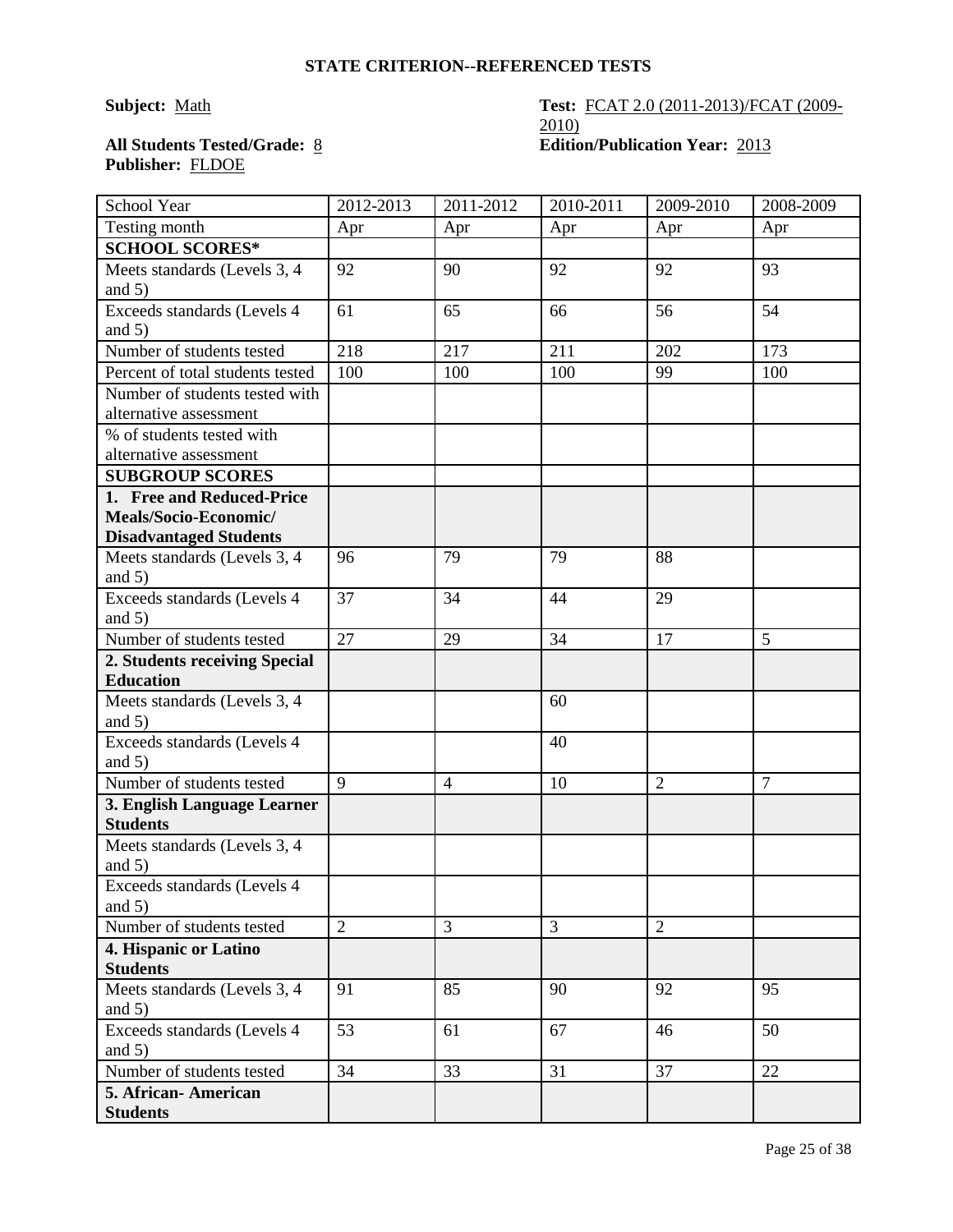| Meets standards (Levels 3, 4            | 83  | 83  | 81  | 83  | 86             |
|-----------------------------------------|-----|-----|-----|-----|----------------|
| and $5)$                                |     |     |     |     |                |
| Exceeds standards (Levels 4<br>and $5)$ | 40  | 33  | 37  | 38  | $\overline{7}$ |
| Number of students tested               | 23  | 24  | 27  | 29  | 14             |
| <b>6. Asian Students</b>                |     |     |     |     |                |
| Meets standards (Levels 3, 4            | 97  | 97  | 100 | 100 | 95             |
| and $5)$                                |     |     |     |     |                |
| Exceeds standards (Levels 4             | 86  | 94  | 96  | 95  | 76             |
| and $5)$                                |     |     |     |     |                |
| Number of students tested               | 36  | 39  | 23  | 19  | 21             |
| 7. American Indian or                   |     |     |     |     |                |
| <b>Alaska Native Students</b>           |     |     |     |     |                |
| Meets standards (Levels 3, 4            |     |     |     |     |                |
| and $5)$                                |     |     |     |     |                |
| Exceeds standards (Levels 4             |     |     |     |     |                |
| and $5)$                                |     |     |     |     |                |
| Number of students tested               |     |     |     |     | 1              |
| 8. Native Hawaiian or other             |     |     |     |     |                |
| <b>Pacific Islander Students</b>        |     |     |     |     |                |
| Meets standards (Levels 3, 4            |     |     |     |     |                |
| and $5)$                                |     |     |     |     |                |
| Exceeds standards (Levels 4             |     |     |     |     |                |
| and $5)$                                |     |     |     |     |                |
| Number of students tested               |     |     |     |     |                |
| 9. White Students                       |     |     |     |     |                |
| Meets standards (Levels 3, 4            | 93  | 90  | 92  | 92  | 92             |
| and $5)$                                |     |     |     |     |                |
| Exceeds standards (Levels 4             | 59  | 60  | 65  | 58  | 55             |
| and $5)$                                |     |     |     |     |                |
| Number of students tested               | 111 | 107 | 117 | 104 | 106            |
| <b>10. Two or More Races</b>            |     |     |     |     |                |
| identified Students                     |     |     |     |     |                |
| Meets standards (Levels 3, 4            | 100 | 100 | 100 | 92  |                |
| and $5)$                                |     |     |     |     |                |
| Exceeds standards (Levels 4             | 77  | 93  | 91  | 54  |                |
| and $5)$                                |     |     |     |     |                |
| Number of students tested               | 13  | 14  | 11  | 13  | 9              |
| 11. Other 1: Male                       |     |     |     |     |                |
| Meets standards (Levels 3, 4            | 65  | 64  | 65  | 96  | 95             |
| and $5)$                                |     |     |     |     |                |
| Exceeds standards (Levels 4             | 93  | 89  | 90  | 62  | 60             |
| and $5)$                                |     |     |     |     |                |
| Number of students tested               | 114 | 108 | 114 | 84  | 104            |
| 12. Other 2: Female                     |     |     |     |     |                |
| Meets standards (Levels 3, 4            | 91  | 92  | 94  | 87  | 91             |
| and $5)$                                |     |     |     |     |                |
| Exceeds standards (Levels 4             | 56  | 67  | 67  | 50  | 48             |
| and $5)$                                |     |     |     |     |                |
| Number of students tested               | 104 | 109 | 97  | 98  | 89             |
| 13. Other 3: Other 3                    |     |     |     |     |                |
| Meets standards (Levels 3, 4            |     |     |     |     |                |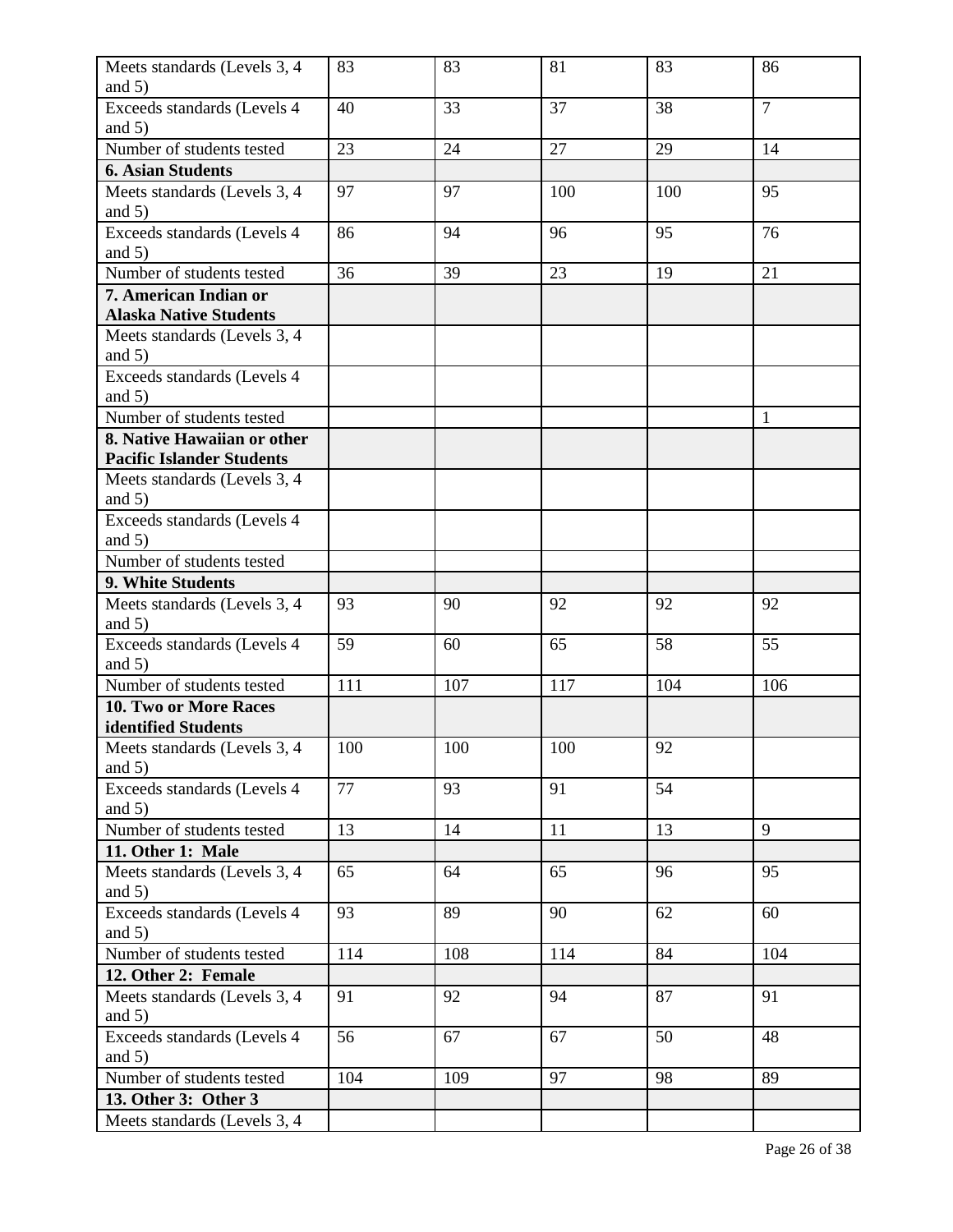| and $5)$                                 |  |  |  |
|------------------------------------------|--|--|--|
| Exceeds standards (Levels 4)<br>and $5)$ |  |  |  |
| Number of students tested                |  |  |  |

**NOTES:** Please note: Categories were left blank when there was insufficient data to report scores. This includes fewer than 10 students or when all members are in the same achievement level.

FCAT 2.0 Math was first administered in Spring, 2011.

FCAT 2.0 incorporates more rigorous grade level expectations as well as computer-based testing.

There is no gifted data for 8th grade.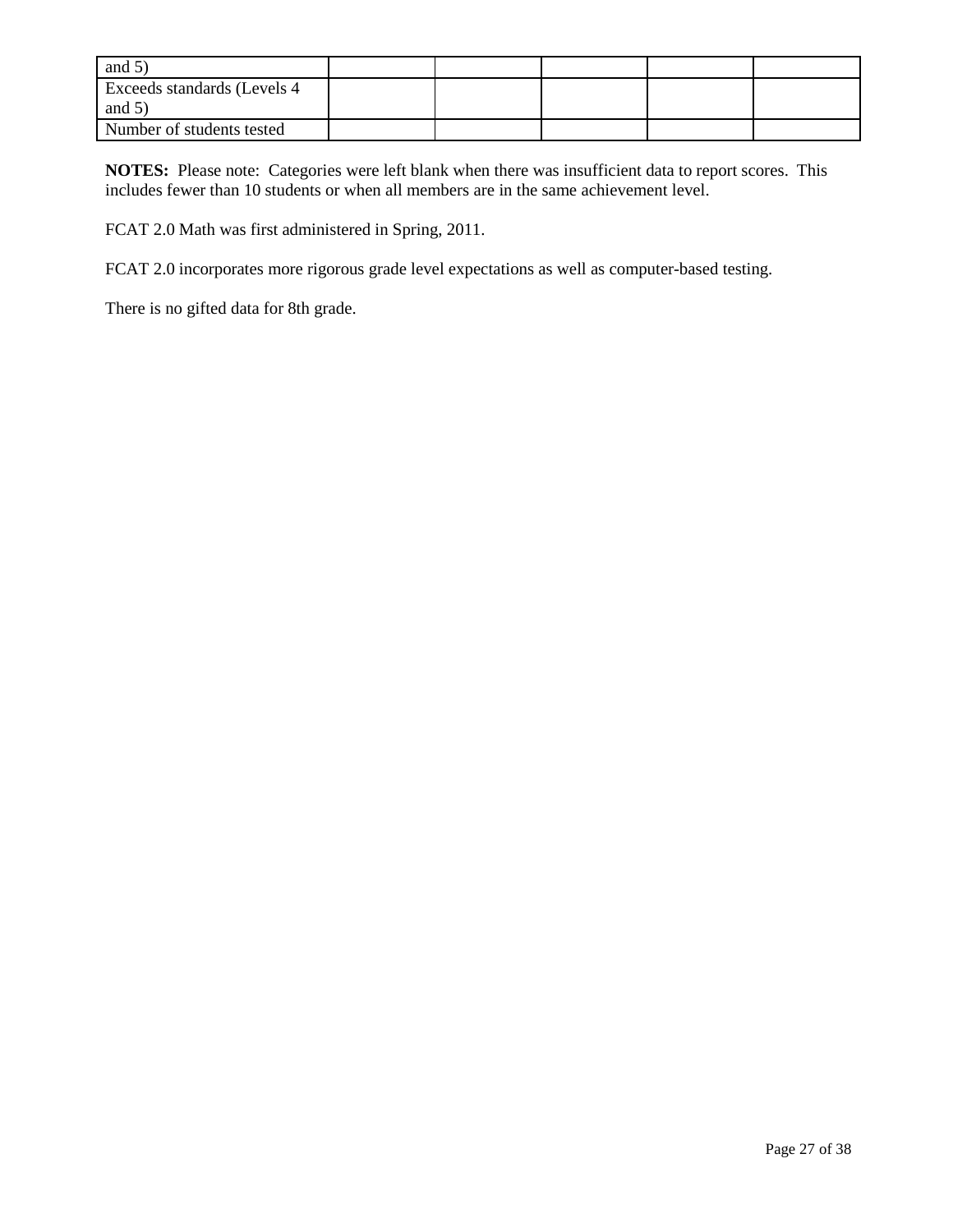### **STATE CRITERION--REFERENCED TESTS**

**Publisher:** FLDOE

### **Subject:** <u>Math **Test:** Algebra End of Course Exam</u><br> **All Students Tested/Grade:** <u>8</u> **Test: Algebra End of Course Exam**<br> **Edition/Publication Year:** 2013 **All Students Tested/Grade:** 8 **Edition/Publication Year:** 2013

| School Year                      | 2012-2013    | 2011-2012      | 2010-2011 | 2009-2010 | 2008-2009 |
|----------------------------------|--------------|----------------|-----------|-----------|-----------|
| Testing month                    | May          | May            | May       | Jan       | Jan       |
| <b>SCHOOL SCORES*</b>            |              |                |           |           |           |
| Meets standards                  | 98           | 97             | 89        |           |           |
| Exceeds standards                | 65           | 62             | 50        |           |           |
| Number of students tested        | 191          | 199            | 204       |           |           |
| Percent of total students tested | 100          | 100            | 100       |           |           |
| Number of students tested with   |              |                |           |           |           |
| alternative assessment           |              |                |           |           |           |
| % of students tested with        |              |                |           |           |           |
| alternative assessment           |              |                |           |           |           |
| <b>SUBGROUP SCORES</b>           |              |                |           |           |           |
| 1. Free and Reduced-Price        |              |                |           |           |           |
| Meals/Socio-Economic/            |              |                |           |           |           |
| <b>Disadvantaged Students</b>    |              |                |           |           |           |
| Meets standards                  |              | 100            | 78        |           |           |
| Exceeds standards                |              | 43             | 20        |           |           |
| Number of students tested        | 20           | 21             | 31        |           |           |
| 2. Students receiving Special    |              |                |           |           |           |
| <b>Education</b>                 |              |                |           |           |           |
| Meets standards                  |              |                | 40        |           |           |
| Exceeds standards                |              |                | 10        |           |           |
| Number of students tested        | 6            | $\overline{4}$ | 10        |           |           |
| 3. English Language Learner      |              |                |           |           |           |
| <b>Students</b>                  |              |                |           |           |           |
| Meets standards                  |              |                |           |           |           |
| Exceeds standards                |              |                |           |           |           |
| Number of students tested        | $\mathbf{1}$ | 3              | 3         |           |           |
| 4. Hispanic or Latino            |              |                |           |           |           |
| <b>Students</b>                  |              |                |           |           |           |
| Meets standards                  | 94           | 93             | 80        |           |           |
| Exceeds standards                | 54           | 49             | 45        |           |           |
| Number of students tested        | 30           | 27             | 31        |           |           |
| 5. African- American             |              |                |           |           |           |
| <b>Students</b>                  |              |                |           |           |           |
| Meets standards                  | 94           | 95             | 75        |           |           |
| Exceeds standards                | 44           | 53             | 21        |           |           |
| Number of students tested        | 18           | 19             | 24        |           |           |
| <b>6. Asian Students</b>         |              |                |           |           |           |
| Meets standards                  |              | 98             | 96        |           |           |
| Exceeds standards                |              | 85             | 82        |           |           |
| Number of students tested        | 33           | 39             | 22        |           |           |
| 7. American Indian or            |              |                |           |           |           |
| <b>Alaska Native Students</b>    |              |                |           |           |           |
| Meets standards                  |              |                |           |           |           |
| Exceeds standards                |              |                |           |           |           |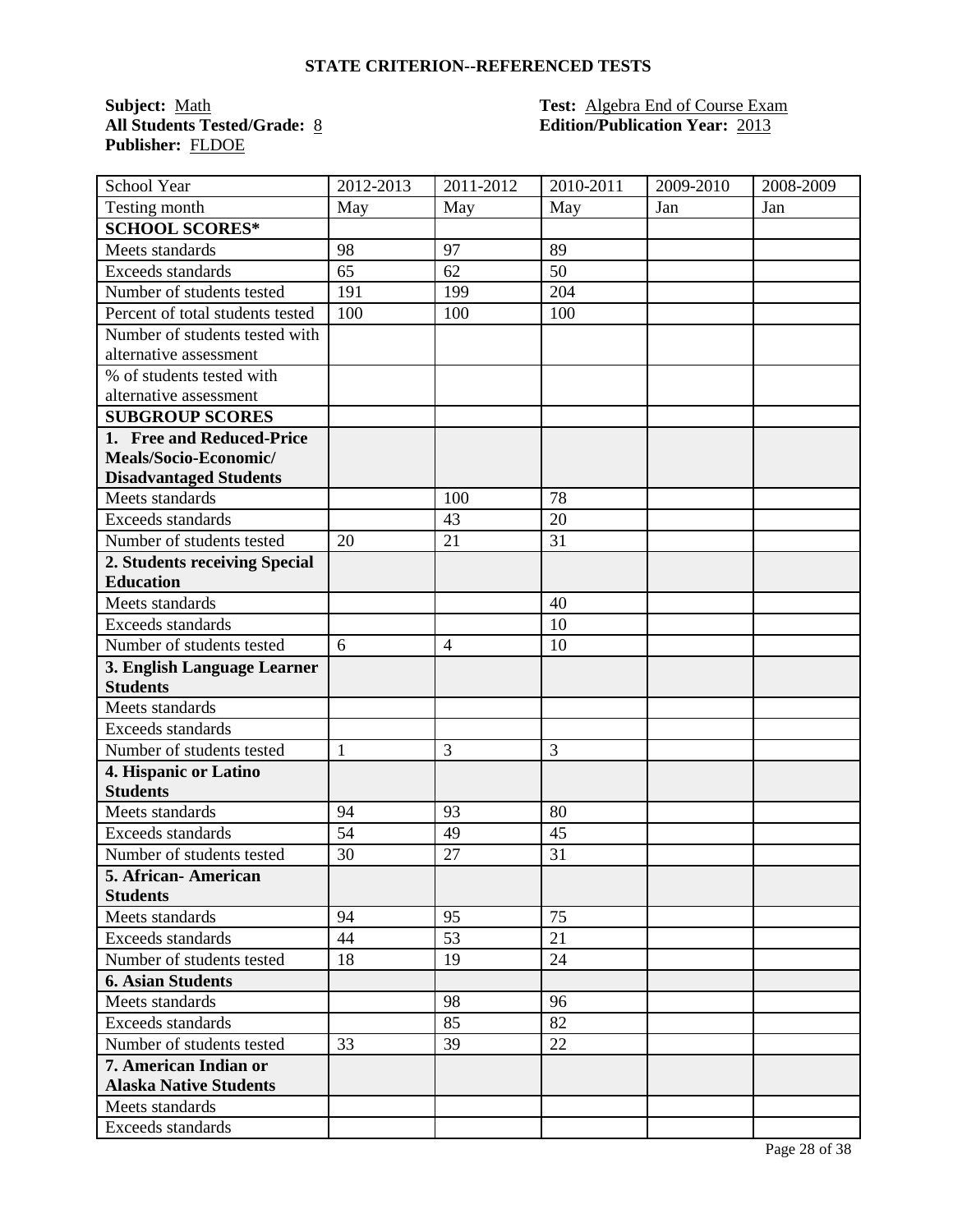| Number of students tested        |    |     |     |  |
|----------------------------------|----|-----|-----|--|
| 8. Native Hawaiian or other      |    |     |     |  |
| <b>Pacific Islander Students</b> |    |     |     |  |
| Meets standards                  |    |     |     |  |
| Exceeds standards                |    |     |     |  |
| Number of students tested        |    |     |     |  |
| 9. White Students                |    |     |     |  |
| Meets standards                  | 98 | 98  | 90  |  |
| Exceeds standards                | 63 | 56  | 50  |  |
| Number of students tested        | 97 | 100 | 114 |  |
| 10. Two or More Races            |    |     |     |  |
| identified Students              |    |     |     |  |
| Meets standards                  |    | 93  | 100 |  |
| Exceeds standards                |    | 72  | 45  |  |
| Number of students tested        | 12 | 14  | 11  |  |
| 11. Other 1: Male                |    |     |     |  |
| Meets standards                  | 96 | 96  | 85  |  |
| Exceeds standards                | 68 | 65  | 48  |  |
| Number of students tested        | 95 | 95  | 112 |  |
| 12. Other 2: Female              |    |     |     |  |
| Meets standards                  | 99 | 97  | 92  |  |
| Exceeds standards                | 61 | 58  | 50  |  |
| Number of students tested        | 96 | 104 | 92  |  |
| 13. Other 3: Other 3             |    |     |     |  |
| Meets standards                  |    |     |     |  |
| Exceeds standards                |    |     |     |  |
| Number of students tested        |    |     |     |  |

**NOTES:** Please note: fields were left blank because the Algebra I EOC exam was first administered in Spring, 2011.

Please note: to provide meaningful results and to protect the privacy of students, data is not reported when the total number of students in a group is fewer than 10 or when all students in the group are in the same category (i.e., all are in the same achievement level).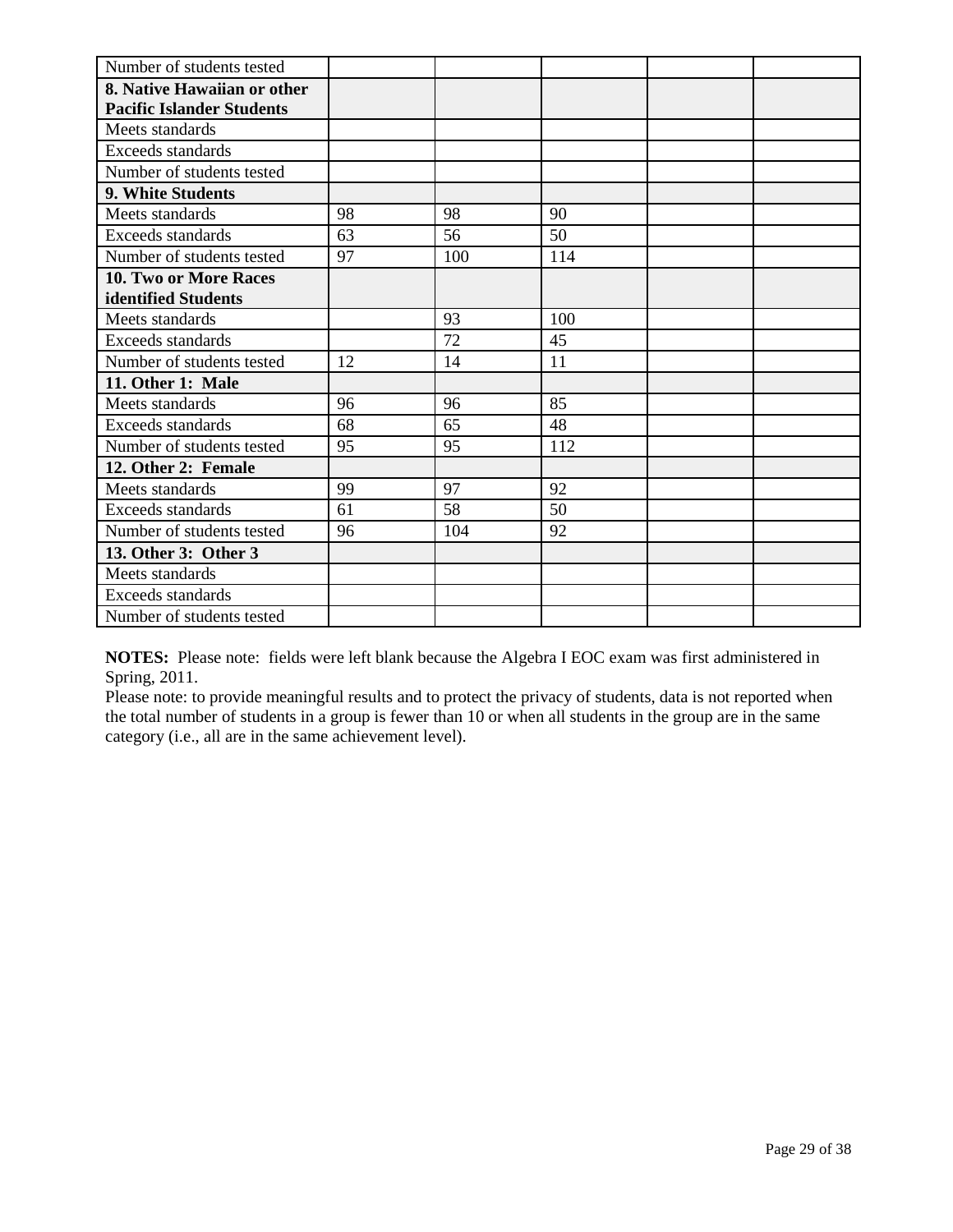### **STATE CRITERION--REFERENCED TESTS**

### **Subject:** <u>Reading/ELA</u> **Test: FCAT 2.0 (2011-2013)/FCAT (2009-**2010) All Students Tested/Grade: 6 **Edition/Publication Year:** 2013

# **Publisher:** FLDOE

| School Year                              | 2012-2013      | 2011-2012 | 2010-2011      | 2009-2010      | 2008-2009      |
|------------------------------------------|----------------|-----------|----------------|----------------|----------------|
| Testing month                            | Apr            | Apr       | Apr            | Apr            | Apr            |
| <b>SCHOOL SCORES*</b>                    |                |           |                |                |                |
| Meets standards (Levels 3, 4             | 93             | 91        | 87             | 94             | 93             |
| and $5)$                                 |                |           |                |                |                |
| Exceed standards (Levels 4               | 69             | 65        | 64             | 72             | 68             |
| and $5)$                                 |                |           |                |                |                |
| Number of students tested                | 218            | 218       | 210            | 215            | 177            |
| Percent of total students tested         | 100            | 100       | 99             | 100            | 100            |
| Number of students tested with           |                |           |                |                |                |
| alternative assessment                   |                |           |                |                |                |
| % of students tested with                |                |           |                |                |                |
| alternative assessment                   |                |           |                |                |                |
| <b>SUBGROUP SCORES</b>                   |                |           |                |                |                |
| 1. Free and Reduced-Price                |                |           |                |                |                |
| Meals/Socio-Economic/                    |                |           |                |                |                |
| <b>Disadvantaged Students</b>            |                |           |                |                |                |
| Meets standards (Levels 3, 4             | 86             | 81        | 80             | 84             | 78             |
| and $5)$                                 |                |           |                |                |                |
| Exceed standards (Levels 4               | 62             | 44        | 46             | 54             | 31             |
| and $5)$                                 |                |           |                |                |                |
| Number of students tested                | 37             | 27        | 35             | 31             | 32             |
| 2. Students receiving Special            |                |           |                |                |                |
| <b>Education</b>                         |                |           |                |                |                |
| Meets standards (Levels 3, 4             |                |           |                |                |                |
| and $5)$                                 |                |           |                |                |                |
| Exceed standards (Levels 4               |                |           |                |                |                |
| and $5)$                                 |                |           |                |                |                |
| Number of students tested                | 8              | 8         | $\overline{7}$ | 3              | 6              |
| 3. English Language Learner              |                |           |                |                |                |
| <b>Students</b>                          |                |           |                |                |                |
| Meets standards (Levels 3, 4             |                |           |                |                |                |
| and $5)$                                 |                |           |                |                |                |
| Exceed standards (Levels 4               |                |           |                |                |                |
| and $5)$                                 |                |           |                |                |                |
| Number of students tested                | $\overline{7}$ | $\tau$    | 8              | $\overline{3}$ | $\overline{2}$ |
| 4. Hispanic or Latino                    |                |           |                |                |                |
| <b>Students</b>                          |                |           |                |                |                |
| Meets standards (Levels 3, 4<br>and $5)$ | 92             | 82        | 73             | 96             | 76             |
| Exceed standards (Levels 4               | 68             | 53        | 36             | 59             | 47             |
| and $5)$                                 |                |           |                |                |                |
| Number of students tested                | 38             | 38        | 30             | 24             | 17             |
| 5. African-American                      |                |           |                |                |                |
| <b>Students</b>                          |                |           |                |                |                |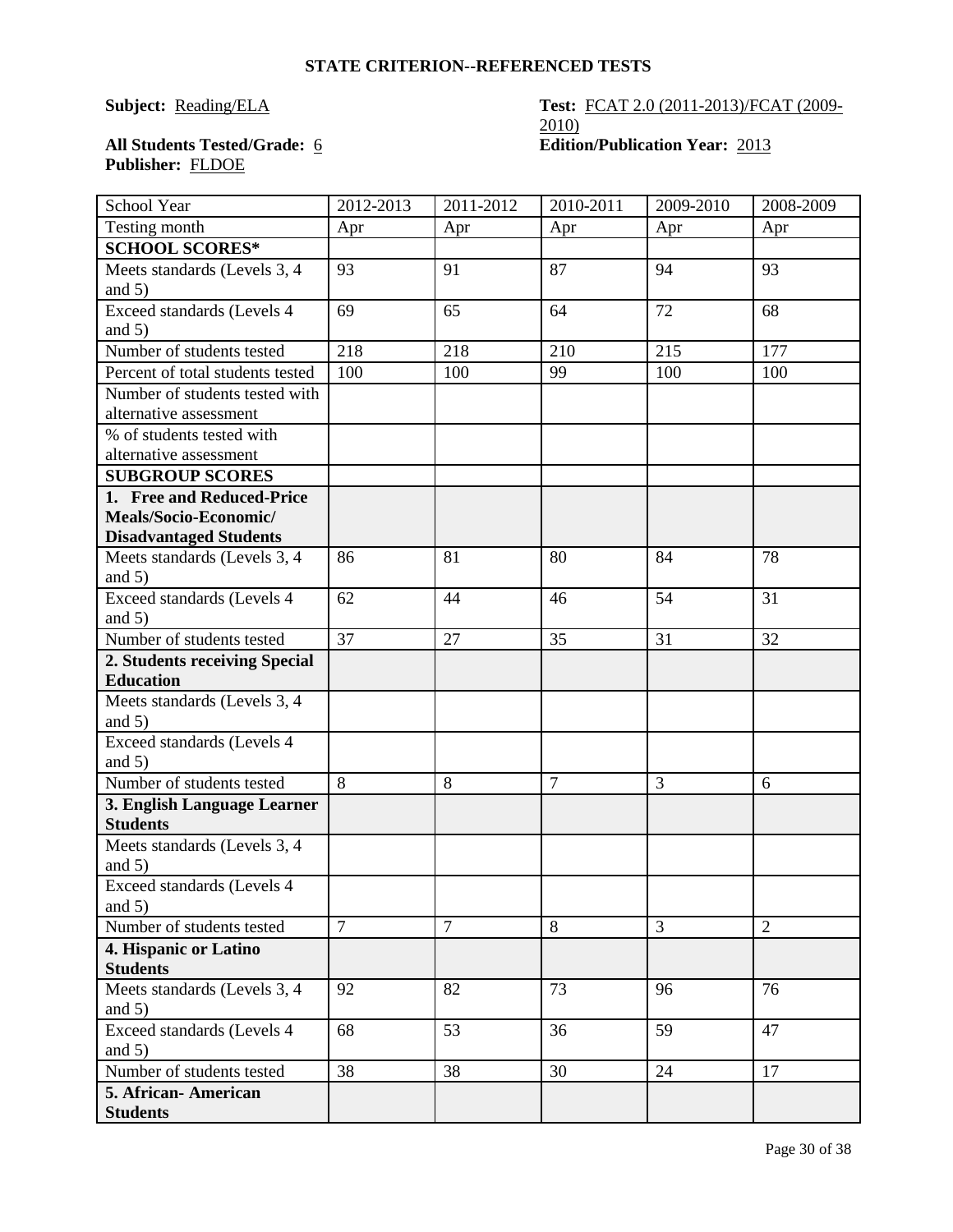| Meets standards (Levels 3, 4             | 80  | 86  | 83  | 79  | 81             |
|------------------------------------------|-----|-----|-----|-----|----------------|
| and $5)$                                 |     |     |     |     |                |
| Exceed standards (Levels 4<br>and $5)$   | 40  | 47  | 58  | 55  | 31             |
| Number of students tested                | 20  | 28  | 24  | 29  | 16             |
| <b>6. Asian Students</b>                 |     |     |     |     |                |
|                                          | 96  | 94  | 94  | 100 | 96             |
| Meets standards (Levels 3, 4<br>and $5)$ |     |     |     |     |                |
| Exceed standards (Levels 4               | 73  | 77  | 82  | 84  | 87             |
| and $5)$                                 |     |     |     |     |                |
| Number of students tested                | 48  | 36  | 33  | 38  | 23             |
| 7. American Indian or                    |     |     |     |     |                |
| <b>Alaska Native Students</b>            |     |     |     |     |                |
| Meets standards (Levels 3, 4             |     |     |     |     |                |
| and $5)$                                 |     |     |     |     |                |
| Exceed standards (Levels 4               |     |     |     |     |                |
| and $5)$                                 |     |     |     |     |                |
| Number of students tested                |     |     |     |     |                |
| 8. Native Hawaiian or other              |     |     |     |     |                |
| <b>Pacific Islander Students</b>         |     |     |     |     |                |
| Meets standards (Levels 3, 4             |     |     |     |     |                |
| and $5)$                                 |     |     |     |     |                |
| Exceed standards (Levels 4               |     |     |     |     |                |
| and $5)$                                 |     |     |     |     |                |
| Number of students tested                |     |     |     |     |                |
| 9. White Students                        |     |     |     |     |                |
| Meets standards (Levels 3, 4             | 92  | 94  | 88  | 95  | 96             |
| and $5)$                                 |     |     |     |     |                |
| Exceed standards (Levels 4               | 69  | 69  | 65  | 73  | 71             |
| and $5)$                                 |     |     |     |     |                |
| Number of students tested                | 93  | 104 | 112 | 110 | 114            |
| <b>10. Two or More Races</b>             |     |     |     |     |                |
| identified Students                      |     |     |     |     |                |
| Meets standards (Levels 3, 4             | 100 | 100 | 100 | 100 |                |
| and $5)$                                 |     |     |     |     |                |
| Exceed standards (Levels 4               | 76  | 83  | 80  | 79  |                |
| and $5)$                                 |     |     |     |     | $\overline{7}$ |
| Number of students tested                | 17  | 12  | 10  | 14  |                |
| 11. Other 1: Male                        |     |     |     |     |                |
| Meets standards (Levels 3, 4             | 92  | 93  | 87  | 96  | 89             |
| and $5)$                                 |     |     |     |     |                |
| Exceed standards (Levels 4               | 68  | 71  | 61  | 71  | 65             |
| and $5)$                                 |     |     |     |     |                |
| Number of students tested                | 98  | 107 | 106 | 102 | 94             |
| 12. Other 2: Female                      |     |     |     |     |                |
| Meets standards (Levels 3, 4<br>and $5)$ | 93  | 89  | 88  | 93  | 96             |
| Exceed standards (Levels 4               | 69  | 60  | 68  | 72  | 71             |
| and $5)$                                 |     |     |     |     |                |
| Number of students tested                | 120 | 111 | 104 | 113 | 83             |
| 13. Other 3: Gifted                      |     |     |     |     |                |
| Meets standards (Levels 3, 4             | 100 | 100 | 99  | 100 | 100            |
|                                          |     |     |     |     |                |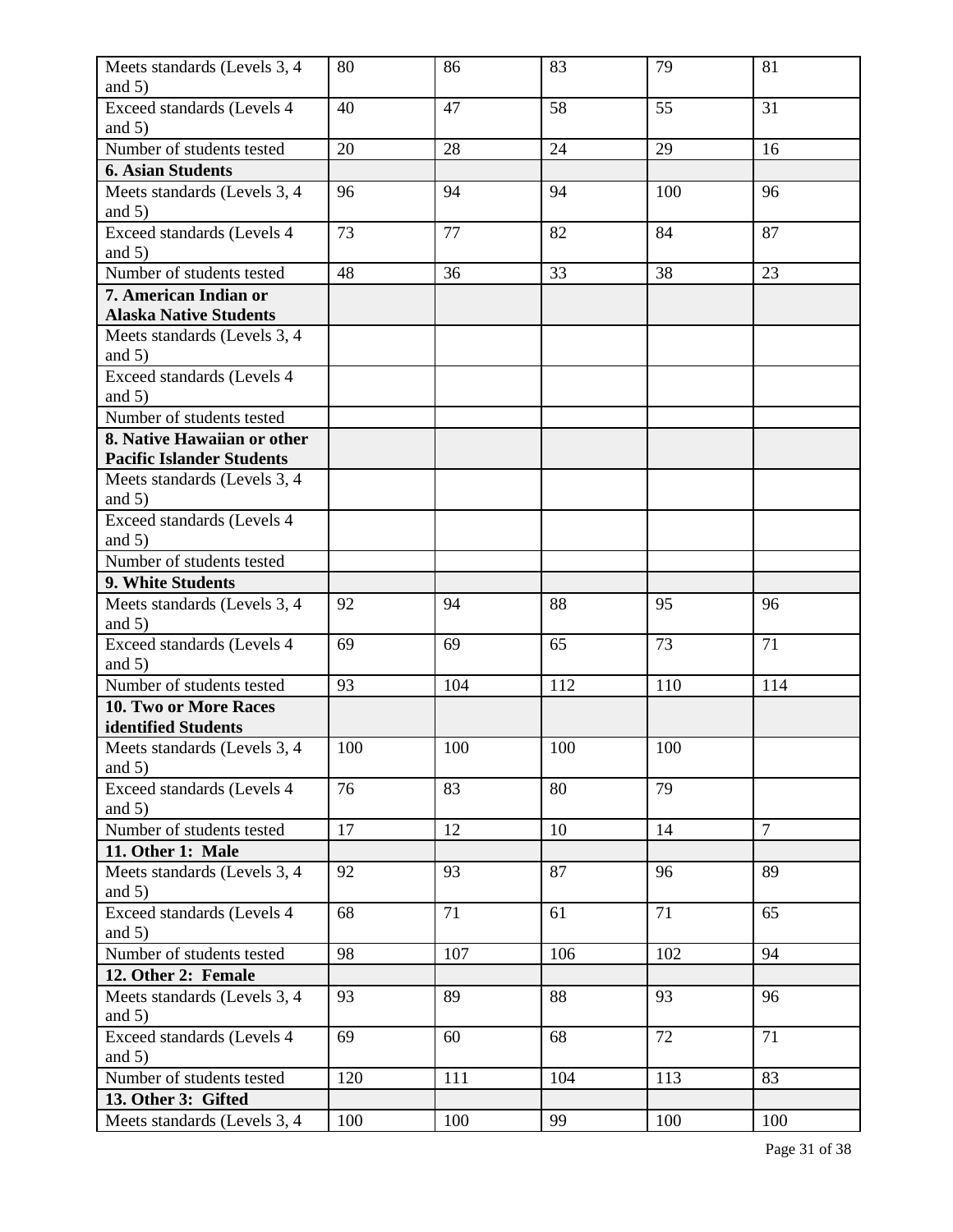| and $5^{\circ}$                          |            |    |                                   |          |    |
|------------------------------------------|------------|----|-----------------------------------|----------|----|
| Exceed standards (Levels 4)<br>and $5$ ) | $\Omega$ 1 | 86 | $\mathbf{O}^{\prime}$<br>$\Omega$ | $\Omega$ | 89 |
| Number of students tested                | 86         | 90 | 70<br>$\circ$                     | 69       | 61 |

**NOTES:** Please note: Categories were left blank when there was insufficient data to report scores. This includes fewer than 10 students or when all members are in the same achievement level.

FCAT 2.0 Reading was first administered in Spring, 2011.

FCAT 2.0 incorporates more rigorous grade level expectations as well as computer-based testing.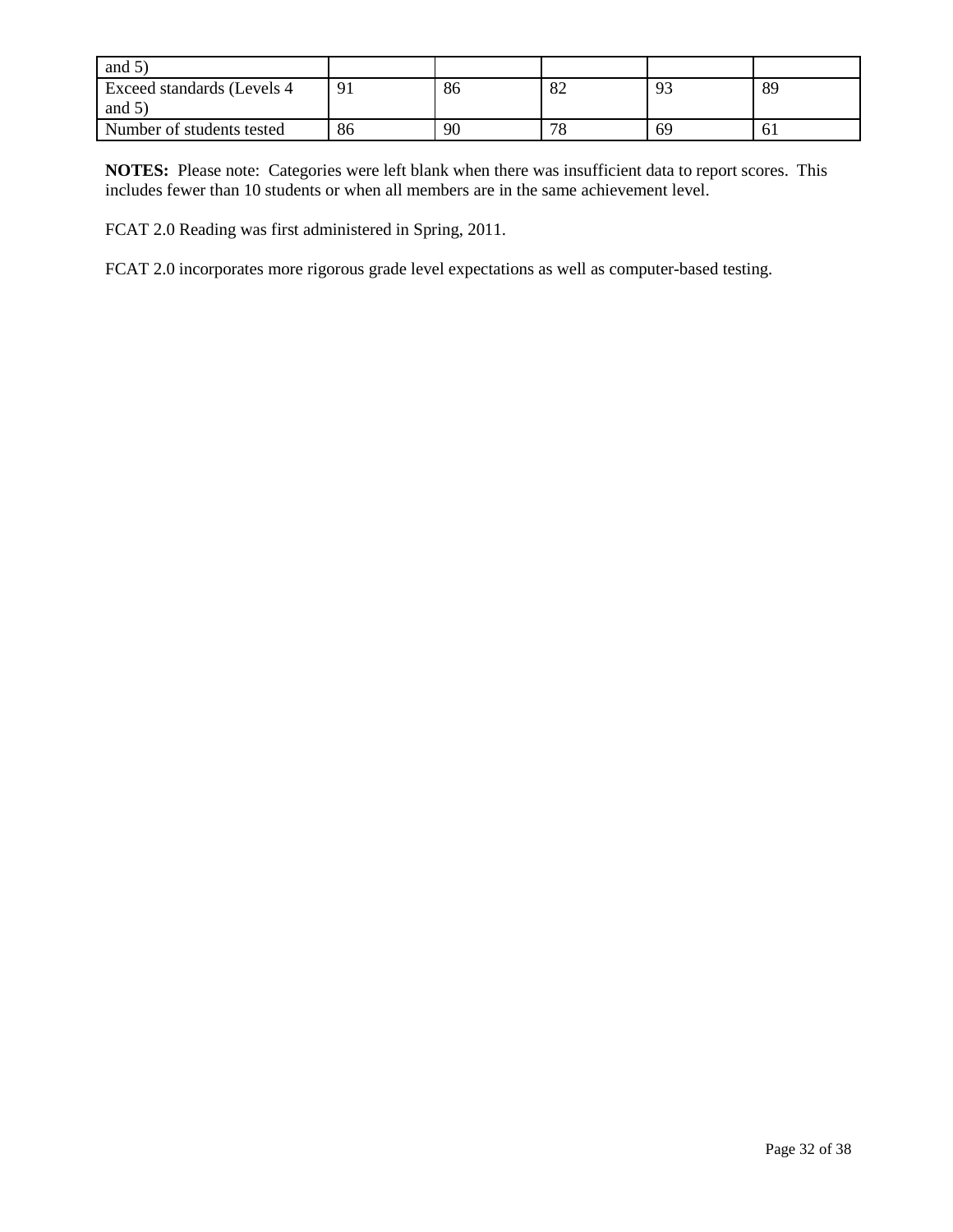### **STATE CRITERION--REFERENCED TESTS**

### **Subject:** <u>Reading/ELA</u> **Test: FCAT 2.0 (2011-2013)/FCAT (2009-**2010) **All Students Tested/Grade:** 7 **Edition/Publication Year:** 2013

# **Publisher:** FLDOE

| School Year                      | 2012-2013      | 2011-2012 | 2010-2011    | 2009-2010    | 2008-2009    |
|----------------------------------|----------------|-----------|--------------|--------------|--------------|
| Testing month                    | Apr            | Apr       | Apr          | Apr          | Apr          |
| <b>SCHOOL SCORES*</b>            |                |           |              |              |              |
| Meets standards (Levels 3, 4     | 92             | 90        | 83           | 90           | 89           |
| and $5)$                         |                |           |              |              |              |
| Exceeds standards (Levels 4      | 68             | 67        | 53           | 62           | 60           |
| and 5)                           |                |           |              |              |              |
| Number of students tested        | 218            | 217       | 215          | 213          | 176          |
| Percent of total students tested | 100            | 100       | 100          | 100          | 100          |
| Number of students tested with   |                |           |              |              |              |
| alternative assessment           |                |           |              |              |              |
| % of students tested with        |                |           |              |              |              |
| alternative assessment           |                |           |              |              |              |
| <b>SUBGROUP SCORES</b>           |                |           |              |              |              |
| 1. Free and Reduced-Price        |                |           |              |              |              |
| Meals/Socio-Economic/            |                |           |              |              |              |
| <b>Disadvantaged Students</b>    |                |           |              |              |              |
| Meets standards (Levels 3, 4     | 93             | 88        | 81           | 76           |              |
| and $5)$                         |                |           |              |              |              |
| Exceeds standards (Levels 4      | 57             | 53        | 40           | 38           |              |
| and $5)$                         |                |           |              |              |              |
| Number of students tested        | 28             | 34        | 27           | 34           | 9            |
| 2. Students receiving Special    |                |           |              |              |              |
| <b>Education</b>                 |                |           |              |              |              |
| Meets standards (Levels 3, 4     |                |           |              | 64           |              |
| and $5)$                         |                |           |              |              |              |
| Exceeds standards (Levels 4      |                |           |              | 45           |              |
| and $5)$                         |                |           |              |              |              |
| Number of students tested        | $\overline{7}$ | 9         | 3            | 11           | 3            |
| 3. English Language Learner      |                |           |              |              |              |
| <b>Students</b>                  |                |           |              |              |              |
| Meets standards (Levels 3, 4     |                |           |              |              |              |
| and $5)$                         |                |           |              |              |              |
| Exceeds standards (Levels 4      |                |           |              |              |              |
| and $5)$                         |                |           |              |              |              |
| Number of students tested        | $\overline{4}$ | 6         | $\mathbf{1}$ | $\mathbf{1}$ | $\mathbf{1}$ |
| 4. Hispanic or Latino            |                |           |              |              |              |
| <b>Students</b>                  |                |           |              |              |              |
| Meets standards (Levels 3, 4     | 90             | 91        | 70           | 86           | 89           |
| and $5)$                         |                |           |              |              |              |
| Exceeds standards (Levels 4      | 54             | 52        | 48           | 47           | 64           |
| and $5)$                         |                |           |              |              |              |
| Number of students tested        | 41             | 33        | 27           | 21           | 28           |
| 5. African- American             |                |           |              |              |              |
| <b>Students</b>                  |                |           |              |              |              |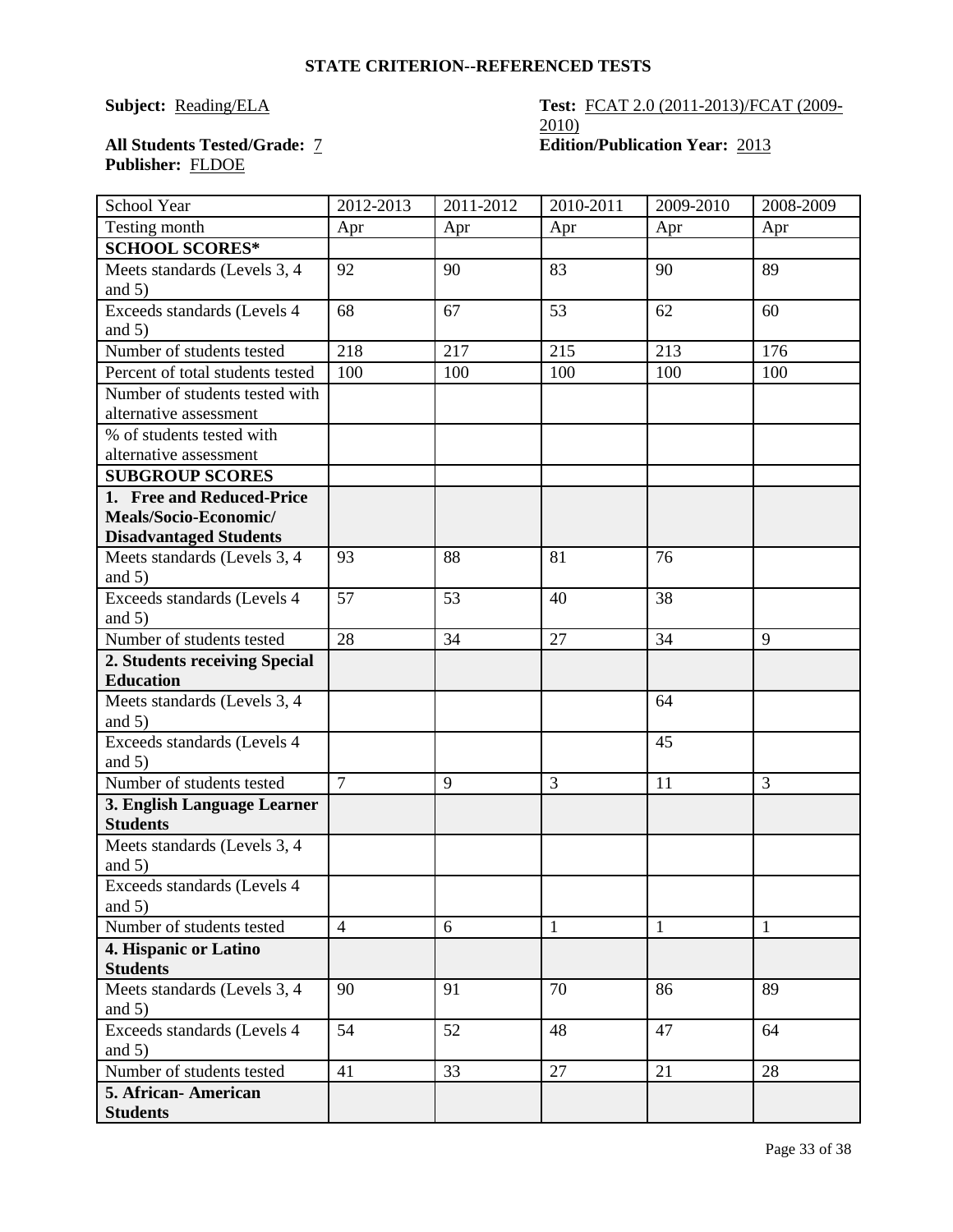| Meets standards (Levels 3, 4                                    | 78  | 92  | 60  | 83           | 77  |
|-----------------------------------------------------------------|-----|-----|-----|--------------|-----|
| and $5)$                                                        |     |     |     |              |     |
| Exceeds standards (Levels 4<br>and $5)$                         | 56  | 63  | 20  | 39           | 35  |
| Number of students tested                                       | 27  | 24  | 25  | 23           | 26  |
| <b>6. Asian Students</b>                                        |     |     |     |              |     |
| Meets standards (Levels 3, 4<br>and $5)$                        | 97  | 92  | 93  | 96           | 94  |
| Exceeds standards (Levels 4                                     | 78  | 76  | 65  | 92           | 83  |
| and $5)$                                                        |     |     |     |              |     |
| Number of students tested                                       | 37  | 37  | 40  | 26           | 18  |
| 7. American Indian or<br><b>Alaska Native Students</b>          |     |     |     |              |     |
| Meets standards (Levels 3, 4<br>and $5)$                        |     |     |     |              |     |
| Exceeds standards (Levels 4                                     |     |     |     |              |     |
| and $5)$                                                        |     |     |     |              |     |
| Number of students tested                                       |     |     |     |              |     |
| 8. Native Hawaiian or other<br><b>Pacific Islander Students</b> |     |     |     |              |     |
| Meets standards (Levels 3, 4                                    |     |     |     |              |     |
| and $5)$                                                        |     |     |     |              |     |
| Exceeds standards (Levels 4                                     |     |     |     |              |     |
| and $5)$                                                        |     |     |     |              |     |
| Number of students tested                                       |     |     |     | $\mathbf{1}$ |     |
| 9. White Students                                               |     |     |     |              |     |
| Meets standards (Levels 3, 4<br>and $5)$                        | 94  | 88  | 88  | 91           | 91  |
| Exceeds standards (Levels 4                                     | 66  | 69  | 56  | 64           | 59  |
| and $5)$                                                        |     |     |     |              |     |
| Number of students tested                                       | 100 | 109 | 108 | 132          | 93  |
| <b>10. Two or More Races</b>                                    |     |     |     |              |     |
| identified Students                                             |     |     |     |              |     |
| Meets standards (Levels 3, 4<br>and $5)$                        | 100 | 100 | 87  | 90           | 82  |
| Exceeds standards (Levels 4<br>and $5)$                         | 92  | 77  | 74  | 60           | 73  |
| Number of students tested                                       | 13  | 13  | 15  | 10           | 11  |
| 11. Other 1: Male                                               |     |     |     |              |     |
| Meets standards (Levels 3, 4<br>and $5)$                        | 92  | 87  | 80  | 87           | 88  |
| Exceeds standards (Levels 4                                     | 68  | 65  | 52  | 60           | 66  |
| and $5)$                                                        |     |     |     |              |     |
| Number of students tested                                       | 103 | 115 | 103 | 111          | 90  |
| 12. Other 2: Female                                             |     |     |     |              |     |
| Meets standards (Levels 3, 4<br>and $5)$                        | 92  | 94  | 87  | 92           | 90  |
| Exceeds standards (Levels 4                                     | 69  | 69  | 56  | 64           | 54  |
| and $5)$                                                        |     |     |     |              |     |
| Number of students tested                                       | 115 | 102 | 112 | 102          | 86  |
| 13. Other 3: Gifted                                             |     |     |     |              |     |
| Meets standards (Levels 3, 4                                    | 99  | 97  | 97  | 97           | 100 |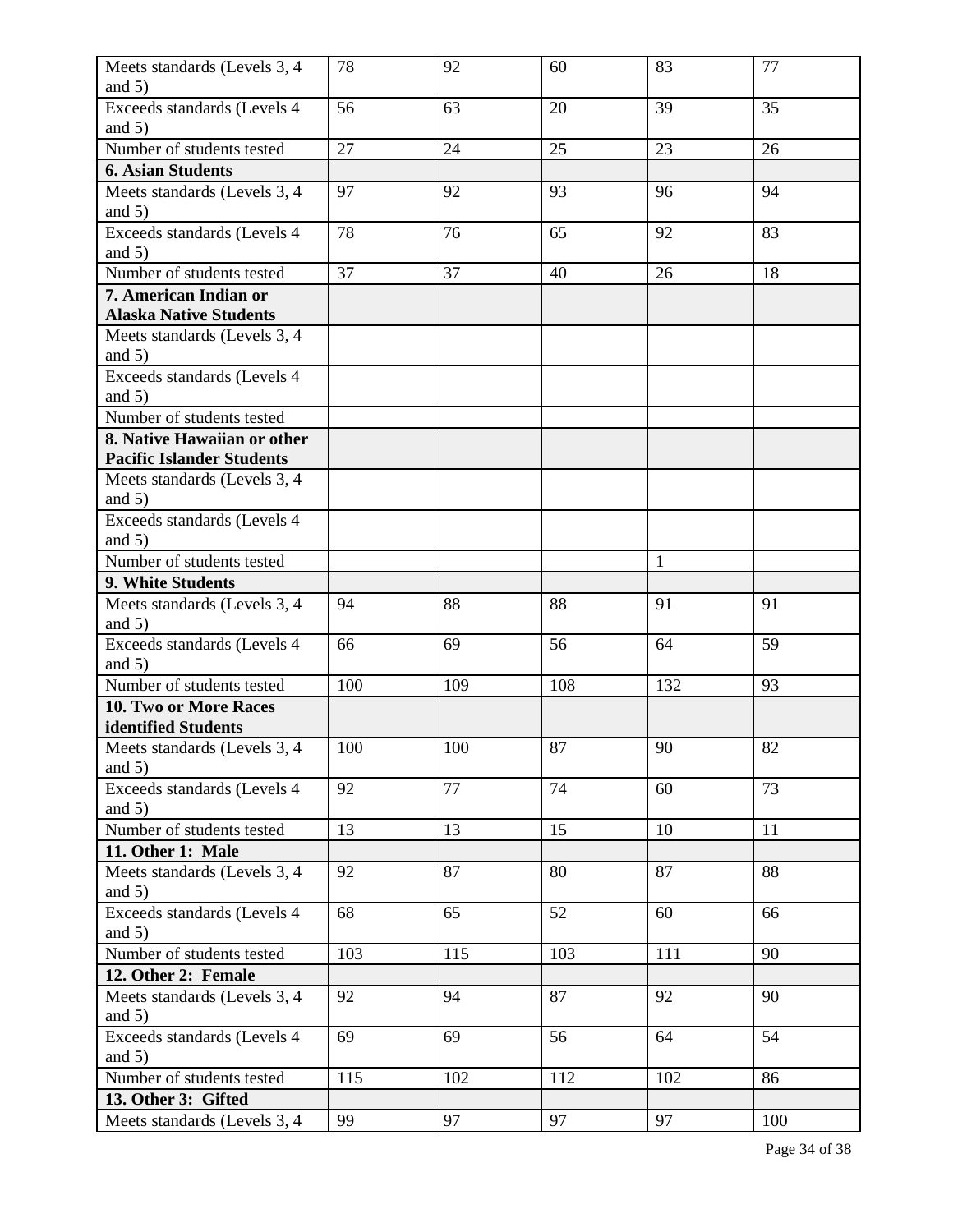| and $5^{\circ}$              |    |                          |                               |                |            |
|------------------------------|----|--------------------------|-------------------------------|----------------|------------|
| Exceeds standards (Levels 4) | 88 | 8 <sup>7</sup>           | 70<br>0                       | O7<br>$\Omega$ | $\Omega^*$ |
| and $5$ )                    |    |                          |                               |                |            |
| Number of students tested    | 90 | $\overline{\phantom{a}}$ | $\overline{\phantom{a}}$<br>∼ | 60             | 45         |

**NOTES:** Please note: Categories were left blank when there was insufficient data to report scores. This includes fewer than 10 students or when all members are in the same achievement level.

FCAT 2.0 Reading was first administered in Spring, 2011.

FCAT 2.0 incorporates more rigorous grade level expectations as well as computer-based testing.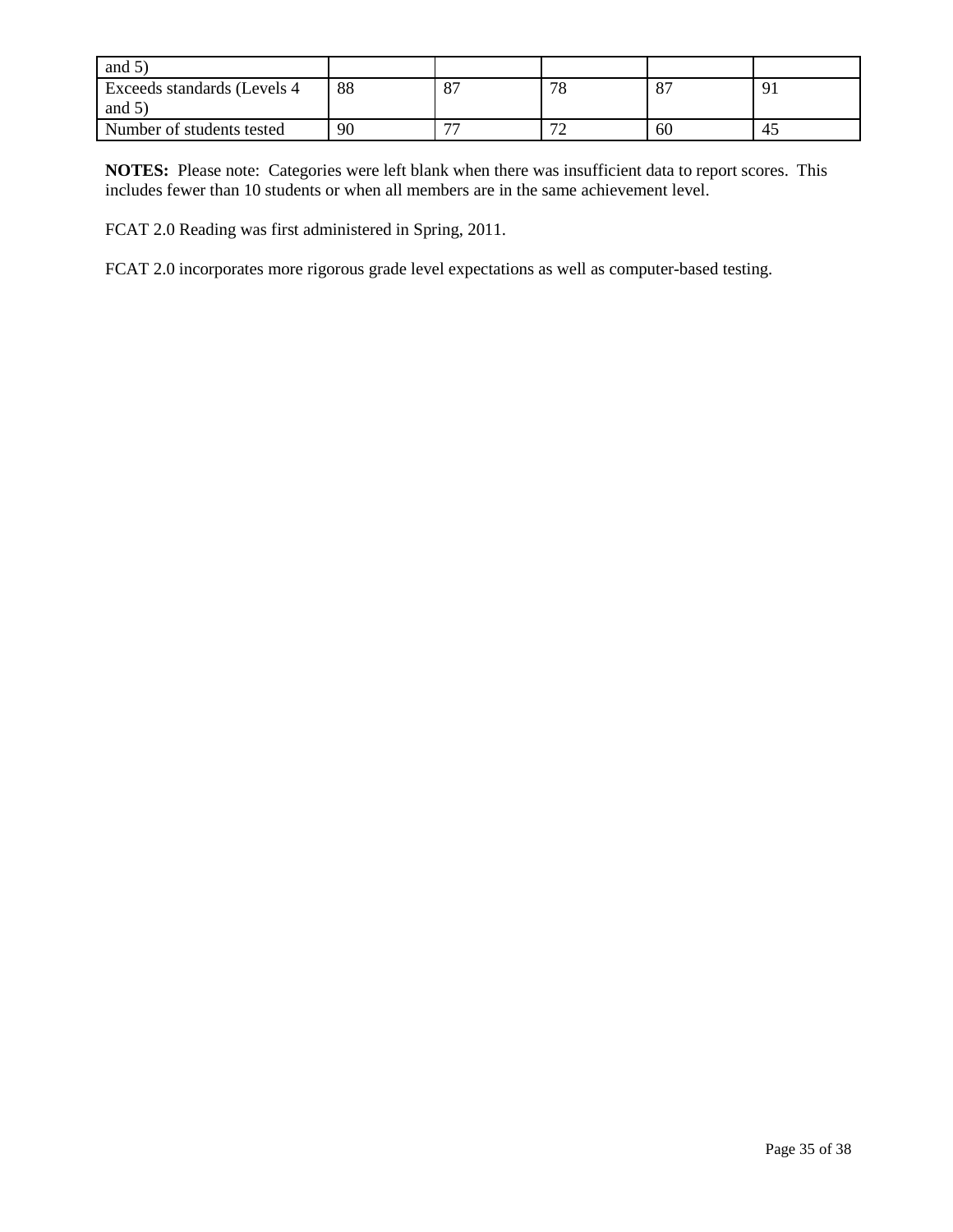### **STATE CRITERION--REFERENCED TESTS**

### **Subject: Reading/ELA Test: FCAT 2.0 (2011-2013)/FCAT 2009-**2010 **All Students Tested/Grade:** 8 **Edition/Publication Year:** 2013

# **Publisher:** FLDOE

| School Year                                    | 2012-2013      | 2011-2012      | 2010-2011 | 2009-2010      | 2008-2009      |
|------------------------------------------------|----------------|----------------|-----------|----------------|----------------|
| Testing month                                  | Apr            | Apr            | Apr       | Apr            | Apr            |
| <b>SCHOOL SCORES*</b>                          |                |                |           |                |                |
| Meets standards (Levels 3, 4                   | 87             | 88             | 86        | 81             | 86             |
| and $5)$                                       |                |                |           |                |                |
| Exceeds standards (Levels 4                    | 62             | 57             | 63        | 41             | 45             |
| and $5)$                                       |                |                |           |                |                |
| Number of students tested                      | 218            | 217            | 211       | 203            | 173            |
| Percent of total students tested               | 100            | 100            | 100       | 100            | 100            |
| Number of students tested with                 |                |                |           |                |                |
| alternative assessment                         |                |                |           |                |                |
| % of students tested with                      |                |                |           |                |                |
| alternative assessment                         |                |                |           |                |                |
| <b>SUBGROUP SCORES</b>                         |                |                |           |                |                |
| 1. Free and Reduced-Price                      |                |                |           |                |                |
| Meals/Socio-Economic/                          |                |                |           |                |                |
| <b>Disadvantaged Students</b>                  |                |                |           |                |                |
| Meets standards (Levels 3, 4                   | 85             | 83             | 76        | 47             |                |
| and $5)$                                       |                |                |           |                |                |
| Exceeds standards (Levels 4                    | 44             | 42             | 35        | 12             |                |
| and $5)$                                       |                |                |           |                |                |
| Number of students tested                      | 27             | $\overline{2}$ | 34        | 17             | 5              |
| 2. Students receiving Special                  |                |                |           |                |                |
| <b>Education</b>                               |                |                |           |                |                |
| Meets standards (Levels 3, 4                   |                |                | 40        |                |                |
| and $5)$                                       |                |                |           |                |                |
| Exceeds standards (Levels 4                    |                |                | 20        |                |                |
| and $5)$<br>Number of students tested          | $\overline{9}$ | $\overline{4}$ | 10        | $\overline{2}$ | $\overline{7}$ |
|                                                |                |                |           |                |                |
| 3. English Language Learner<br><b>Students</b> |                |                |           |                |                |
| Meets standards (Levels 3, 4                   |                |                |           |                |                |
| and $5)$                                       |                |                |           |                |                |
| Exceeds standards (Levels 4                    |                |                |           |                |                |
| and $5)$                                       |                |                |           |                |                |
| Number of students tested                      | $\overline{2}$ | 3              | 3         | $\overline{2}$ |                |
| 4. Hispanic or Latino                          |                |                |           |                |                |
| <b>Students</b>                                |                |                |           |                |                |
| Meets standards (Levels 3, 4                   | 88             | 85             | 77        | 84             | 86             |
| and $5)$                                       |                |                |           |                |                |
| Exceeds standards (Levels 4                    | 44             | 65             | 67        | 24             | 30             |
| and $5)$                                       |                |                |           |                |                |
| Number of students tested                      | 34             | 33             | 31        | 37             | 22             |
| 5. African- American                           |                |                |           |                |                |
| <b>Students</b>                                |                |                |           |                |                |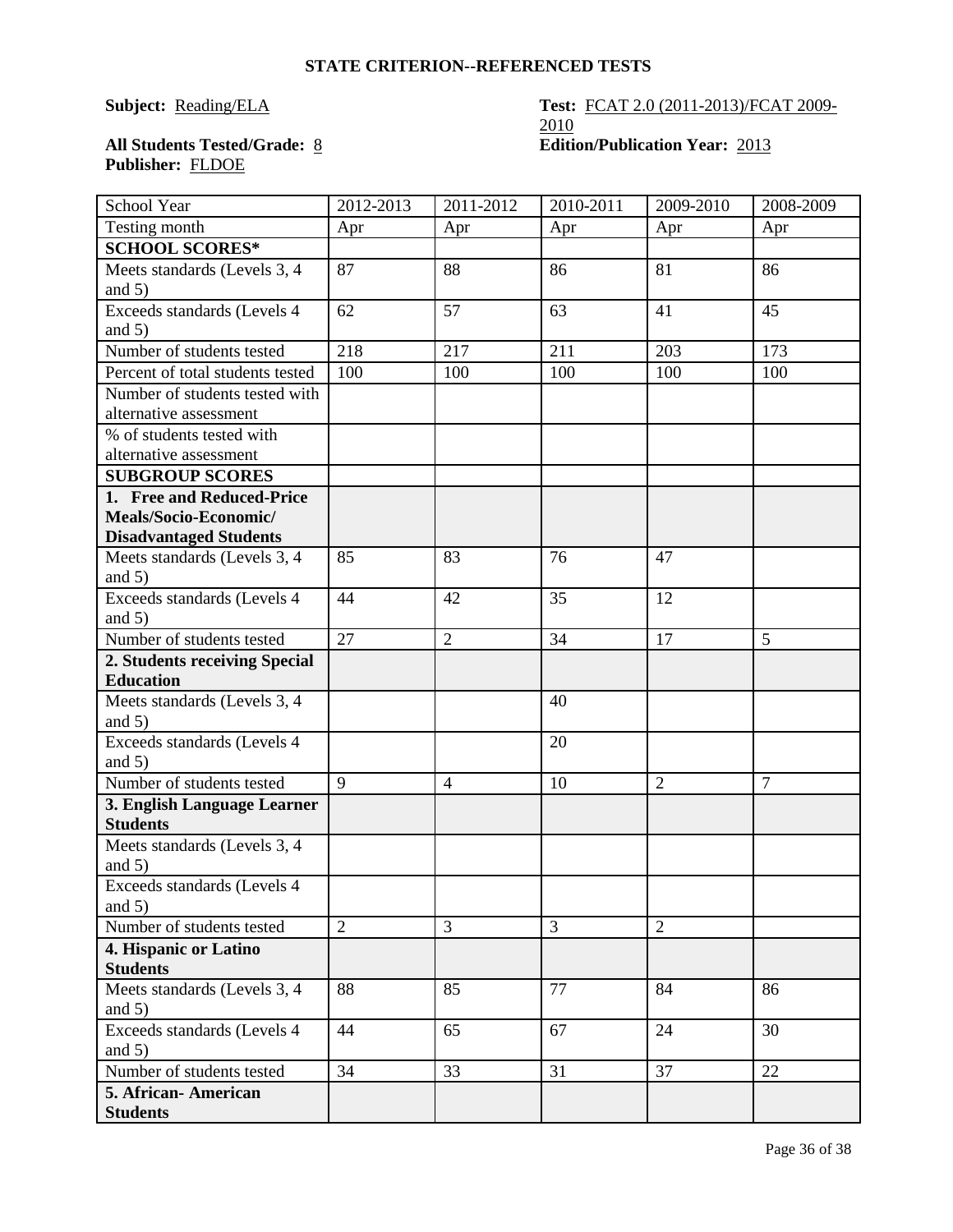| and $5)$<br>$\overline{7}$<br>Exceeds standards (Levels 4<br>56<br>17<br>40<br>34<br>and $5)$<br>Number of students tested<br>23<br>27<br>29<br>24<br>14<br><b>6. Asian Students</b><br>Meets standards (Levels 3, 4<br>97<br>92<br>89<br>95<br>96<br>and $5)$<br>77<br>Exceeds standards (Levels 4<br>83<br>74<br>73<br>67<br>and $5)$<br>Number of students tested<br>36<br>39<br>23<br>19<br>21<br>7. American Indian or<br><b>Alaska Native Students</b><br>Meets standards (Levels 3, 4<br>and $5)$<br>Exceeds standards (Levels 4<br>and $5)$<br>Number of students tested<br>1<br>8. Native Hawaiian or other<br><b>Pacific Islander Students</b><br>Meets standards (Levels 3, 4<br>and $5)$<br>Exceeds standards (Levels 4<br>and $5)$<br>Number of students tested<br>9. White Students<br>Meets standards (Levels 3, 4<br>90<br>88<br>82<br>88<br>84 |
|-----------------------------------------------------------------------------------------------------------------------------------------------------------------------------------------------------------------------------------------------------------------------------------------------------------------------------------------------------------------------------------------------------------------------------------------------------------------------------------------------------------------------------------------------------------------------------------------------------------------------------------------------------------------------------------------------------------------------------------------------------------------------------------------------------------------------------------------------------------------|
|                                                                                                                                                                                                                                                                                                                                                                                                                                                                                                                                                                                                                                                                                                                                                                                                                                                                 |
|                                                                                                                                                                                                                                                                                                                                                                                                                                                                                                                                                                                                                                                                                                                                                                                                                                                                 |
|                                                                                                                                                                                                                                                                                                                                                                                                                                                                                                                                                                                                                                                                                                                                                                                                                                                                 |
|                                                                                                                                                                                                                                                                                                                                                                                                                                                                                                                                                                                                                                                                                                                                                                                                                                                                 |
|                                                                                                                                                                                                                                                                                                                                                                                                                                                                                                                                                                                                                                                                                                                                                                                                                                                                 |
|                                                                                                                                                                                                                                                                                                                                                                                                                                                                                                                                                                                                                                                                                                                                                                                                                                                                 |
|                                                                                                                                                                                                                                                                                                                                                                                                                                                                                                                                                                                                                                                                                                                                                                                                                                                                 |
|                                                                                                                                                                                                                                                                                                                                                                                                                                                                                                                                                                                                                                                                                                                                                                                                                                                                 |
|                                                                                                                                                                                                                                                                                                                                                                                                                                                                                                                                                                                                                                                                                                                                                                                                                                                                 |
|                                                                                                                                                                                                                                                                                                                                                                                                                                                                                                                                                                                                                                                                                                                                                                                                                                                                 |
|                                                                                                                                                                                                                                                                                                                                                                                                                                                                                                                                                                                                                                                                                                                                                                                                                                                                 |
|                                                                                                                                                                                                                                                                                                                                                                                                                                                                                                                                                                                                                                                                                                                                                                                                                                                                 |
|                                                                                                                                                                                                                                                                                                                                                                                                                                                                                                                                                                                                                                                                                                                                                                                                                                                                 |
|                                                                                                                                                                                                                                                                                                                                                                                                                                                                                                                                                                                                                                                                                                                                                                                                                                                                 |
|                                                                                                                                                                                                                                                                                                                                                                                                                                                                                                                                                                                                                                                                                                                                                                                                                                                                 |
|                                                                                                                                                                                                                                                                                                                                                                                                                                                                                                                                                                                                                                                                                                                                                                                                                                                                 |
|                                                                                                                                                                                                                                                                                                                                                                                                                                                                                                                                                                                                                                                                                                                                                                                                                                                                 |
|                                                                                                                                                                                                                                                                                                                                                                                                                                                                                                                                                                                                                                                                                                                                                                                                                                                                 |
|                                                                                                                                                                                                                                                                                                                                                                                                                                                                                                                                                                                                                                                                                                                                                                                                                                                                 |
|                                                                                                                                                                                                                                                                                                                                                                                                                                                                                                                                                                                                                                                                                                                                                                                                                                                                 |
|                                                                                                                                                                                                                                                                                                                                                                                                                                                                                                                                                                                                                                                                                                                                                                                                                                                                 |
|                                                                                                                                                                                                                                                                                                                                                                                                                                                                                                                                                                                                                                                                                                                                                                                                                                                                 |
|                                                                                                                                                                                                                                                                                                                                                                                                                                                                                                                                                                                                                                                                                                                                                                                                                                                                 |
|                                                                                                                                                                                                                                                                                                                                                                                                                                                                                                                                                                                                                                                                                                                                                                                                                                                                 |
|                                                                                                                                                                                                                                                                                                                                                                                                                                                                                                                                                                                                                                                                                                                                                                                                                                                                 |
| and $5)$                                                                                                                                                                                                                                                                                                                                                                                                                                                                                                                                                                                                                                                                                                                                                                                                                                                        |
| 59<br>58<br>43<br>44<br>Exceeds standards (Levels 4<br>66                                                                                                                                                                                                                                                                                                                                                                                                                                                                                                                                                                                                                                                                                                                                                                                                       |
| and $5)$                                                                                                                                                                                                                                                                                                                                                                                                                                                                                                                                                                                                                                                                                                                                                                                                                                                        |
| Number of students tested<br>111<br>107<br>117<br>105<br>106                                                                                                                                                                                                                                                                                                                                                                                                                                                                                                                                                                                                                                                                                                                                                                                                    |
| 10. Two or More Races                                                                                                                                                                                                                                                                                                                                                                                                                                                                                                                                                                                                                                                                                                                                                                                                                                           |
| identified Students                                                                                                                                                                                                                                                                                                                                                                                                                                                                                                                                                                                                                                                                                                                                                                                                                                             |
| 77<br>Meets standards (Levels 3, 4<br>100<br>93<br>82                                                                                                                                                                                                                                                                                                                                                                                                                                                                                                                                                                                                                                                                                                                                                                                                           |
| and $5)$                                                                                                                                                                                                                                                                                                                                                                                                                                                                                                                                                                                                                                                                                                                                                                                                                                                        |
| 85<br>38<br>Exceeds standards (Levels 4<br>72<br>55                                                                                                                                                                                                                                                                                                                                                                                                                                                                                                                                                                                                                                                                                                                                                                                                             |
| and $5)$                                                                                                                                                                                                                                                                                                                                                                                                                                                                                                                                                                                                                                                                                                                                                                                                                                                        |
| Number of students tested<br>13<br>13<br>9<br>14<br>11                                                                                                                                                                                                                                                                                                                                                                                                                                                                                                                                                                                                                                                                                                                                                                                                          |
| 11. Other 1: Male                                                                                                                                                                                                                                                                                                                                                                                                                                                                                                                                                                                                                                                                                                                                                                                                                                               |
| 88<br>Meets standards (Levels 3, 4<br>82<br>85<br>78<br>86                                                                                                                                                                                                                                                                                                                                                                                                                                                                                                                                                                                                                                                                                                                                                                                                      |
| and $5)$                                                                                                                                                                                                                                                                                                                                                                                                                                                                                                                                                                                                                                                                                                                                                                                                                                                        |
| 54<br>54<br>Exceeds standards (Levels 4<br>54<br>41<br>48                                                                                                                                                                                                                                                                                                                                                                                                                                                                                                                                                                                                                                                                                                                                                                                                       |
| and $5)$                                                                                                                                                                                                                                                                                                                                                                                                                                                                                                                                                                                                                                                                                                                                                                                                                                                        |
| Number of students tested<br>114<br>108<br>114<br>104<br>84                                                                                                                                                                                                                                                                                                                                                                                                                                                                                                                                                                                                                                                                                                                                                                                                     |
| 12. Other 2: Female                                                                                                                                                                                                                                                                                                                                                                                                                                                                                                                                                                                                                                                                                                                                                                                                                                             |
| Meets standards (Levels 3, 4<br>92<br>95<br>76<br>84<br>91                                                                                                                                                                                                                                                                                                                                                                                                                                                                                                                                                                                                                                                                                                                                                                                                      |
| and $5)$                                                                                                                                                                                                                                                                                                                                                                                                                                                                                                                                                                                                                                                                                                                                                                                                                                                        |
| 70<br>72<br>Exceeds standards (Levels 4<br>41<br>41<br>61                                                                                                                                                                                                                                                                                                                                                                                                                                                                                                                                                                                                                                                                                                                                                                                                       |
| and $5)$                                                                                                                                                                                                                                                                                                                                                                                                                                                                                                                                                                                                                                                                                                                                                                                                                                                        |
| Number of students tested<br>97<br>104<br>109<br>99<br>89                                                                                                                                                                                                                                                                                                                                                                                                                                                                                                                                                                                                                                                                                                                                                                                                       |
| 13. Other 3: Other 3                                                                                                                                                                                                                                                                                                                                                                                                                                                                                                                                                                                                                                                                                                                                                                                                                                            |
| Meets standards (Levels 3, 4                                                                                                                                                                                                                                                                                                                                                                                                                                                                                                                                                                                                                                                                                                                                                                                                                                    |